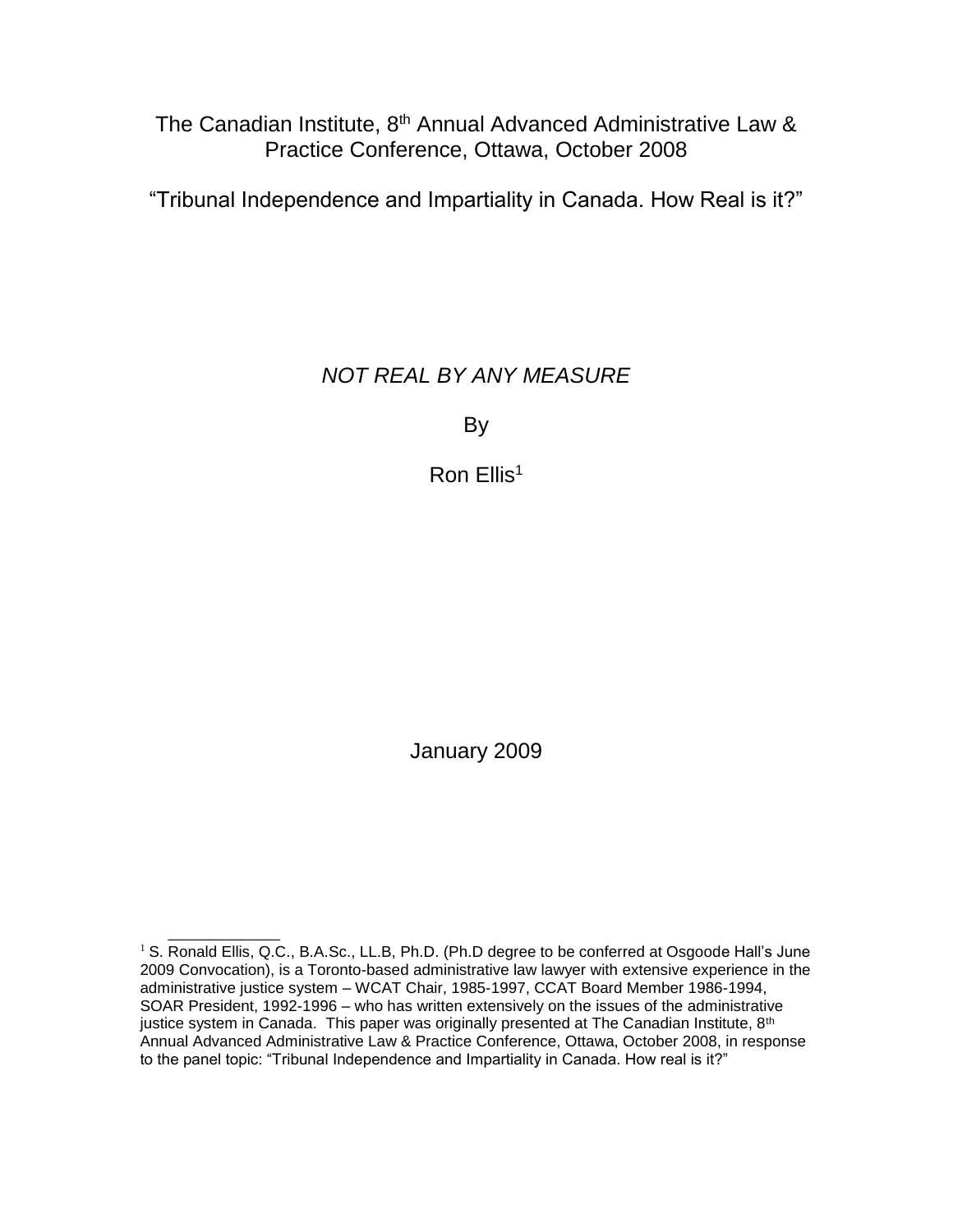# TABLE OF CONTENTS

|                                                                                                                                                 | $\mathbf 1$ |
|-------------------------------------------------------------------------------------------------------------------------------------------------|-------------|
|                                                                                                                                                 |             |
|                                                                                                                                                 | 6           |
|                                                                                                                                                 |             |
|                                                                                                                                                 |             |
|                                                                                                                                                 |             |
| A. As far as Content is Concerned, the Common Law Requirement and                                                                               |             |
|                                                                                                                                                 | 12          |
| 2. Discretionary Re-appointments are not Congruent with the Common                                                                              | 14          |
|                                                                                                                                                 |             |
|                                                                                                                                                 |             |
| F. Institutional Independence - and Impartiality _____________________________32                                                                |             |
| THE INVALIDITY OF JUDICIAL TRIBUNAL DECISIONS UNDER THE<br>$\begin{array}{c c} \hline \end{array}$<br><b>CURRENT COMMON LAW OF INDEPENDENCE</b> |             |
|                                                                                                                                                 |             |
|                                                                                                                                                 |             |
|                                                                                                                                                 |             |
|                                                                                                                                                 |             |
| THE CONSTITUTIONAL LAW OF JUDICIAL INDEPENDENCE FOR QUASI-                                                                                      | 42          |
| A. Remember the New Context                                                                                                                     | 42          |
| B. Written Constitutional Requirements for Judicial Independence ___                                                                            | 43          |
| C. The Reach of the Unwritten Constitutional Principle of Judicial                                                                              | 44          |
| <b>EPILOGUE</b>                                                                                                                                 | 48          |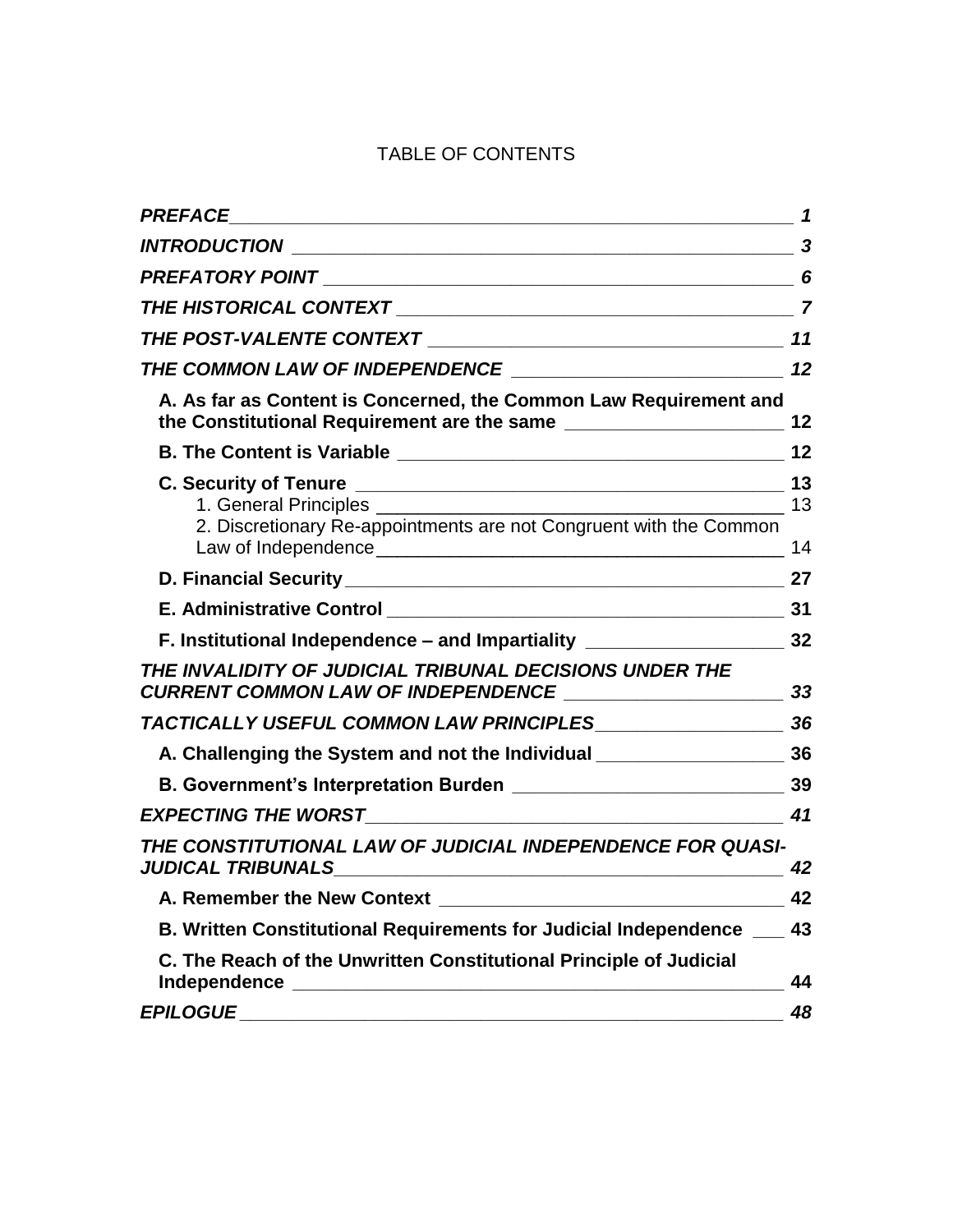## PREFACE

<span id="page-2-0"></span>This paper was originally presented at The Canadian Institute, 8th Annual Advanced Administrative Law & Practice Conference, Ottawa, October 2008, in response to the panel topic: "Tribunal Independence and Impartiality in Canada. How Real is it?"

On this topic, one has no choice but to preface one's submissions by making it clear that, for the most part, one is not talking about Québec tribunals.

<span id="page-2-1"></span>Québec's 1996 radical and progressive reform of its system of administrative law dramatically changed the architecture of that system. For the new Administrative Tribunal (TAQ) and its other major tribunals, the reform created a professional administrative justice system devoted to meritbased competitive appointments processes and institutional independence, impartiality and competence. $2$  In administrative law terms, Quebec is now a different case from the rest of the country. It is, also, the only province in which there is a written constitutional requirement that tribunals in general be independent and impartial.<sup>3</sup> My understanding, therefore, is that the issues of independence and impartiality that this panel is addressing have in Québec been largely resolved. There may be remnants of the independence and impartiality issues in fact still in play in that province in respect of some of the

<sup>2</sup> The reform was introduced by Bill 130, "*An Act Respecting Administrative Justice*", enacted December 1996. The new legislation created TAQ – the *tribunal administratif du Québec* – and its supervising council, *the Conseil de la justice administrative*, and assigned to the new tribunal the adjudicative responsibilities of a high proportion of Quebec tribunals. For a convenient, authoritative description of TAQ, see the Quebec Court of Appeal's judgment in *The Attorney General of Québec* v. *Barreau du Montréal*, [2001] J.Q. No. 3882 (C.A.), leave to appeal refused (2002), 2002 CarswellQue 2078 (S.C.C.), reconsideration refused (2002), 2002 CarswellQue 2683 [*Barreau*], cited to J.Q. (C.A].

<sup>3</sup> *Charter of human rights and freedoms*, R.S.Q. c. C-12, s.23: "Every person has a right to a full and equal, public and fair hearing by an independent and impartial tribunal, for the determination of his rights and obligations or of the merits of any charge brought against him."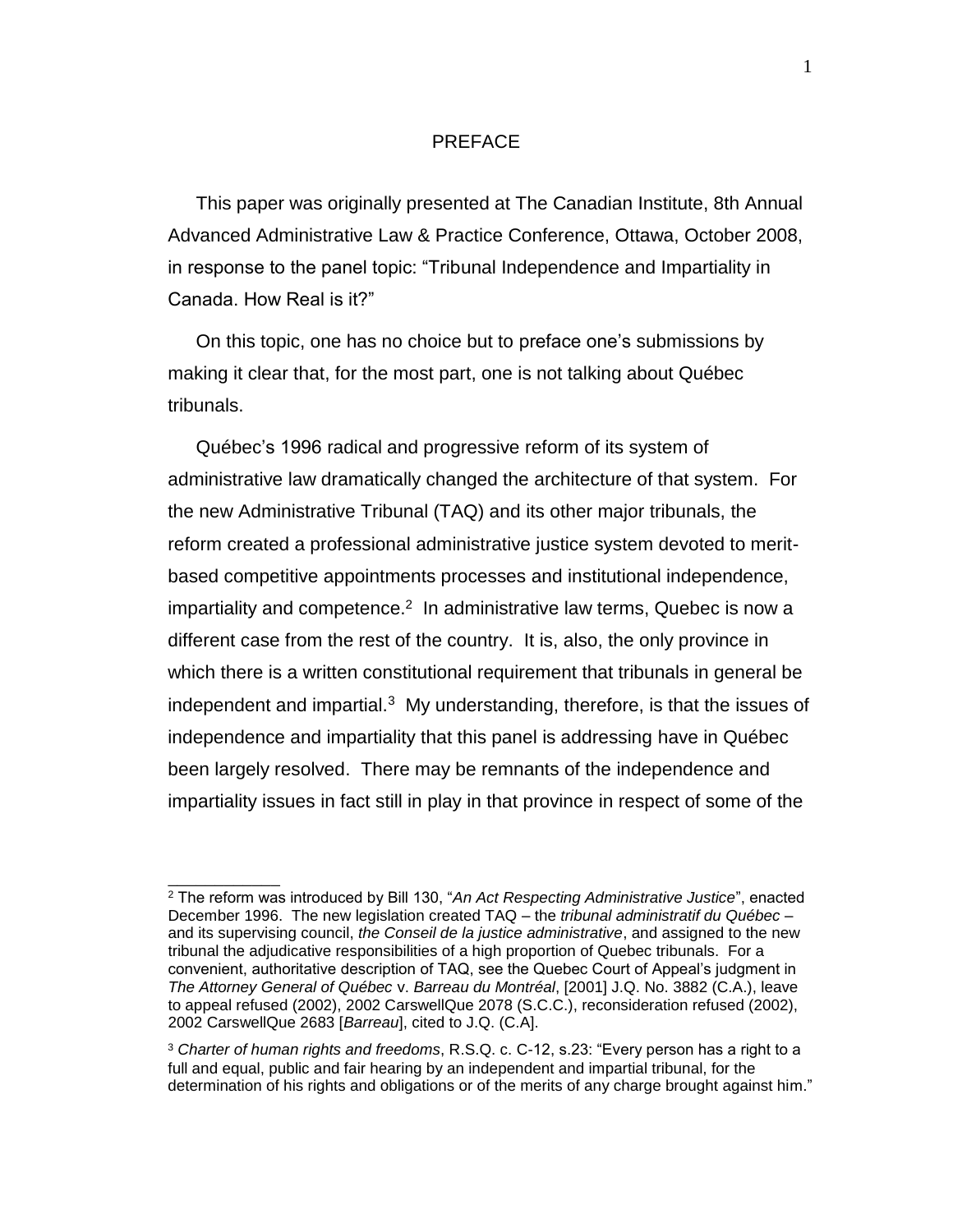smaller tribunals, but for the most part the independence question has been answered.

I shall refer to Quebec in comparative terms from time to time, but my analysis of the problems with the Canadian administrative justice system is simply not pertinent to Québec's system of administrative justice. My concerns about the independence and impartiality of tribunals relate to the rest of Canada where it is perfectly clear that the Quebec reforms have had no discernable impact.<sup>4</sup>

For a recent, comprehensive, English language description of Quebec's restructuring of its administrative justice system see University of Montréal Professor France Houle's presentation to the University of Toronto Symposium on the Future of Administrative Justice in January 2008.<sup>5</sup>

A second caveat that I must enter at the outset is that when I say that Canadian adjudicative tribunals and their members are not, by any measure, independent or impartial – and that is, indeed, the theme of this paper – I am not intending any reflection on the personal integrity of any individual tribunal members. I am evaluating the independence and impartiality of tribunals using the test the law has specified – that is, would an objective and fully informed and fair-minded observer have a reasonable apprehension of dependency or partiality? As advocates treading the sensitive ground of seeking to have judges recuse themselves are always wont to say: "I am of course, your honours, not suggesting in any way *actual* bias (although, I am asserting actual dependency). It is just that these circumstances have, in my submission, given my client, who does not have the advantage that I have of knowing of you personally, a reason to be apprehensive about your

<sup>4</sup> Convenience dictates that I continue to refer to the administrative justice structures in the rest of Canada, and to the problems with those structures under the generic "Canadian" label, but in what follows references to "Canada" or to "Canadian" agencies or tribunals are to intended to respectfully exempt Québec and Québec agencies and tribunals, unless the context indicates otherwise.

<sup>5</sup> France Houle, "A Brief Historical Account of the Reforms to the Administrative Justice System in the Province Of Quebec" (2009), 22 Can. J. Admin. L. & Prac. 47.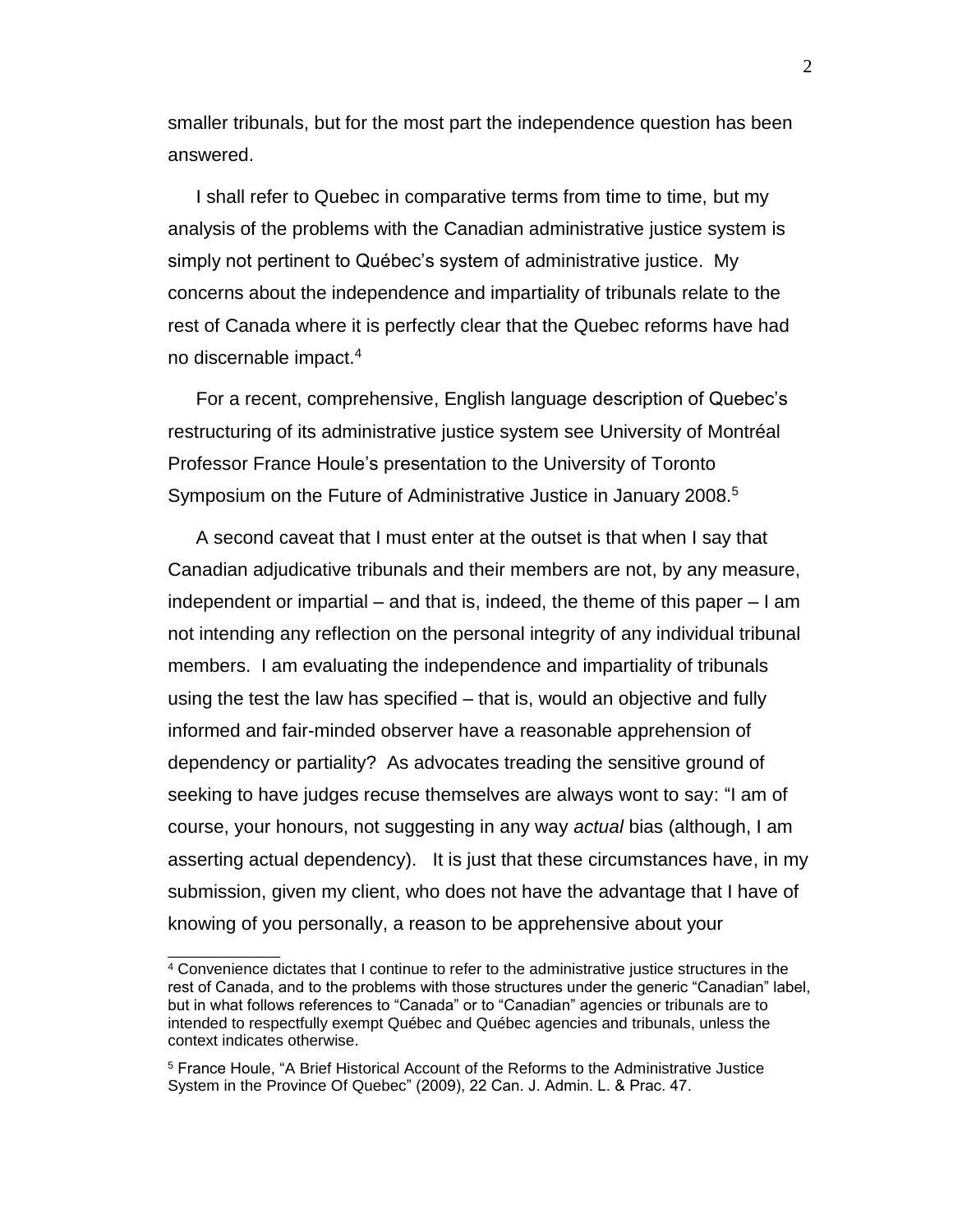independence and impartiality, and, of course, if that is a reasonable apprehension, then in law you are neither independent nor impartial". And, in this paper, that is the case I will be making.

#### INTRODUCTION

<span id="page-4-0"></span>This paper is concerned with the myriad of judicial, adjudicative functions assigned by Canadian statutes to persons who are not judges and to institutions that are not courts. Taken together, these persons and institutions are now commonly said to comprise an "administrative justice system". It is a justice system with a pervasive, major influence on the life of all Canadians; the justice system to which the majority of Canadians must look for the recognition or vindication of their rights; the only justice system most people are likely to encounter. It is a system of tribunals which routinely make lifealtering rights decisions in a broad range of contexts, and which are as capable as courts of inflicting injustice; a system that is as much a part of our rights regime, and as much a child of the rule of law, as is our traditional judicial system.

<span id="page-4-1"></span>I am concerned in this paper only with tribunals at the high end of the *Bell*  spectrum – what the Supreme Court in *Bell* called "quasi-judicial" tribunals – whose functions are predominantly judicial.<sup>6</sup> I believe the Supreme Court's application of the label "quasi-judicial" to these tribunals was, with respect, an inappropriate use of the "quasi-judicial" label, having regard to its common law provenance. The McRuer Report called these tribunals "judicial tribunals"<sup>7</sup> , and in previous articles, and in my Ph.D. Dissertation, I have called them "rights tribunals". Here, in order to make it clear that I am speaking of tribunals and tribunal members that exercise judicial adjudicative functions that are, effectively, no different from the adjudicative functions of a court and am not referring to tribunals that make regulatory decisions, I will

<sup>6</sup> *Bell Canada v. Canadian Telephone Employees Assn.*, [2003] 1 S.C.R. 884.

<sup>7</sup> *Royal Commission Inquiry into Civil Rights*, Report No. 1, Vol.1 (1968) at 120-123 (Chair: James Chalmers McRuer)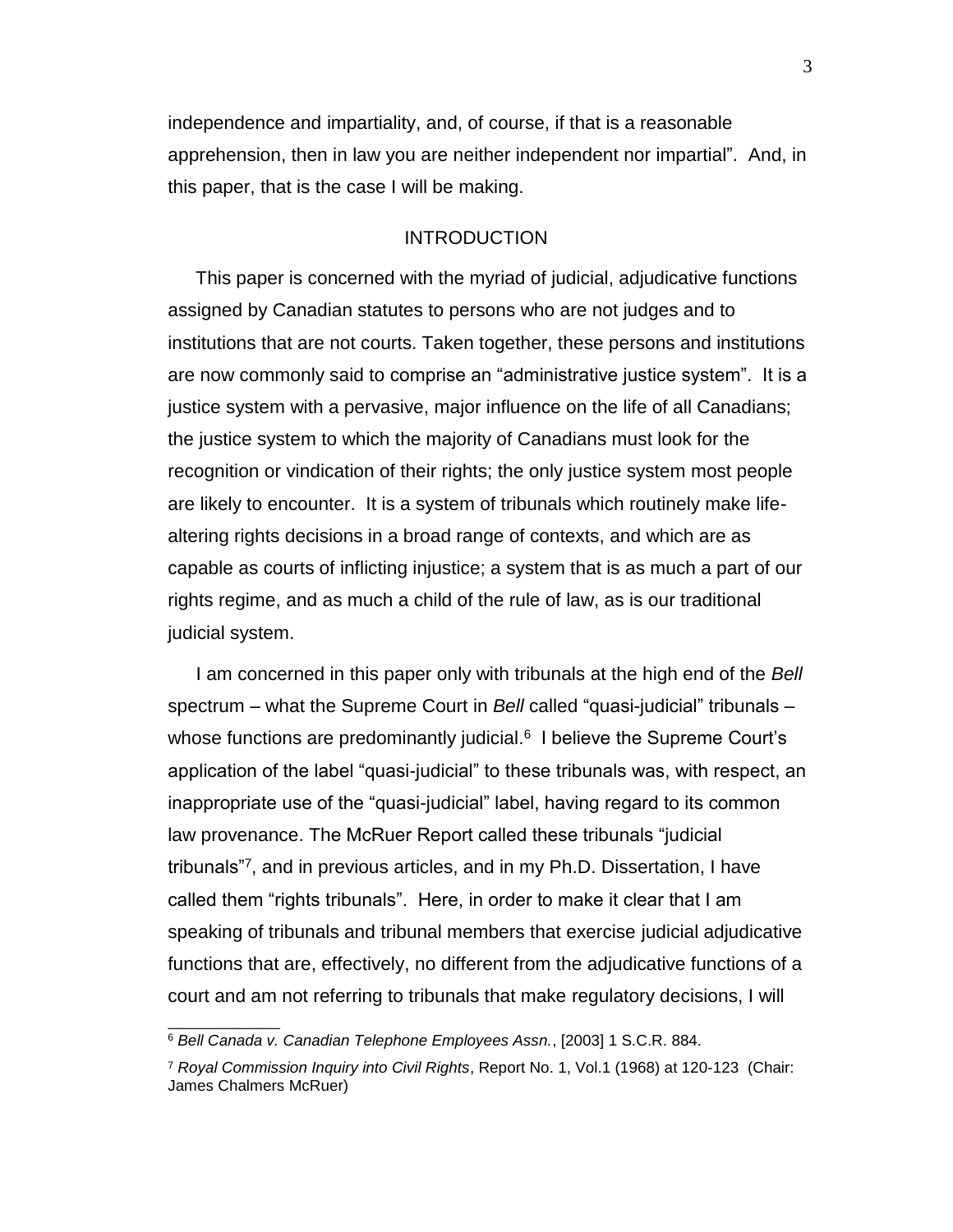use McRuer's label, "judicial tribunals". Obvious exemplars of such tribunals would include the Canadian Human Rights Tribunal (the focus of the litigation in *Ocean Port*), the IRB, Ontario's Workplace Safety and Insurance Appeals Tribunal (WSIAT), and its Social Benefits Tribunal, and its Landlord and Tenant Board.

My thesis in this presentation is that, outside of Québec, Canadian judicial tribunals and their members are not independent or impartial – not impartial in law, and not independent in fact or law, and that, accordingly, their decisions are typically invalid, as a general rule.

Since I believe the majority of our tribunals fall within the judicial category, and that judicial tribunals are a principal component of our justice system, the omission of regulatory agencies and their decision-makers from the analysis does not substantially diminish the potential importance of the argument.

The panel topic refers to both independence and impartiality. However, my principal focus will be on the question of independence. On the subject of impartiality, I have two points to make and then will move on to the independence issue.

First, the law is clear that if there is no independence there can be no impartiality. Independence is a cornerstone of the rule of law because its indispensable purpose is understood to be the establishment of what Binnie J. described in *CUPE* as "a protected platform for impartial decision making".<sup>8</sup> McLachlin J. (as she then was) put it this way in *MacKeigan v. Hickman*:

It should be noted that the independence of the judiciary must not be confused with impartiality of the judiciary. As Le Dain J. points out in *Valente v. The Queen*, impartiality relates to the mental state possessed by a judge; judicial independence, in contrast, denotes the underlying relationship between the judiciary and other branches of government which *serves to ensure that the court will function and be perceived to function impartially*. Thus the question in a case such as this is not

<sup>&</sup>lt;sup>8</sup> Canadian Union of Public Employees (C.U.P.E.) v. Ontario (Minister of Labour), [2003] 1 S.C.R. 539 [*CUPE*] at para. 189.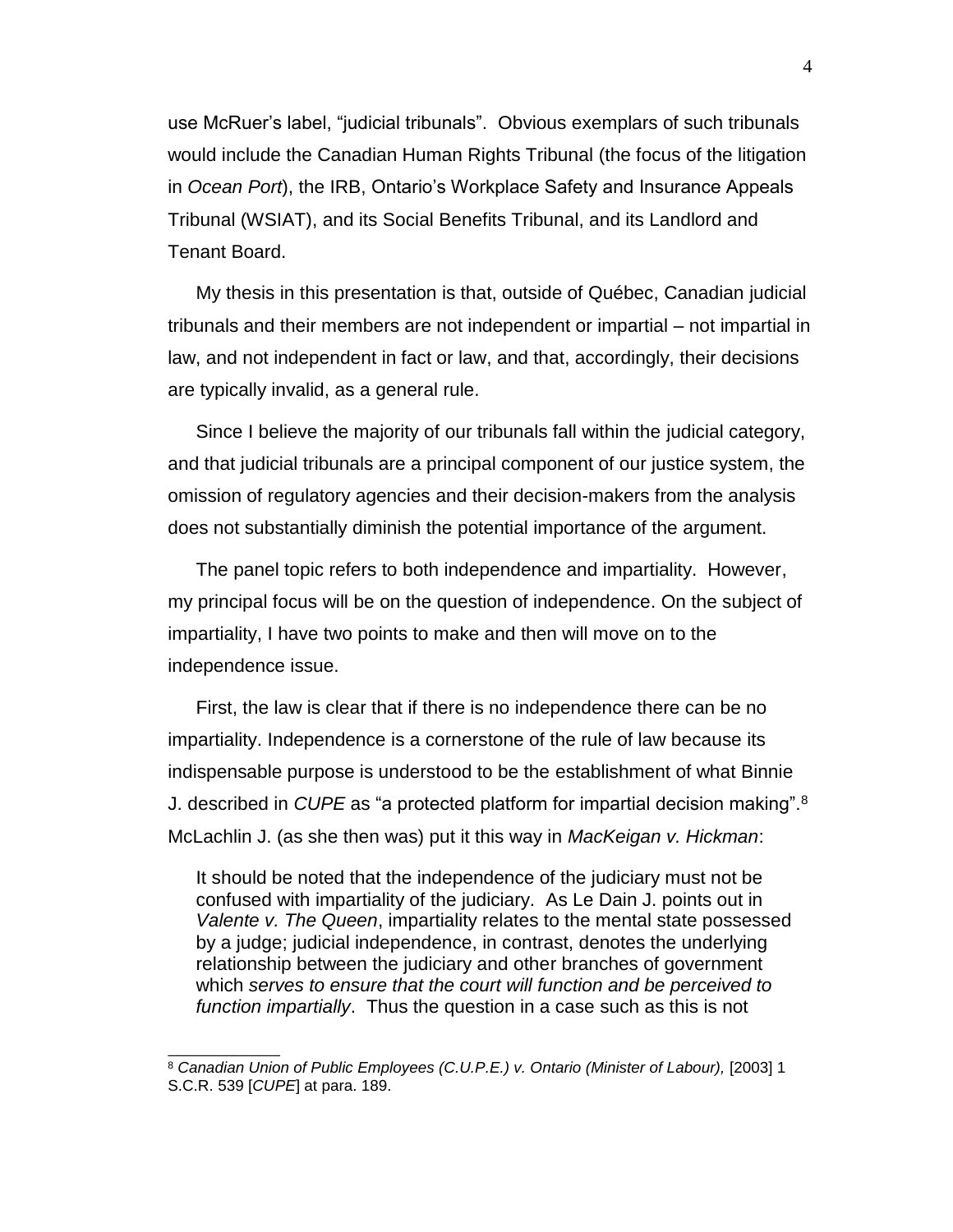whether the government action in question would in fact affect a judge's impartiality, but rather whether it threatens the *independence which is the underlying condition of judicial impartiality* in the particular case. <sup>9</sup> (Emphasis added)

 My second point is the perfectly obvious one that the politicized processes for the appointment and re-appointment of judicial tribunal members in Canada create, implicitly, a reasonable apprehension of tribunal partiality – apprehension of partiality towards the government and its decisions and policies and apprehension of partiality towards the government's influential friends and their interests.

I am of course aware of the arguments that are made in support of governments having a legitimate interest in populating tribunals with members who share its ideological view of the world. These arguments are, in my respectful submission, entirely invalid with respect to judicial tribunals, because they wrongly assume that all judging is ideological judging. The arguments are more respectable with respect to regulatory agencies, although, I must say, if the issue is whether a licence to operate a nuclear facility should be granted, or renewed, or suspended, and the only issue is whether the operation of the facility would be safe (and in the nuclear context, that means very safe), I find it difficult to see where, in that decision, ideology or political partisanship come into it. I would have thought that, in those cases, sufficient qualifications and optimum competence would be seen to be the only appropriate appointment criteria.

Nevertheless, I leave the question of the independence and impartiality of regulatory agencies to another day, and now turn to the question of the independence of judicial tribunals.

I rather suspect that readers who may know of my role as one of Mary McKenzie's counsel in the *McKenzie* case will be anticipating that my argument on the independence issue will be largely based on the applicability

<sup>9</sup> *MacKeigan v. Hickman*, [1989] 2 S.C.R. 796 at para. 57. (Emphasis added)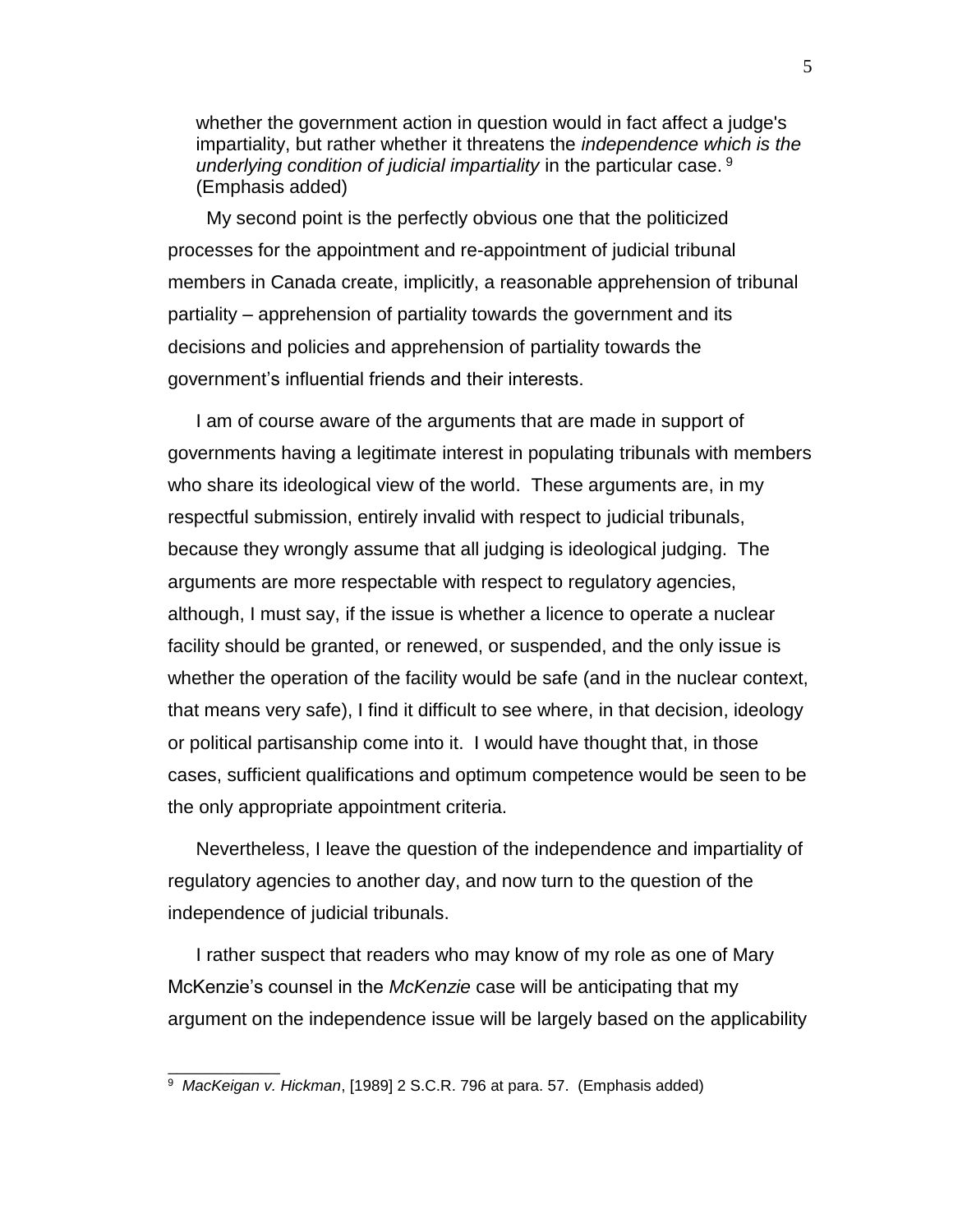<span id="page-7-4"></span><span id="page-7-3"></span><span id="page-7-2"></span><span id="page-7-1"></span>to judicial tribunals of the unwritten constitutional requirement of judicial independence identified in the *PEI Reference* <sup>10</sup>; a constitutional requirement that *McKenzie <sup>11</sup>* found to be applicable to BC Residential Tenancy Arbitrators. However, my thesis that the lack of independence of judicial tribunals and their members invalidates their decision-making is not contingent on their enjoying constitutional protection of their independence. In my opinion, virtually all of Canada's judicial tribunals fail to meet one or more of the *common law* requirements of judicial independence. I will be addressing *Ocean Port* and *McKenzie* and the applicability of the *PEI Reference*'s unwritten constitutional requirement of judicial independence to judicial tribunals later in the paper but that will not be the main focus of this presentation.

What I am principally here to say is that there is hardly a judicial tribunal in Canada whose decisions could not be rationally challenged on the basis of the failure of the tribunal or its members to meet the common law requirements of judicial independence as those requirements currently stand. To challenge the decisions of any of these tribunals on the basis of their failure to comply with the procedural fairness principle of judicial independence, one would need to make no new law; one would need only to have a court apply existing law.

## *PREFATORY POINT*

<span id="page-7-0"></span>Taken together, the myriad of ad hoc judicial functions assigned to Canadian administrative tribunals – federal, provincial, territorial and municipal –are now commonly said to comprise an "administrative justice system".

<sup>10</sup> *Reference re Remuneration of Judges of the Provincial Court of Prince Edward Island; Reference re Independence and Impartiality of Judges of the Provincial Court of Prince Edward Island R. v. Campbell; R. v. Ekmecic; R. v. Wickman Manitoba Provincial Judges Assn. v. Manitoba (Minister of Justice***)**, [1997] 3 S.C.R. 3 [*PEI Reference*]

<sup>&</sup>lt;sup>11</sup> McKenzie v. British Columbia (Minister of Public Safety and Solicitor General) (2006), 272 D.L.R. (4th) 455.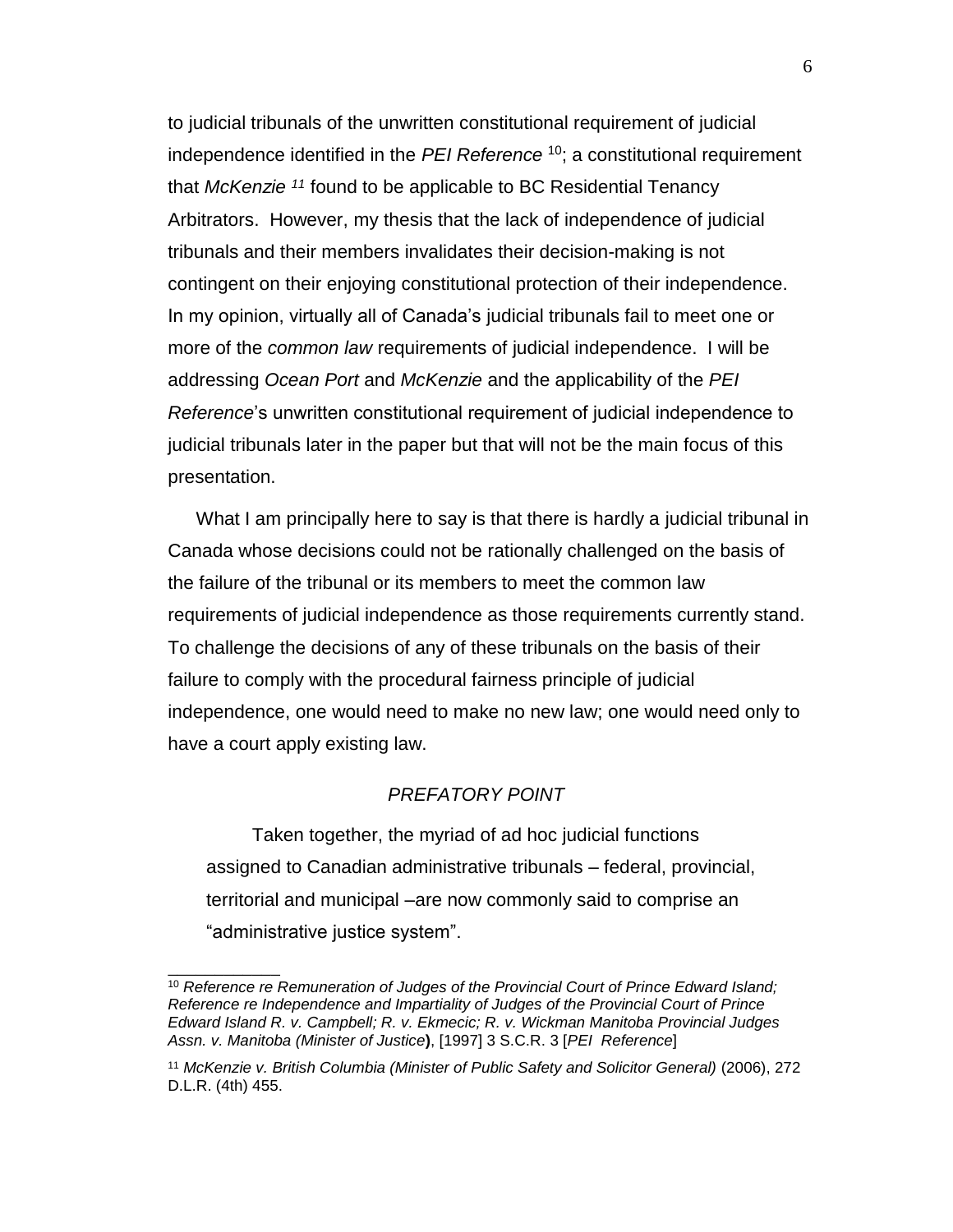It is only recently that this collection of judicial functions has been seen in Canada to be a "system" and more recently still that it has been seen to be a "justice" system.<sup>12</sup> Since the functions in question are typically exercised by what we have in recent years called administrative tribunals, it was natural to call this newly recognized *justice* system, the "*administrative* justice system", the name now in general use.

However, as I have pursued my graduate studies in administrative justice over the past several years, it has become increasingly clear to me that it has been a mistake to give so respectable a name to a system that from a justice policy perspective is so – not to mince words – shameful. Apart from Québec, the system we have is in truth no more than an "*executive branch* justice system". To call it an administrative justice system is to give it a misleading aura of respectability – to be complicit in what is, effectively, a pretence.

Outside of Québec, Canada's so-called administrative justice system is no more than an excuse for a justice system, It is in truth an executive branch justice system comprised for the most part of what Dicey disparagingly and appropriately dismissed as "official courts"<sup>13</sup>, and in this paper that is what it will be called. We need an administrative justice system but we do not currently have one.

#### THE HISTORICAL CONTEXT

<span id="page-8-0"></span>In Canadian legal history, no one has ever doubted that the cornerstone of the rule of law is the judicial independence of those institutions or individuals

<sup>&</sup>lt;sup>12</sup> Ron Ellis. "The Administrative Justice System in the New Millenium: A Vision in Search of a Centre" (1999-2000), 13 Can. J. Admin. L. & Prac. 171 at 173-175.

<sup>13</sup> A.V. Dicey, *Introduction to the Study of the Law of the Constitution, 6th Edition* (London, UK: Macmillan and Co. Limited, 1902) at 333. [*Dicey*]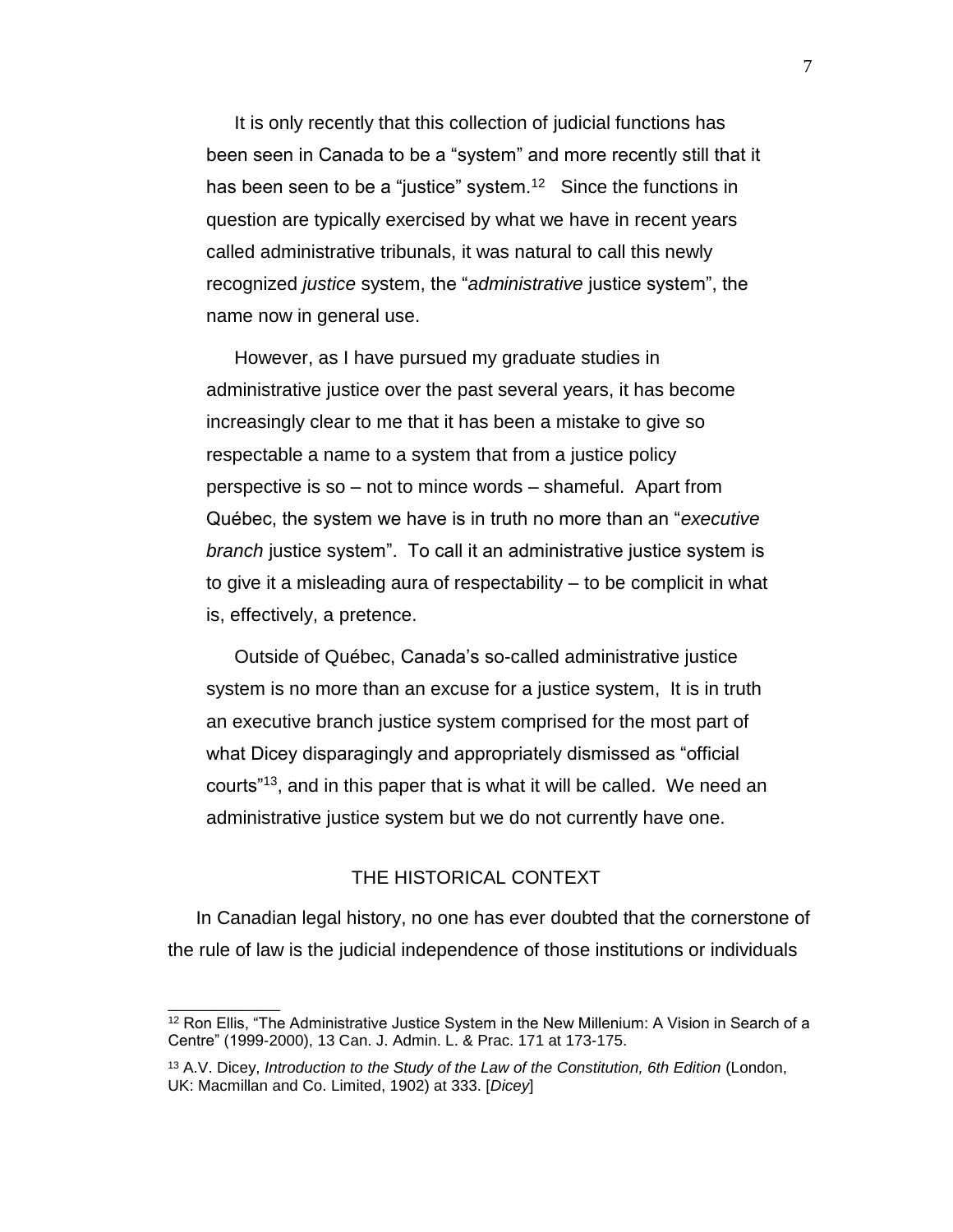entrusted with the exercise of judicial functions, whether they be courts and judges or tribunals and tribunal adjudicators. But it used to be that the actual, structural *de*pendency of provincial court judges, <sup>14</sup> justices of the peace, and tribunal adjudicators was seen to be perfectly compatible, in law, with judicial independence. For example, throughout most of Canada's history, security of tenure for provincial court judges, justices of the peace and tribunal adjudicators was not seen to be necessary; its absence not thought to present an independence issue.

Until 1962, all Ontario provincial court judges were appointed at pleasure and, until the year of the Charter – 1982 – Ontario provincial court judges who served after the age of 65 – until age 75 – did so pursuant to discretionary, at-pleasure appointments by the Attorney General. And, of course, most adjudicative tribunal members traditionally served pursuant to at-pleasure appointments, and many still do.

In those days, the common law of judicial independence amounted to nothing more than the courts – and the bar – simply presuming that anyone appointed to perform a judicial function could be counted on to *act* independently. Where governments had powers that were inconsistent with the actual independence of adjudicators, such as the right to terminate "at pleasure" appointments without notice or cause, the courts thought it sufficient to trust that governments would not abuse those powers and that adjudicators would not allow themselves to be influenced by the possibility that they might. For convenience, I label this the "trust doctrine of judicial independence".

And one of the striking aspects of what I think of now as this "pre-history" of judicial independence in Canada is that for over a hundred years this trust doctrine existed as nothing more than an implicit understanding in our legal culture, and lasted only five years once it was brought to light by official court

 $14$  The independence of superior court judges is protected by explicit constitutional provisions and is not relevant to this analysis.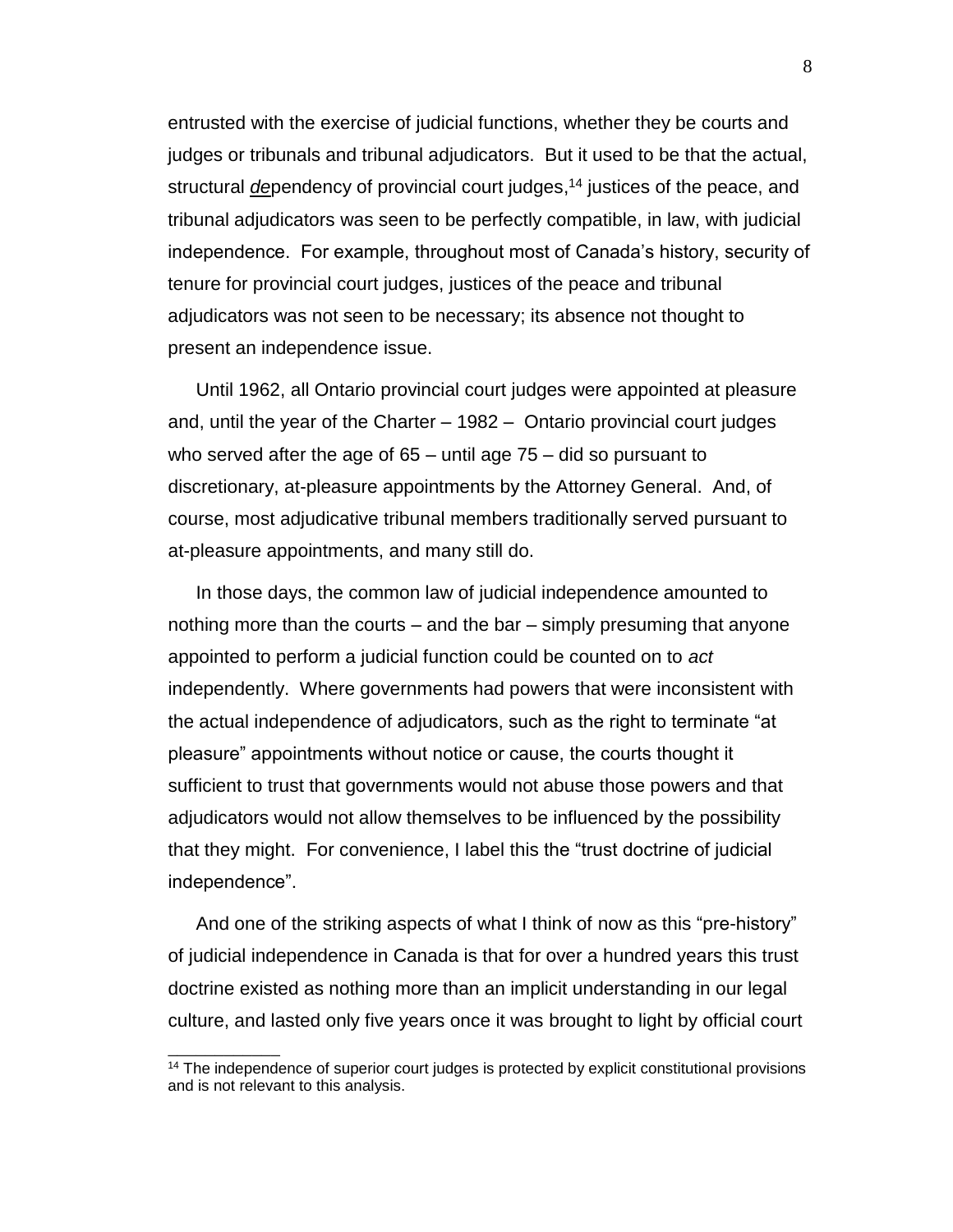<span id="page-10-0"></span>recognition. It found its first judicial expression in 1980 in the Supreme Court of Canada decision in *MacKay<sup>15</sup>* – the first case in recorded Canadian legal history in which anyone mounted a court challenge of the independence of an adjudicator; was expounded more clearly in 1983 in the Ontario Court of Appeal decision in *Valente (No. 2)<sup>16</sup>* and even more clearly a year later in the Ontario Court of Appeal decision in *Currie<sup>17</sup>*. But, in 1985, it was overruled and relegated to the dust bin of legal history when the Supreme Court of Canada heard the appeal of *Valente (No. 2)* and rejected the "trust doctrine" in the watershed decision, *Valente*. 18

<span id="page-10-1"></span>In *Valente*, the "trust doctrine" was rejected and replaced by the legal requirement of objective structural guarantees of independence in accordance with principles that are now, in their broad outline, so widely understood and so thoroughly settled that they may be conveniently labeled the *Valente Principles*.

Of course, the unanimous judgment of the Supreme Court in *Valente* – a judgment written by Justice Gerald Le Dain – dealt only with the concept of "tribunal" independence as that concept was constitutionally mandated by section 11(d) of the Charter.<sup>19</sup> Thus, Valente could not be seen as necessarily changing the common-law content of the judicial independence requirement of procedural fairness applicable in the absence of any explicit constitutional or quasi-constitutional requirement. It particularly could not be seen to be doing so for administrative tribunals because, while it recognized that it was addressing language in section 11(d) that encompassed "tribunals"

<sup>15</sup> *R. v. MacKay*,[1980] 2 S.C.R. 370

<sup>16</sup> *R.* v. *Valente (No. 2)* (1983), 2 C.C.C. (3d) 417 [*Valente No. 2*].

<sup>17</sup> *Reference re Justices of the Peace Act; Re Currie and Niagara Escarpment Commission* (1984), 14 D.L.R. (4th) 651 [*Currie*].

<sup>18</sup> *R. v. Valente,* [1985] 2 S.C.R. 673 [*Valente*].

<sup>&</sup>lt;sup>19</sup> Charter, s. 11: "Any person charged with an offence has the right  $\dots$  (d) to be presumed innocent until proven guilty according to law in a fair and public hearing *by an independent and impartial tribunal*." (Emphasis added)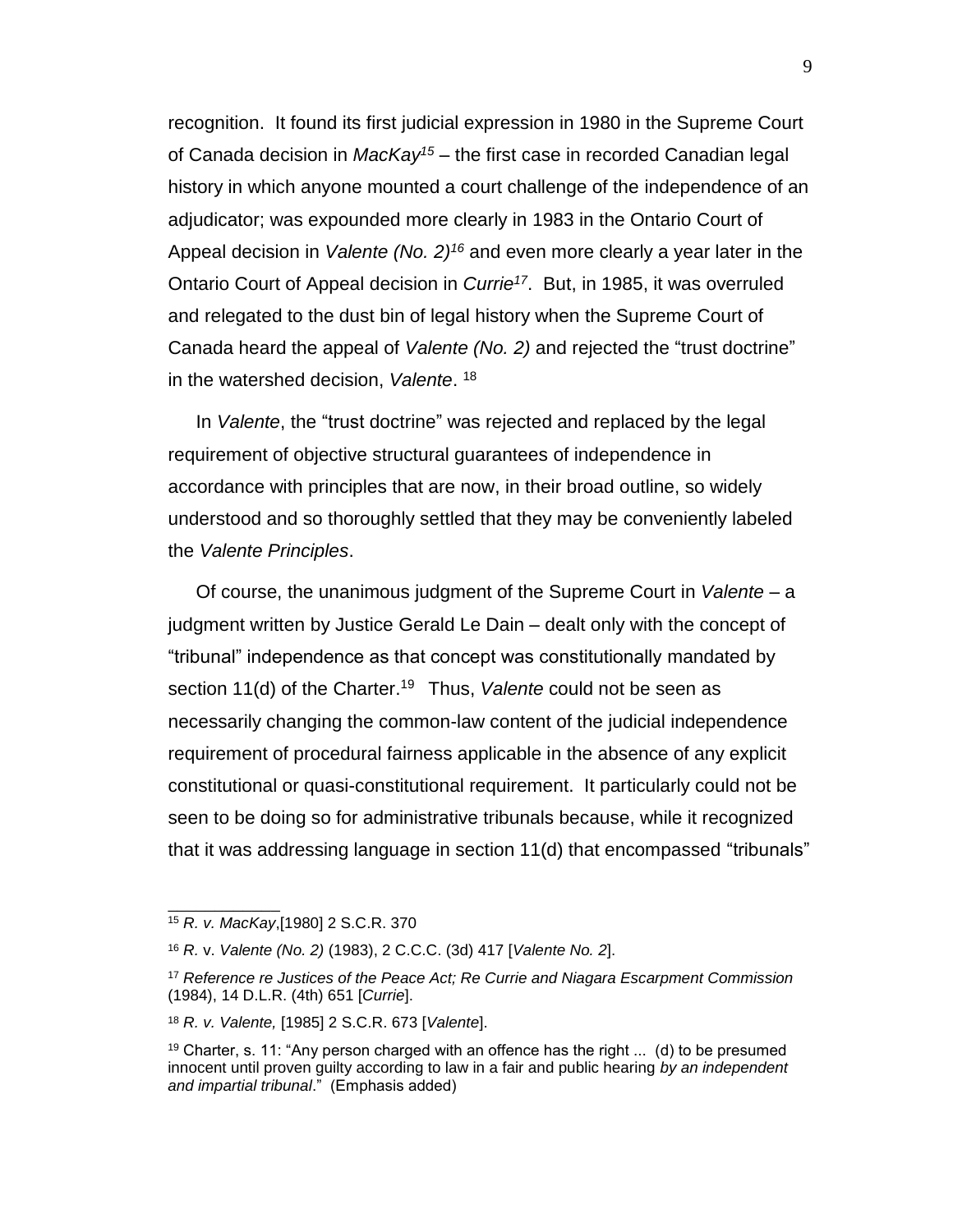that were not necessarily "courts", nevertheless the issue the Court actually had before it in *Valente* was the independence of a provincial court judge.

<span id="page-11-1"></span><span id="page-11-0"></span>However, subsequent decisions of the Supreme Court – *Généreaux,<sup>20</sup>* overruling *MacKay<sup>21</sup>* with respect to court martial tribunals; *Matsqui,<sup>22</sup>* extending the *Valente Principles* of structural guarantees of judicial independence to tribunals not protected by either constitutional or quasiconstitutional independence requirements, and others<sup>23</sup> – have eventually entrenched the requirement of judicial independence as an essential component of the common law doctrine of procedural fairness and/or natural justice for both provincial court judges and judicial tribunals and their members, whether or not there is any constitutional or quasi-constitutional requirement of independence.

*Matsqui*, a decision that is now only 14 years old, marked, as we know, the beginning of the modern common law of judicial independence of judicial tribunals in which objective structural guarantees are now understood to be the fundamental, prerequisites of their judicial independence.

Since *Valente*, and the many cases such as *Matsqui* and *Généreaux* that followed and applied it, the law is now settled that if provincial court judges or administrative tribunals and their members are to be seen to meet the common law's procedural fairness requirement of judicial independence it will be necessary that they are seen to be protected by objective structural guarantees of the three "conditions" (sometimes referred to as the three "core characteristics" or "mechanisms") of judicial independence: security of tenure, financial security, and administrative control .

<sup>20</sup> R. v. *Généreaux*, [1992] 1 S.C.R. 259.

<sup>21</sup> Supra note [15.](#page-10-0)

<sup>22</sup> *Canadian Pacific Ltd. v. Matsqui Indian Band***,** [1995] 1 S.C.R. 3 [*Matsqui*]

<sup>23</sup> See also *Canadian Union of Public Employees (C.U.P.E.) v. Ontario (Minister of Labour),*  [2003] 1 S.C.R. 539 [*CUPE*] – the "retired judges case" – at para. 189.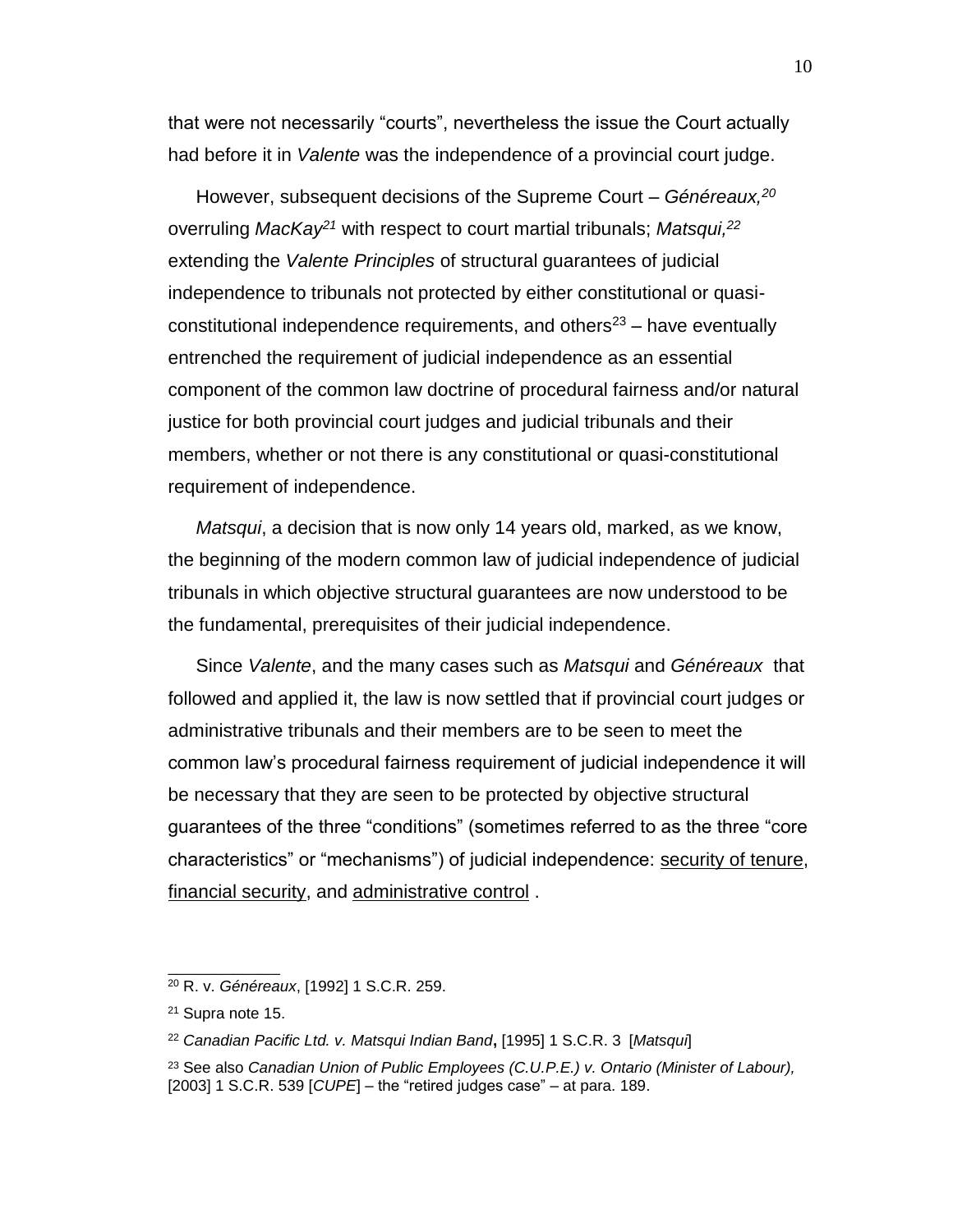# THE POST-VALENTE CONTEXT

<span id="page-12-0"></span>Before *Valente*, the fact that a judicial tribunal was clearly exercising a judicial function but depended on its host line ministry for the appointment and re-appointment of its members; or that the appointments of its members were at-pleasure appointments only; or that the ministry staff picked the adjudicators that would hear particular cases, or provided the tribunal's registrar functions and decided the time available for each hearing and for the making of each decision, and determined whether or not the tribunal would provide written reasons; or that the Deputy Minister effectively controlled the tribunal's budget; or even that the same host ministry was routinely one of the parties to the tribunal's cases; or that the adjudicators were appointed to short, fixed terms and their re-appointments were entirely in the untrammeled discretion of the ministry – none of that was seen in law, or in our legal culture, as presenting issues of judicial independence. Why? Because, as I have said, the law presumed that, on the one hand, the host ministry would not abuse its powers, and, on the other, that the tribunal and its members would not allow their decisions to be affected by the possibility that it might. In our justice system history prior to *Valente*, the *presumption* of independence always finessed the *issue* of independence.

But this no longer holds. The jurisprudence based on *Valente* now requires that the compliance of any particular tribunal with the procedural fairness principle of judicial independence depends on there being objective, structural guarantees of security of tenure, financial security and administrative control. Thus, all of these relationships between tribunals and government ministries fall now to be assessed through the common-law lens of the *Valente Principles.* 

11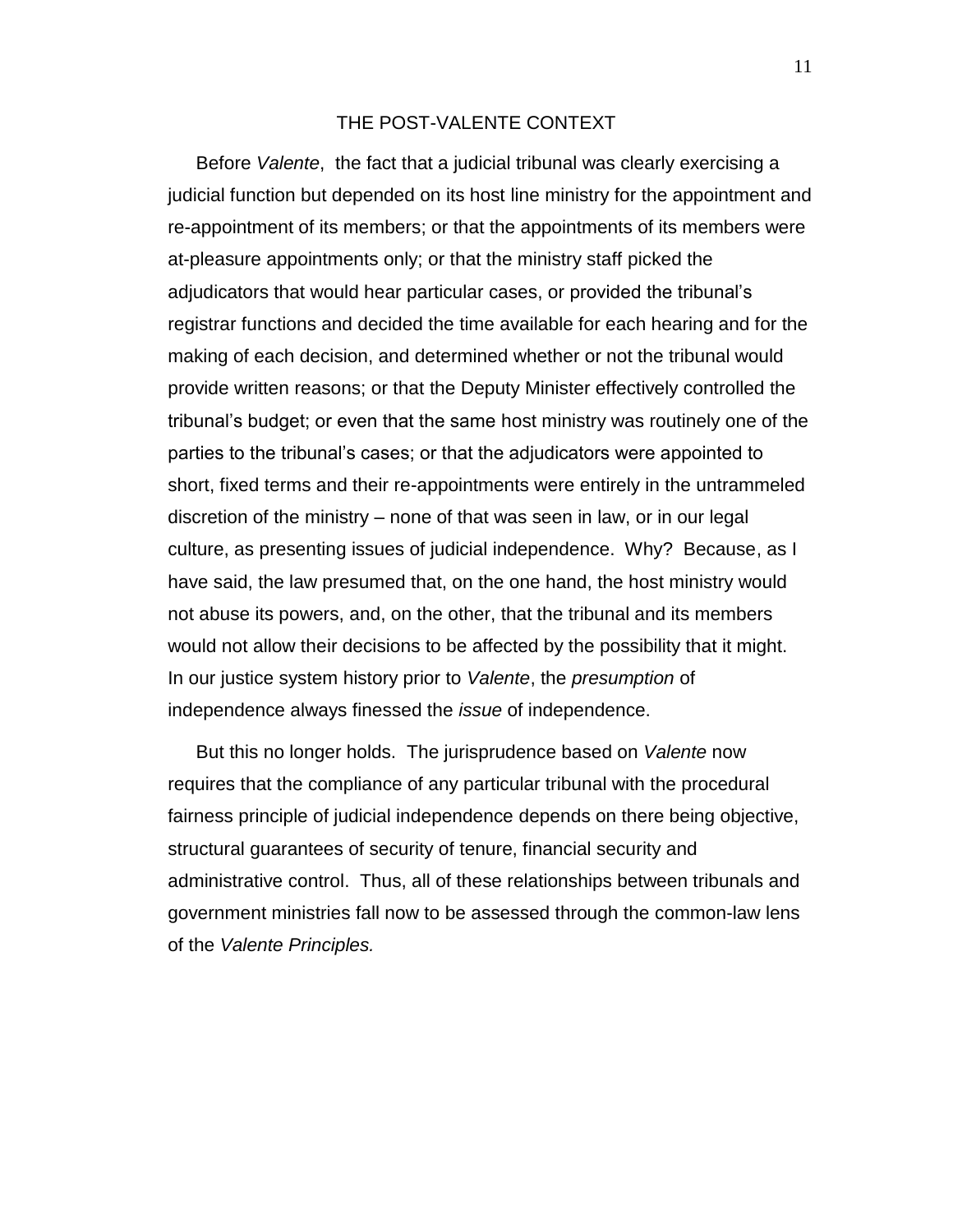# THE COMMON LAW OF INDEPENDENCE

# <span id="page-13-1"></span><span id="page-13-0"></span>*A. As far as Content is Concerned, the Common Law Requirement and the Constitutional Requirement are the same*

Since *Matsqui<sup>24</sup>*, it is settled law that the content of the requirement of judicial independence applicable to tribunals is the same whether the requirement is only a common law requirement or is a constitutional requirement. The effect of there being a constitutional requirement is to elevate the common law requirement to constitutional status. The only effect of there being no constitutional requirement is that the requirement in question can be trumped by legislation.

## <span id="page-13-2"></span>*B. The Content is Variable*

Perhaps the most interesting feature of the Canadian law of judicial independence, whether it be constitutional law or common law, is that its content is understood to be variable in its application. The nature of the structural guarantees that will be seen to be necessary – the standard of guarantee that will have to be met if a reasonable apprehension of bias is to be avoided – may well differ from tribunal to tribunal. It will not be as high as that accorded to the superior courts by the explicit provisions of the BNA Act, nor as high as that typically accorded to Provincial Court Judges under provincial court legislation, nor, for a particular judicial tribunal, not necessarily as high as that which will be accorded to other tribunals. The degree of independence required will vary depending on the nature and function of the tribunal.

The law on the variability of the standard of independence is conveniently summarized by the Supreme Court itself in the following passage from *Bell*:

The requirements of procedural fairness -- which include requirements of independence and impartiality -- vary for different tribunals. As Gonthier J. wrote in IWA v. Consolidated-Bathurst Packaging Ltd., [1990] 1 S.C.R. 282, at pp. 323-24: "the rules of natural justice do not have a fixed content

<sup>24</sup> Supra note [22.](#page-11-0)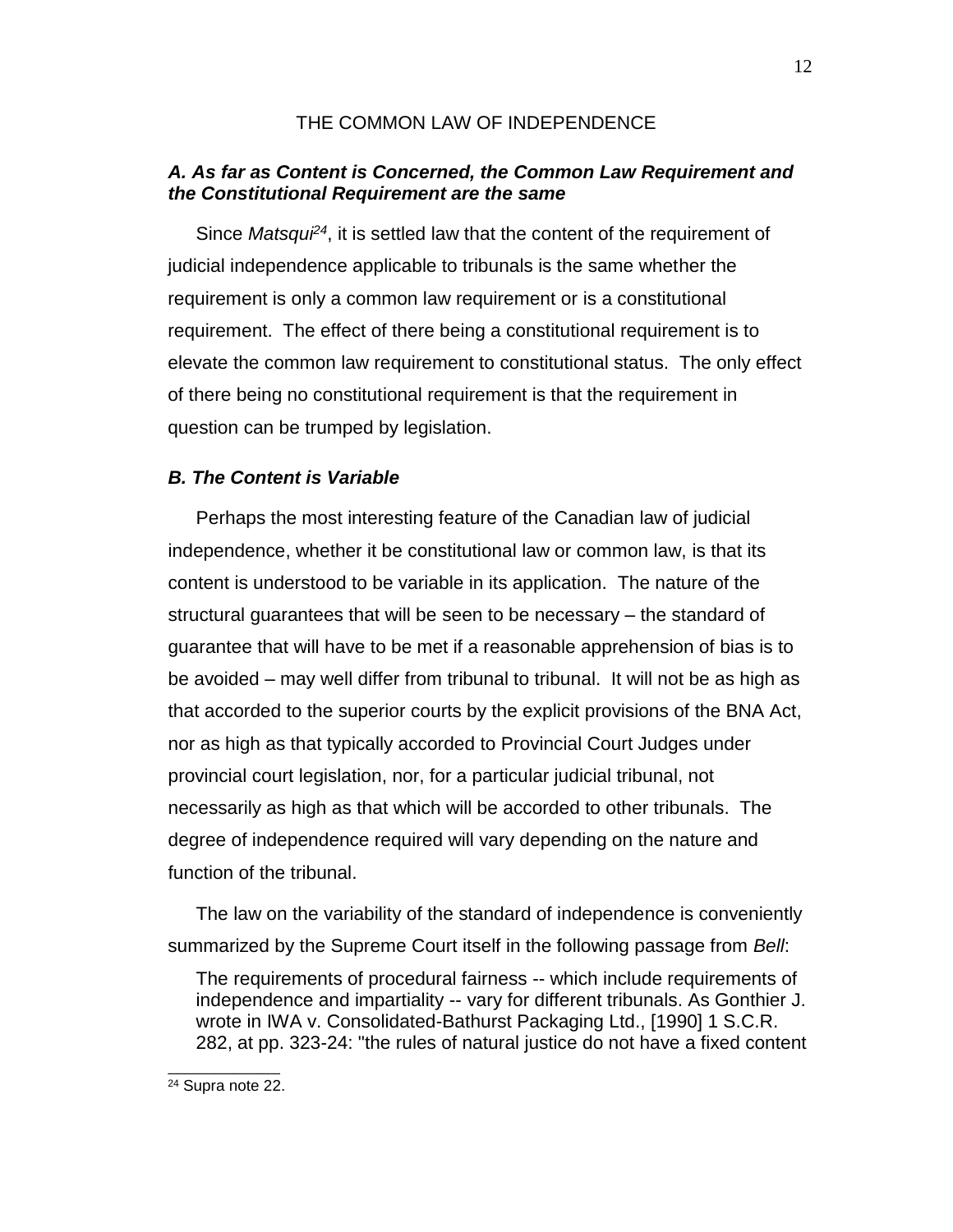irrespective of the nature of the tribunal and of the institutional constraints it faces". Rather, their content varies. As Cory J. explained in Newfoundland Telephone Co. v. Newfoundland (Board of Commissioners of Public Utilities), [1992] 1 S.C.R. 623, at p. 636, the procedural requirements that apply to a particular tribunal will "depend upon the nature and the function of the particular tribunal" (see also … Matsqui … at para. 82, and Baker v. Canada (Minister of Citizenship and Immigration), [1999] 2 S.C.R. 817, at paras. 21-22, per L'Heureux-Dubé J.). As this Court noted in Ocean Port …, administrative tribunals perform a variety of functions, and "may be seen as spanning the constitutional divide between the executive and judicial branches of government" (para. 24). Some administrative tribunals are closer to the executive end of the spectrum: their primary purpose is to develop, or supervise the implementation of, particular government policies. Such tribunals may require little by way of procedural protections. Other tribunals, however, are closer to the judicial end of the spectrum: their primary purpose is to adjudicate disputes through some form of hearing. *Tribunals at this end of the spectrum may possess court-like powers and procedures. These powers may bring with them stringent requirements of procedural fairness, including a higher requirement of independence* (see Newfoundland Telephone, at p. 638, per Cory J., and Russell v. Duke of Norfolk, [1949] 1 All E.R. 109 (C.A.)).<sup>25</sup>

## <span id="page-14-0"></span>*C. Security of Tenure*

#### <span id="page-14-3"></span><span id="page-14-2"></span>**1. General Principles**

<span id="page-14-1"></span>It is settled that for members of judicial tribunals the common law principle of judicial independence does not require life-tenured appointments.<sup>26</sup> It is also clear, however, that "at pleasure" appointments do not meet the minimum requirement of security of tenure.<sup>27</sup> What is required, as a minimum, are fixed-term appointments with the appointee structurally guaranteed to be free from executive branch interference during the length of the fixed term except for a dismissal for cause.<sup>28</sup>

Furthermore, the Supreme Court jurisprudence requires a structural

<sup>25</sup> Bell, supra note [6](#page-4-1) at para. 21. (Emphasis added)

<sup>26</sup> Ibid. at para. 29. See also *2747-3174 Québec Inc. v. Quebec (Régie des permis d'alcool)*, [1996] 3 S.C.R. 919 [*Régie*] at para. 67.

<sup>27</sup> Ibid, *Régie* at para. 67.

<sup>28</sup> Valente, supra note [18,](#page-10-1) at para. 31. See also *Régie*, Ibid, at para. 67.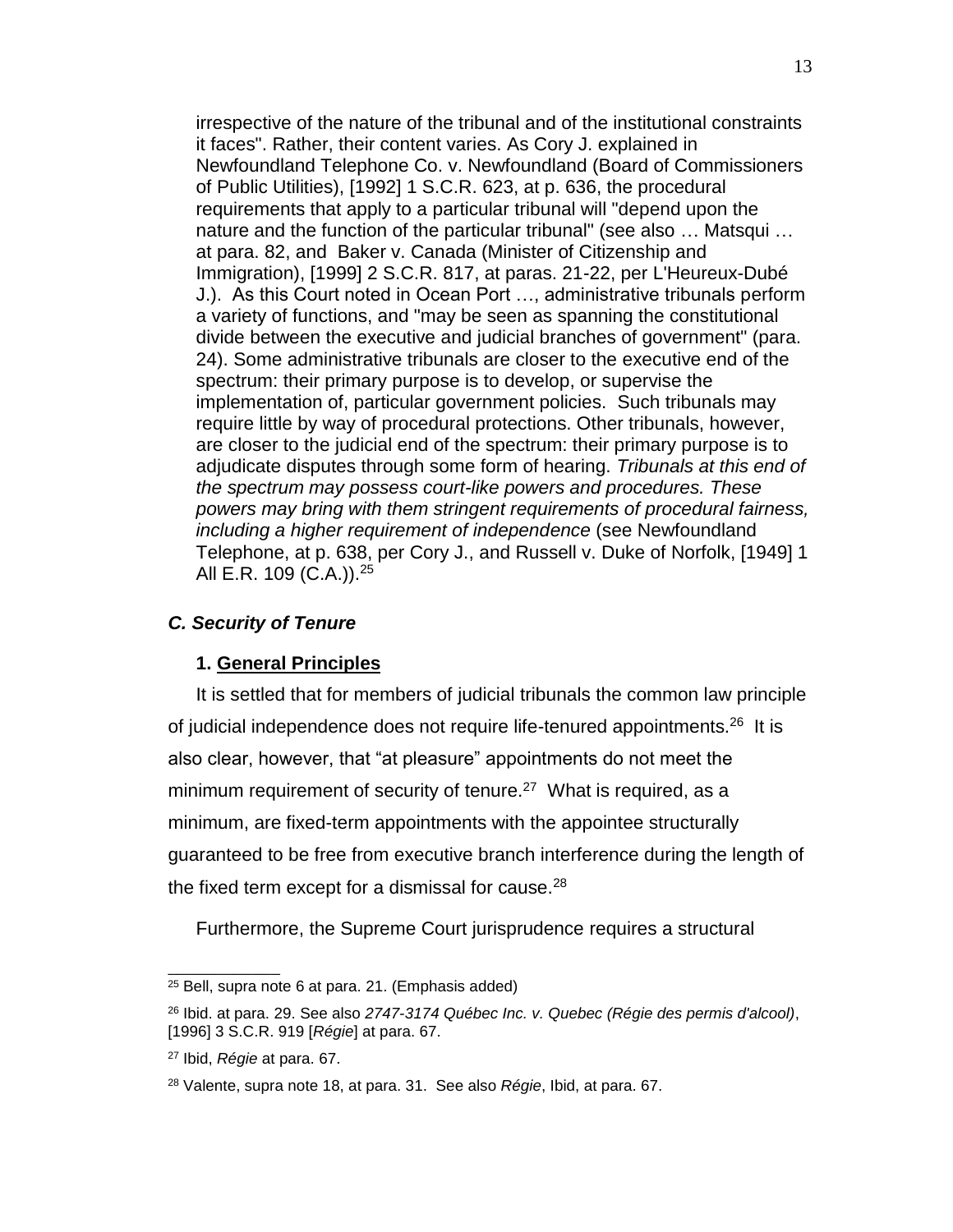guarantee that adjudicators be protected from arbitrary dismissal *for cause* by a legal right not to be so discharged except in accordance with a fair-hearing procedure equal or akin to a "judicial review".<sup>29</sup> This is a requirement that seems to have been sometimes overlooked.<sup>30</sup>

# <span id="page-15-0"></span>**2. Discretionary Re-appointments are not Congruent with the Common Law of Independence**

In a keynote address to the 1997 annual conference of Ontario Boards and Agencies (COBA), the Honourable Roy McMurtry, the then Chief Justice of Ontario, endorsed the following statement of the legal principles defining adjudicator independence.

1. Issues involving legal rights and obligations can at law only be validly determined by adjudicators who are independent and impartial and whose circumstances do not provide any reasonable basis for an informed observer to think otherwise.

2. The confidence of the adjudicator, and of the parties, that the adjudicator is free to make a decision in their case without fear of personal consequences is a fundamental prerequisite for any independent and impartial adjudication.<sup>31</sup>

He then went on to say that freedom "from fear of idiosyncratic removal" – his phrase – is integral to the concept of adjudicative independence.  $32$ 

"Idiosyncratic removal" is a phrase of particularly pertinence to our executive branch justice system. The phrase precisely describes the frequent events in that system that have had the cumulative effect of fixing in its adjudicators' minds a pervasive, constant awareness of the possibility of personal career damage if they should make decisions that unduly inconvenience the government or its friends. It is easily arguable that that pervasive awareness of the possibility of reprisals may alone justify the

<sup>29</sup> *Valente*, Ibid. at paras. 30-31. See also *Therrien (Re)*, [2001] 2 S.C.R. 3 at para. 39.

<sup>30</sup> See *Weatherill v. Canada (Attorney General)*, [1999] F.C.J. No. 787 at para. 88, and *Wedge v. Canada (Attorney General)* (1995), 133 F.T.R. 277.

<sup>31</sup> Ellis, *Appointments Policies in the Administrative Justice System: Lessons from Ontario: Four Speeches* (1998), 11 C.J.A.L.P. 205.

 $32$  Ibid.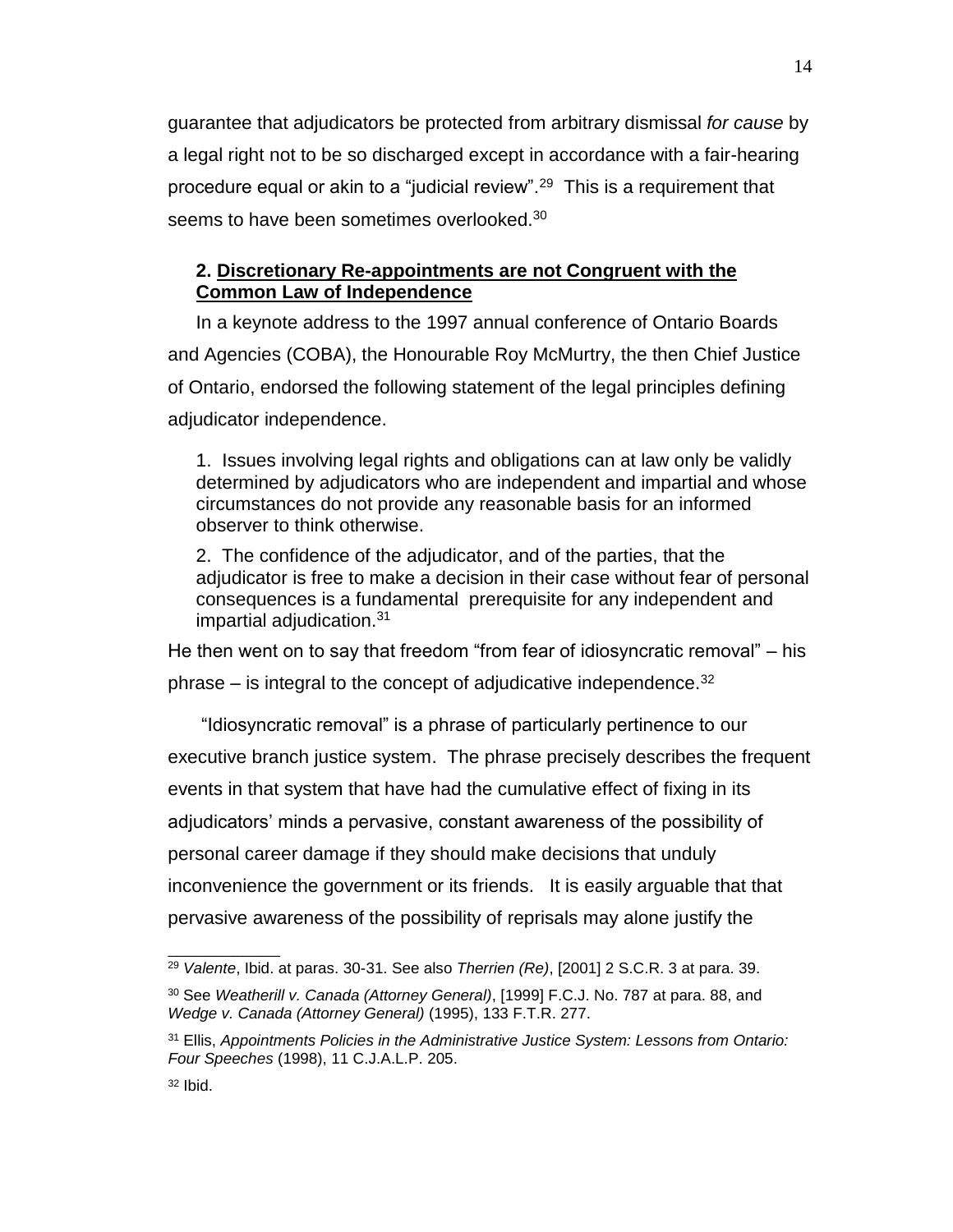conclusion that a reasonable apprehension of bias is a generic feature of executive branch justice – an argument that, in my submission, may usefully be included in any judicial review challenge of the independence of any part of that justice system.

An idiosyncratic removal is what occurs when, for undisclosed reasons, a government selects a particular member of a tribunal for either a mid-term dismissal, without cause or reasons, or for non-reappointment when that member's term of appointment is expiring and re-appointment has been earned and is expected – expected by the member, the member's tribunal chair and the member's tribunal colleagues.

The word "removal" may not, from a technical point of view, be perfectly apt in the latter circumstance since what that removal involves is not a termination of a term of appointment but the refusal to renew an expiring term of appointment. However, in the circumstances where the efficient operation of a tribunal requires the routine re-appointment of competent members (which is almost always the case, a two-terms-and-out policy or a ten-year cap notwithstanding), and where, in the ordinary course, competent members are in fact routinely re-appointed and have a reasonably expectation that they will be, then an arbitrary refusal to re-appoint a particular, competent, meritorious member for whom the re-appointment is validly expected is for all relevant purposes a "removal".

An idiosyncratic removal of a part-time member may also be accomplished by an arbitrary decision by a Tribunal Chair not to assign him or her to any more cases despite their appointments having not yet expired.

It is well known that, outside of Quebec, Canadian governments see themselves as having an untrammeled discretion to re-appoint or not to reappoint any administrative-tribunal member at the end of his or her fixed term. Tribunal members who want to continue their adjudicative careers must, as the expiration date of their current term approaches, petition their Minister, or the Premier's or Prime Minister's Office, for what governments perceive as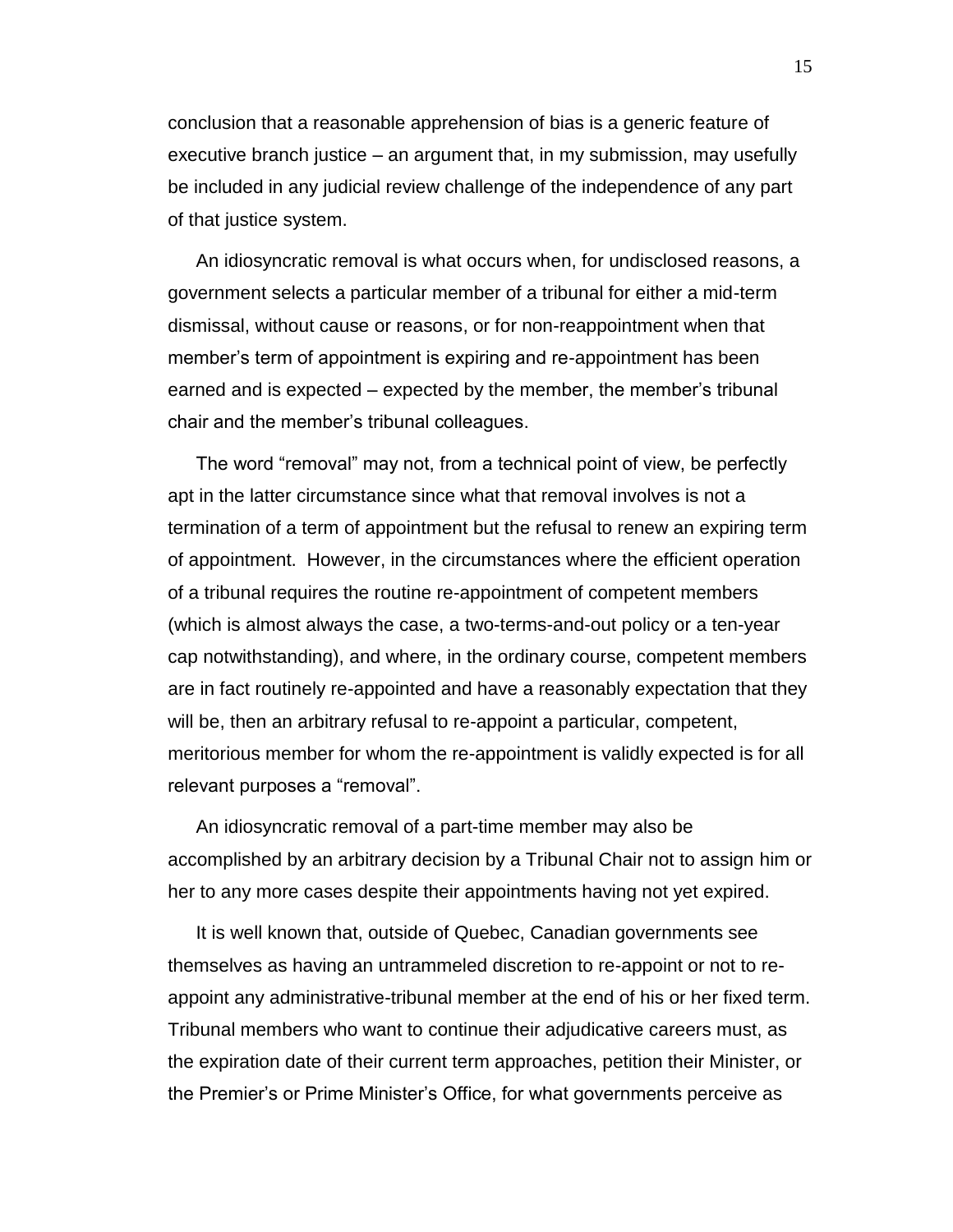the "gift" of a further appointment. $33$  Moreover, it is also an article of faith amongst governments that tribunal members whose petition for reappointment the government decides not to accept are not entitled to – or perhaps not deserving of – any warning or notice of that decision. Nor, typically, are reasons for the rejection of a member's re-appointment petition provided.

A government's unexpected refusal to re-appoint a meritorious member is especially devastating in personal terms because governments also hold fast to the belief that there is no right to compensation when re-appointment petitions are denied. Since there is seen to be no right to notice, there is also seen to be no right to payment in lieu of notice. The attitude one often detects is that the victim of the removal should be grateful for the time he or she has already had in the public "trough".

For members who serve in full-time positions, or who serve on part-time but regular schedules and for whom that service provides their primary source of income, a re-appointment unexpectedly denied involves, as one might imagine, significant hardship. In Ontario, and based on second-hand reports from colleagues in other provinces as well, it is not uncommon for members with years of commendable full-time service at a particular tribunal to be "removed" from their positions in this manner without cause, warning, notice, or reasons, and without compensation.<sup>34</sup>

Those who understand implicitly that adjudicative decisions that are unpopular with a government or its friends may lead to an idiosyncratic removal cannot often point to evidence that will prove the reliability of that understanding beyond a reasonable doubt. Governments rarely give reasons

<sup>33</sup> The traditional reference to a tribunal appointment being "in the gift of" a minister or of a premier is reflective of how these appointments were – and are – in fact regarded. Of course, as a practical matter, the "petition" typically takes the form of a recommendation for reappointment to the host Minister by the tribunal chair on the member's behalf.

<sup>&</sup>lt;sup>34</sup> The author has direct personal knowledge of a number of Ontario rights tribunal members who have had this very experience.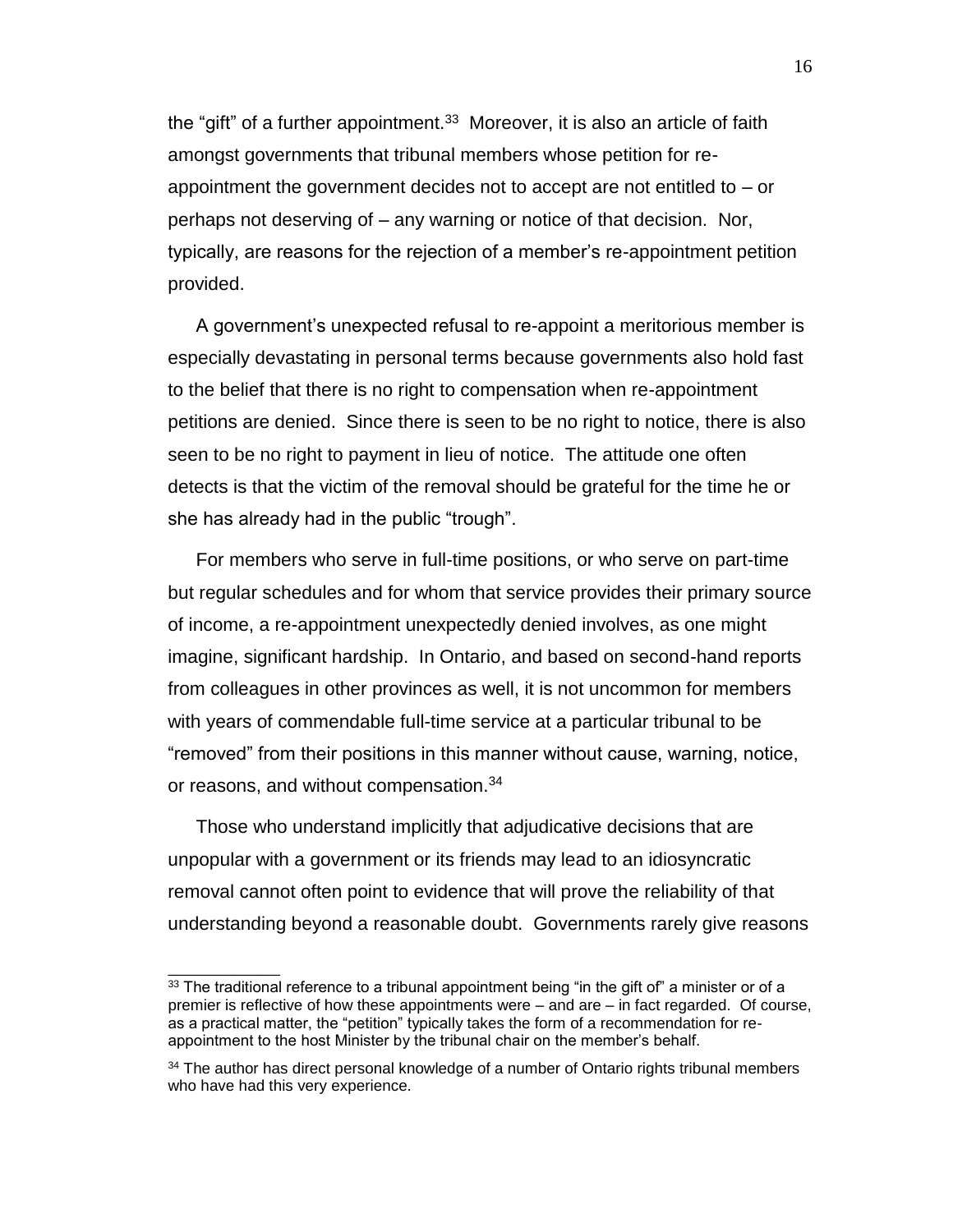for the removals, and it is understood that idiosyncratic removals of experienced and meritorious adjudicators may sometimes be explained not by any particular unhappiness with the person removed but merely by the government's desire to create vacancies to accommodate the appointment of one its friends.

Still, in failing to give reasons where none are obvious, governments leave the victims of each removal, and their tribunal colleagues, to speculate about the reasons and, as one might expect, that speculation will often run along the lines of: "I wonder which of the removed adjudicator's decisions so offended the government or its friends as to lead to his or her removal?"

As I have argued elsewhere, where re-appointment decisions are known to be on the one hand reasonably expected and, on the other, entirely discretionary, and where idiosyncratic removals through the arbitrary denial of re-appointments are seen to be commonplace, and where the denial of an expected re-appointment means personal career disruption and financial hardship, it is disingenuous to say that appointments for fixed terms are compatible with judicial independence.

One must, of course, advance this latter point with some diffidence since the Supreme Court of Canada may arguably be said to have found to the contrary. First in *Valente* and later, and more particularly, in *Regie*, the Court has held that the security-of-tenure component of a constitutional requirement of judicial independence is, indeed, satisfied, as far as tribunal members are concerned, by apparently any fixed-term appointment.<sup>35</sup> All that is necessary, the Court has said, is that a member's appointment not be open to termination during the fixed term except for cause.

However, it is useful to note that this opinion has not been given in cases in which the arbitrary refusal of an expected and earned re-appointment was in issue. And, in point of fact, the Supreme Court of Canada has never had

<sup>35</sup> Régie, supra note [26](#page-14-2)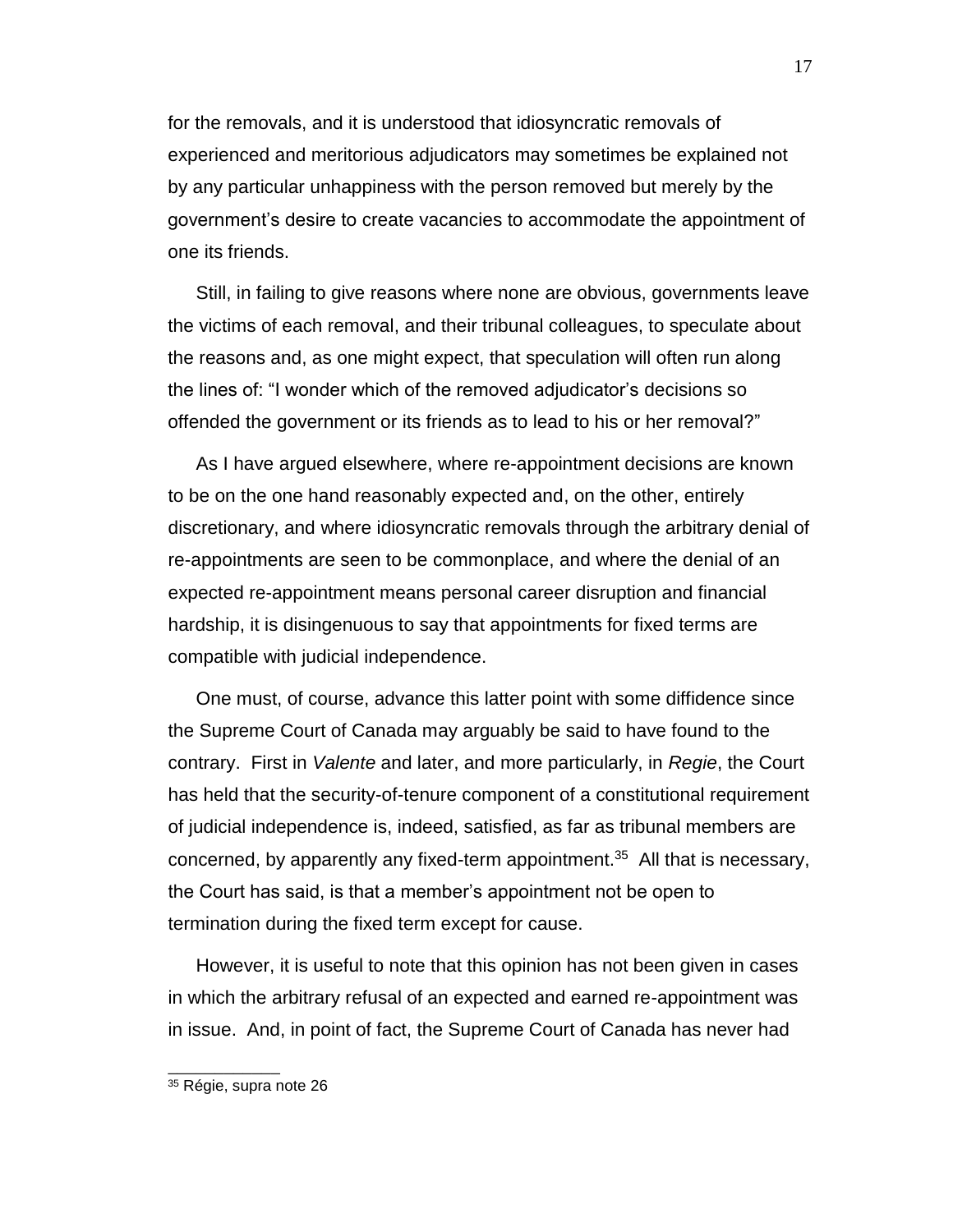occasion to opine on the question of the compatibility of discretionary reappointment regimes with the security of tenure condition of judicial independence.

The issue, however, has been dealt with authoritatively elsewhere. In its 2001 decision in *Barreau*<sup>36</sup> – a decision in respect of which leave to appeal to the SCC was refused – the Quebec Court of Appeal held that, if the *tribunal administratif du Québec* (TAQ) were to satisfy the Quebec Provincial Charter's constitutional requirement of tribunal independence, it was not sufficient that its members have security of tenure during their fixed terms of appointment. They must also be the beneficiaries of a re-appointments process that is fair, objective, and independent. Against the argument that a fixed-term guaranteed free of intervention during the term was all that was required, the Court distinguished *Régie* on the basis that, in *Régie*, the Supreme Court was dealing with a "multi-functional and essentially regulatory agency", not one that (like TAQ) "exercises a purely adjudicative function" <sup>37</sup>. But *Régie* could have been distinguished as well on the grounds that in that case the effect of the re-appointments regime on the independence of the tribunal was not considered.

Surprisingly – given the Canadian tradition in this respect – Quebec's 1996 administrative justice legislation that created TAQ had not, in fact, left re-appointments solely to the discretion of the government. Instead, it had provided for a precedent-setting, transparent re-appointments process. It had put the re-appointment decisions in the hands of a special renewal committee – a committee whose members included the President of TAQ and a representative of the Minister of Justice.<sup>38</sup> It had not, however, made any

<sup>36</sup> *Barreau*, Supra note [2.](#page-2-1)

<sup>37</sup> *Barreau,* supra note [2](#page-2-1) at para. 174.

<sup>38</sup> Section 49 of the *Act Respecting Administrative Justice*, S.Q. 1996, c. 54, provided for the renewal of a term of office to be "examined" according to a procedure to be established by regulation. Subsequently, the regulation required the forming of a committee that would "determine" whether the member still fulfilled the necessary criteria for appointment and recommend to the Minister of Justice whether or not the appointment should be renewed. *Continued Next Page*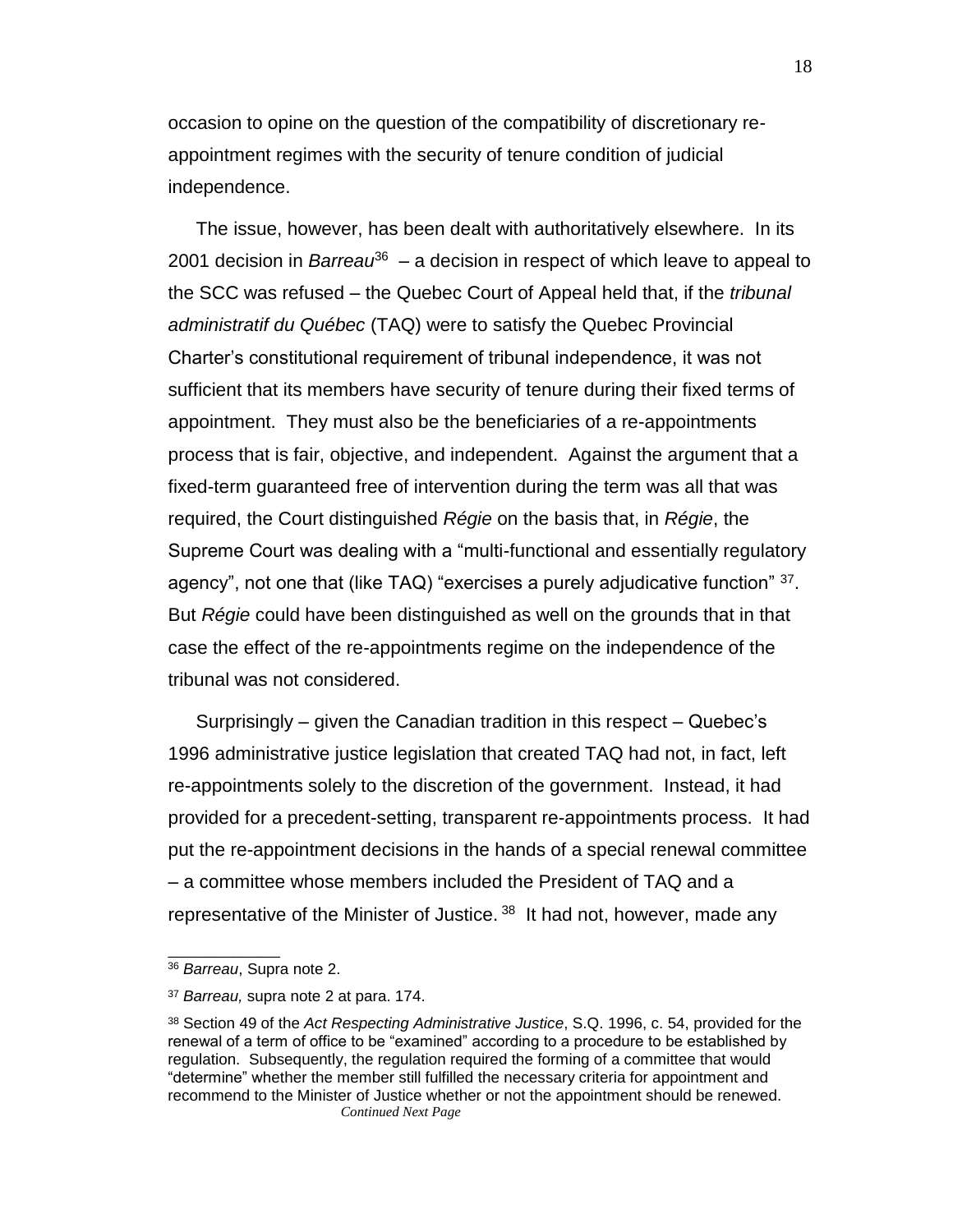provision for participation in the process by the tribunal member whose reappointment was being considered.

Mr. Justice René Dussault, speaking for a unanimous Court of Appeal in *Barreau*, held that the presence of the TAQ President and the Minister of Justice's representative on the renewal committee (two of the three members) meant that the legislated renewal process did not meet the *Valente* requirement of security of tenure. He also took the view that with members having no right to participate in the process – no right to have notice of the grounds of complaint and an opportunity to respond – the process did not meet the fairness requirement.<sup>39</sup> He concluded that these defects in the reappointments process were incompatible with the *Valente Principles* insofar as the security of tenure of TAQ members was concerned.

Significantly, having found that the constituent legislation's statutory provision for a transparent re-appointments process did not satisfy the *Valente* requirement of a structurally guaranteed security of tenure, the Court of Appeal did not accept the argument put forward by the TAQ members<sup>40</sup> that for the tribunal to meet the constitutional requirement of independence their appointments needed to be life-tenured, like the appointments of provincial court judges. That would have been an outcome that would indeed have taken judicial tribunals a long way down the judicialization road. Rather, the Court's solution was simply to require that the re-appointment process be guaranteed by statute to be merit-based, transparent, fair and independent.

 $\overline{a}$ 

See Regulation Respecting the Procedure for the Recruitment and Selection of Persons apt for Appointments as Members of the Administrative Tribunal of Québec and for the Renewal of their Term of Office, Order in Council 317-98, 18 March 1998 (1998) 130 G.O.Q. II 1800, Division IX, Renewal of Terms of Office, s. 25-29. The third member of the committee was a "representative of the legal community".

<sup>39</sup> *Barreau*, supra note [2](#page-2-1) at paras. 172-190.

<sup>40</sup> The TAQ members' association and a number of individual members had intervened in the decision to challenge the fixed-term appointments as being incompatible with the requirement of independence.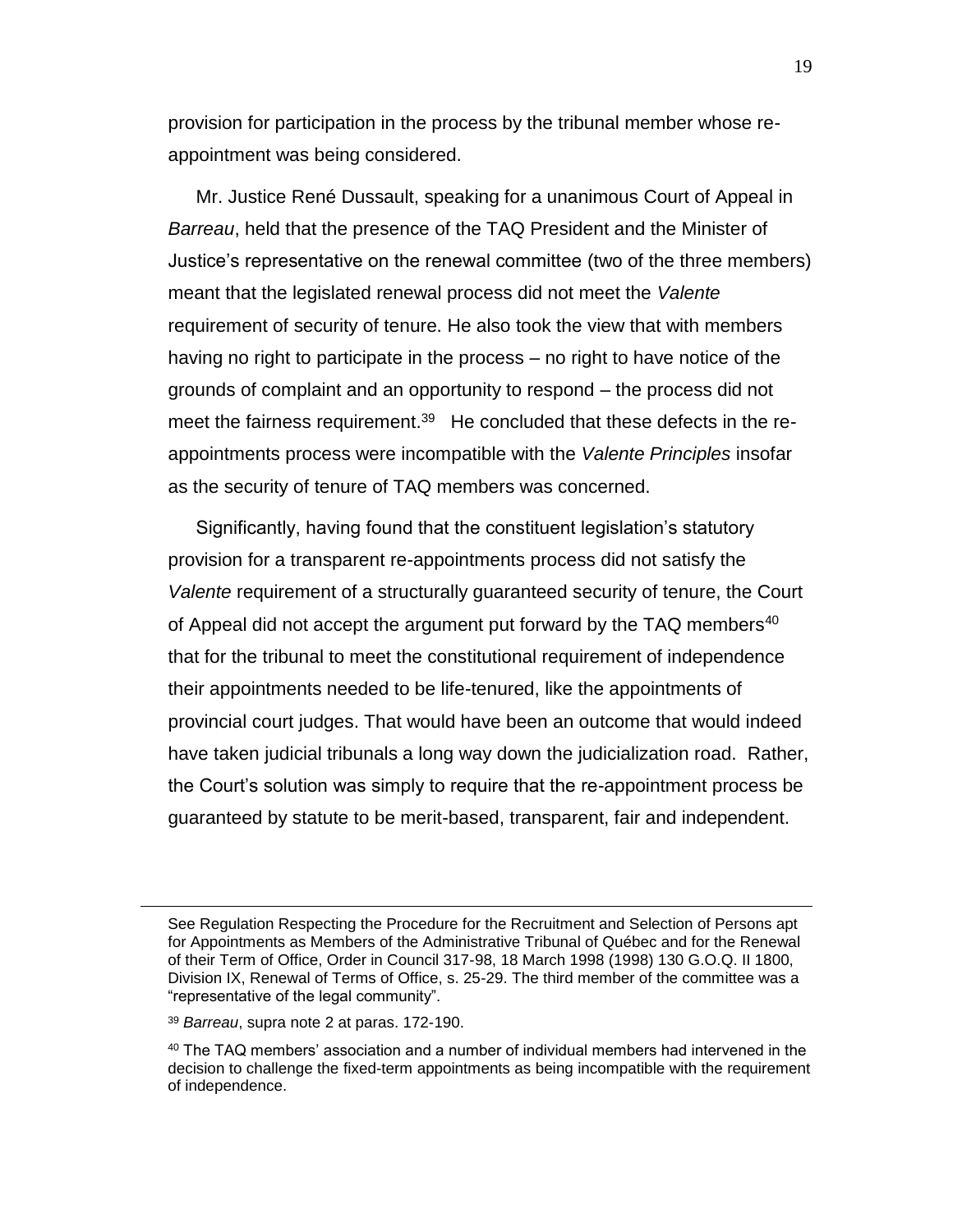In 2003, the Quebec National Assembly responded to the *Barreau* decision by amending its legislation to remove the TAQ President and the representative of the Minister of Justice from the renewal committee and by giving TAQ members the right to be heard by the committee.<sup>41</sup>

This is a precedent the Supreme Court might well eventually embrace. One can surmise that when the courts perceive the security-of-tenure reappointments issue for rights tribunal members as presenting the courts with the Hobson's choice of, on the one hand, security of tenure during a fixed term followed by the traditional, discretionary gift-or-refusal of re-appointment, or, on the other, of life-tenured appointments<sup>42</sup>, the courts, chary of judicializing tribunals, are likely to opt for the former. But *Barreau* presents a third option, and, when the opportunity arises for the Supreme Court to finally actually address the independence implications of fixed-terms that are routinely subject to discretionary re-appointment processes, it will find an acceptable model of a merit-based, transparent, fair and independent reappointment process ready at hand in the post-*Barreau* version of Quebec's *Administrative Justice Act*. 43

The Court's adoption of the latter process as an independence prerequisite would, of course, require the Court to stipulate for re-appointment structures that would give reasonable assurance of independent, merit-based,

<sup>41</sup> *An Act Respecting Administrative Justice***,** R.S.Q., chapter J-3, as amended to May 13, 2003, contains the applicable, post-*Barreau* provision. See section 49 dealing with appointment renewals.

<sup>42</sup> As recommended, for instance, in the *Ratushny Report:* Canadian Bar Association, *Report on The Independence of Federal Administrative Tribunals and Agencies* (presented to President John R. Jennings at the Annual General Meeting Commemorating the Seventy-Fifth Anniversary of the Canadian Bar Association, London England, 1990; Principal Author: Ed Ratushny, Q.C., Professor of Law University of Ottawa), Recommendation # 38, at 62.

<sup>43</sup> *An Act Respecting Administrative Justice***,** R.S.Q., chapter J-3, as amended to May 13, 2003, contains the applicable, post-*Barreau* provision. See section 49 dealing with appointment renewals. It may be noted, however, that, subsequent to the 2003, post-Barreau amendments to the renewal committee provisions, the National Assembly did itself finally opt for life-tenured appointments for TAQ members. See *An Act to Amend the Act Respecting Administrative Justice*, S.Q. 2005, c.17, s. 2. The amended Act now provides for TAQ members "to hold office during good behavior".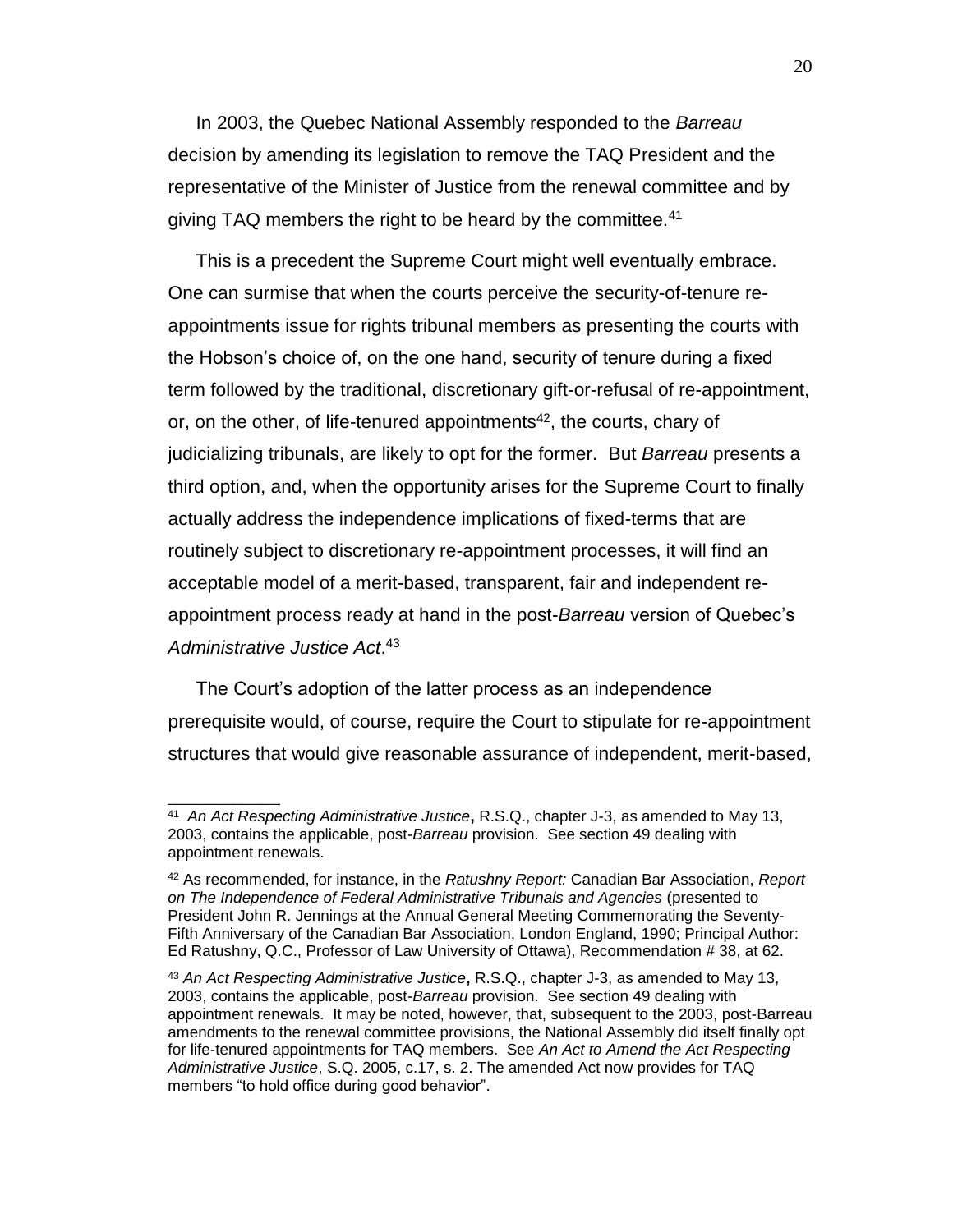and fair re-appointment decisions. Fortunately, a precedent for the Court taking a pro-active role in structuring government-justice system relationships has been set. In the *PEI Reference*,<sup>44</sup> in support of the independence of provincial court judges with respect to the *Valente* condition of *financial* security, the Supreme Court made "independent *remuneration* commissions" a required structural component of the process for determining judges' compensation.

Thus, to require something akin to "independent *re-appointment* commissions" as a necessary component of *Valente*'s structural guarantees of security of tenure for members of judicial tribunals might be seen as a comparable, reasonably digestible step. It would be arguably just the next natural move in the ongoing evolution of the judicial independence concept, an evolutionary process which the Court described so elegantly in its decision in *Provincial Court Judges' Assn. of New Brunswick*. 45 It would also be a step that would accord with long standing recommendations from official studies of the administrative justice system in Ontario and elsewhere.<sup>46</sup>

<span id="page-22-0"></span>Of course, it must be noted that *Barreau* was admittedly addressing a judicial independence requirement that *was* constitutional in nature. The Quebec Charter requires tribunals to be independent and impartial. But, like *Valente*, by virtue of the now settled law that the *Valente Principles* define the requirements of judicial independence applicable to tribunals whether or not there is a constitutional requirement, on this issue *Barreau* stands as both a constitutional and common law authority. And, as far as I am aware, there is

<sup>44</sup> Supra note [10.](#page-7-1)

<sup>45</sup> *Provincial Court Judges' Assn. of New Brunswick v. New Brunswick (Minister of Justice); Ontario Judges' Assn. v. Ontario (Management Board); Bodner v. Alberta; Conférence des juges du Québec v. Quebec (Attorney General); Minc v. Quebec (Attorney General),* [2005] 2 S.C.R. 286 at paras. 2 and 3.

<sup>46</sup> See e.g. Reform Commission on Ontario's Regulatory and Adjudicative Agencies, *Everyday Justice* (Chair: Gary Guzzo. [*Guzzo Report*] at 16 (It is important to ensure the process used to make reappointments is "open and transparent".)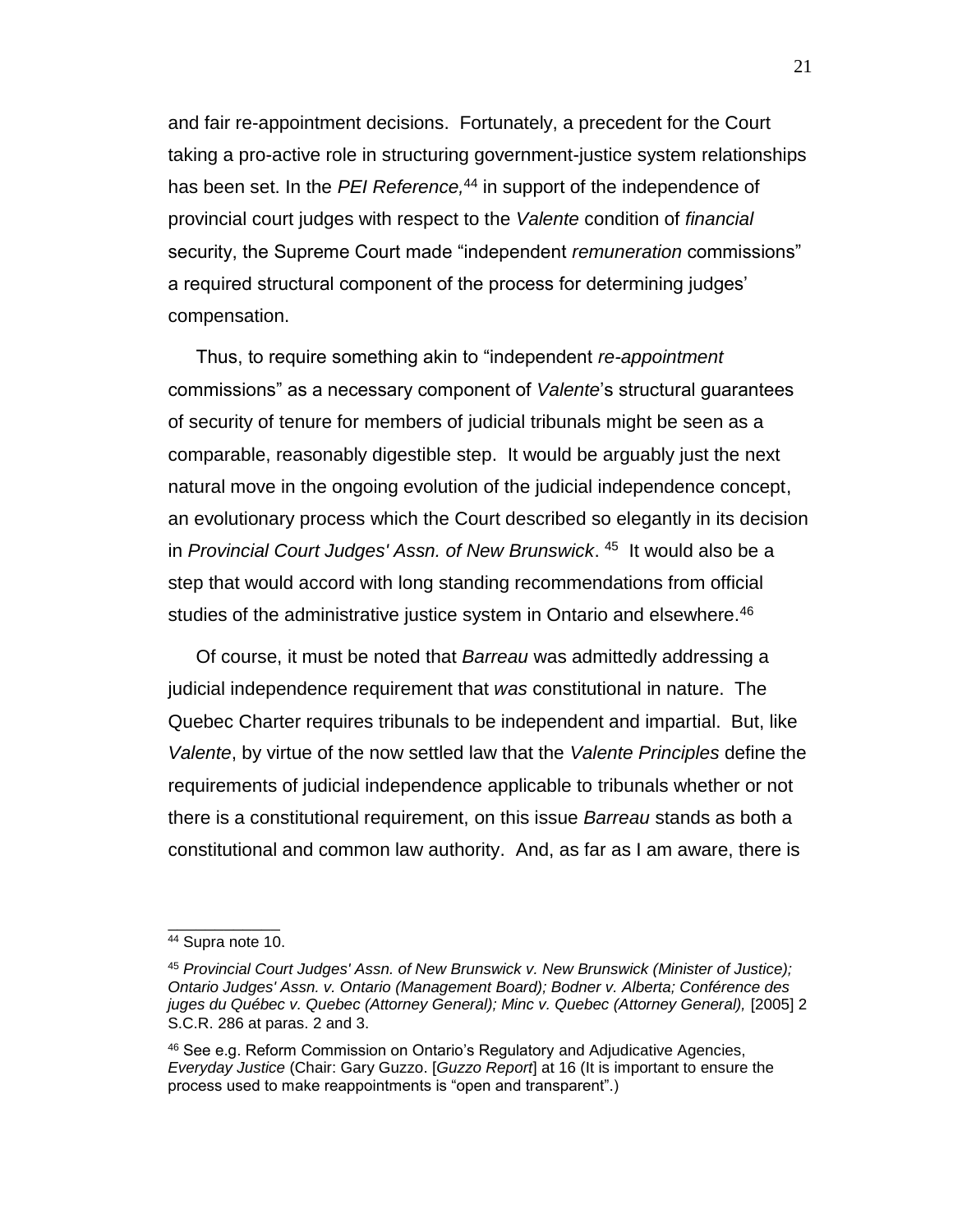currently no Canadian legislation that explicitly authorizes an arbitrary and unprincipled refusal to re-appoint meritorious members of rights tribunals.

Obviously, outside of Québec, *Barreau* is only persuasive authority. However, given that *Barreau* is a unanimous decision of the Quebec Court of Appeal written by the Honourable René Dussault, J.A., who prior to his appointment to the Quebec bench was one of Canada's principal academic authorities in Canadian administrative law<sup>47</sup>, it is an authority that might well be regarded as especially persuasive.

However, when the Supreme Court is eventually confronted with a challenge to a rights tribunal's independence based on a discretionary reappointments regime, it might conclude that requiring governments to create independent re-appointment structures would be a step beyond the Court's appropriate reach. Should that be the result, there is an alternative, commonlaw based strategy for challenging the discretionary re-appointment power that might serve the interests of judicial independence almost as well.

Start with the proposition that within existing judicial-review principles a ministerial exercise of a statutory discretion is generally subject to judicial review. This is well-settled law.<sup>48</sup> And see the Ontario Divisional Court

 $47$  A principal author, for instance, of the administrative law treatise: R. Dussault and L. Borgeat, *Administrative Law*, 2d ed. (Toronto: Carswell, 1985).

<sup>48</sup> *Roncarelli v. Duplessis*, [1959] S.C.R. 121 is the leading case on this point. See, as well *Suresh v. Canada (Minister of Citizenship and Immigration),* [2002] 1 S.C.R. 3 [*Suresh*] at paras 37-38:

Baker does not authorize courts reviewing decisions on the discretionary end of the spectrum to engage in a new weighing process, but draws on an established line of cases concerning the failure of ministerial delegates to consider and weigh implied limitations and/or patently relevant factors... .

The court's task, if called upon to review the Minister's decision, is to determine whether the Minister has exercised her decision-making power within the constraints imposed by Parliament's legislation and the Constitution. If the Minister has considered the appropriate factors in conformity with these constraints, the court must uphold his decision. It cannot set it aside even if it would have weighed the factors differently and arrived at a different conclusion. [Emphasis added.]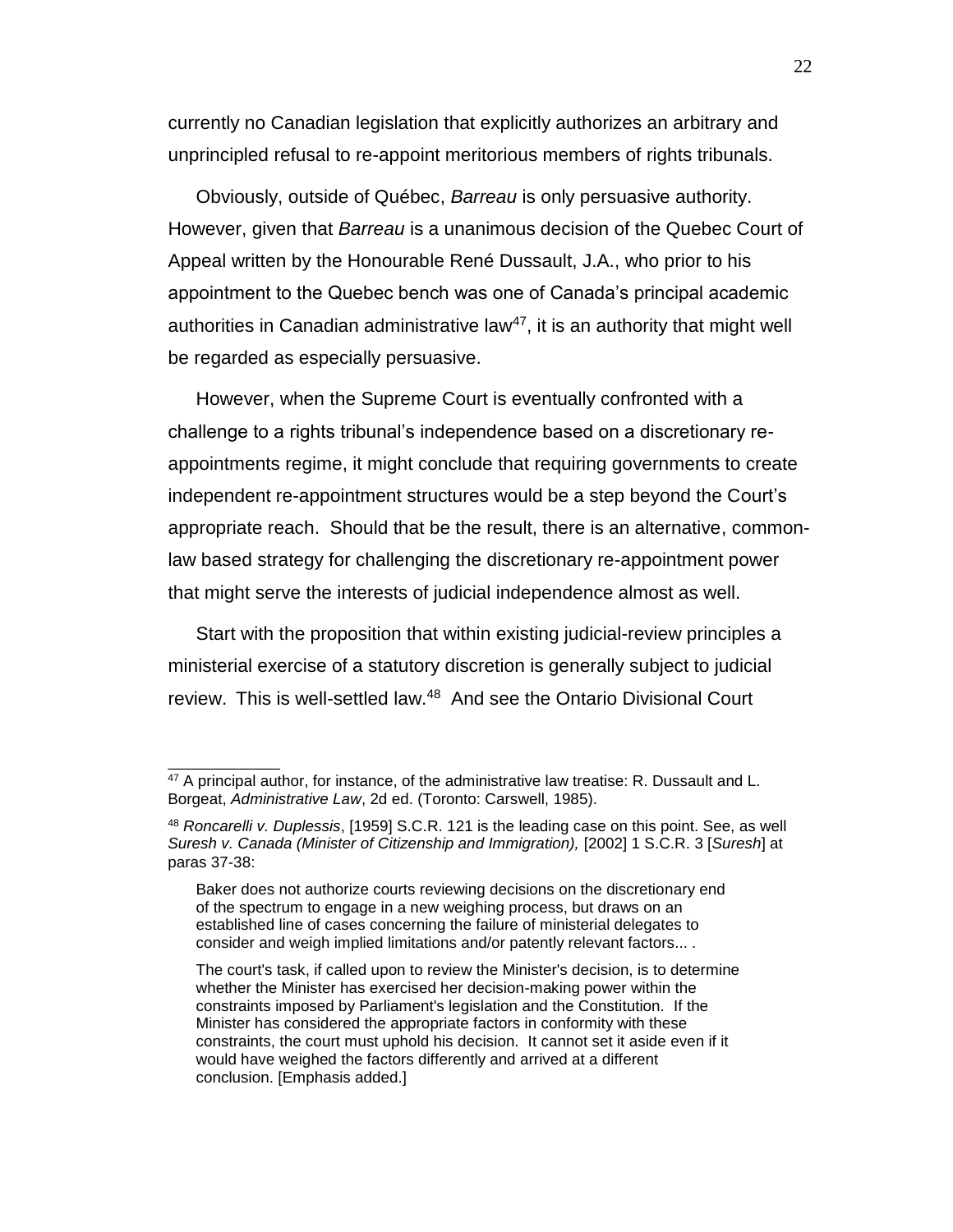<span id="page-24-1"></span>decision in *Rai* v. *Métivier*<sup>49</sup> where a senior judge's refusal to exercise a statutory discretion to renew the appointment of a small claims court deputy judge (appointed to a three-year fixed term) was subjected to judicial review. The standard of review and the criteria of review will naturally be issues, but the reviewability of the exercise of the re-appointment discretion should not be an issue.

<span id="page-24-0"></span>Then look at the 2003 decision of the Supreme Court in *CUPE,* the retired judges case*.* 50 In that decision, the Court dismissed the Ontario Minister of Labour's appeal of an Ontario Court of Appeal decision<sup>51</sup> in which the Court of Appeal had declared, inter alia, that the Minister's process for appointing arbitrators under the *Hospital Labour Disputes Arbitration Act ("HLDAA")* had "created a reasonable apprehension of bias and interfered with the independence and impartiality of the boards of arbitration".<sup>52</sup> It is important to note that the unions had applied for judicial review of the *process* that the Minister had adopted for the exercise of his ostensibly untrammeled statutory discretion to select and appoint the chairs of arbitration boards.<sup>53</sup>

The Supreme Court did not agree with all of the Court of Appeal's reasons and while, in a majority judgment written by Binnie J., the Court dismissed the appeal, it varied paragraphs 1, 2 and 3 of the Court of Appeal's order to read:

1. The Court declares that the Minister is required, in the exercise of his power of appointment under s. 6(5) of HLDAA, to be satisfied that prospective chairpersons are not only independent and impartial but possess appropriate labour relations expertise and are recognized in the labour

<sup>49</sup> 76 O.R. (3d) 641.

<sup>50</sup> CUPE, supra note [23.](#page-11-1)

<sup>51</sup> *Canadian Union of Public Employees v. Ontario (Minister of Labour)* (2000), 138 O.A.C. 256.

<sup>52</sup> Supra note [50](#page-24-0) at paras. 105-107.

<sup>53</sup> The arbitration boards were to be established under the *Hospital Labour Disputes Arbitration Act*, R.S.O. 1990, c. H.14 *[HLDAA*] for the purpose of their deciding the terms of collective bargaining agreements for hospitals and hospital employees. S. 6(5) of that Act provided that if the party-appointed members of the board could not agree on the selection of the board chair, then "the Minister shall appoint as a third member a person who is, *in the opinion of the Minister*, qualified to act". (Emphasis added.)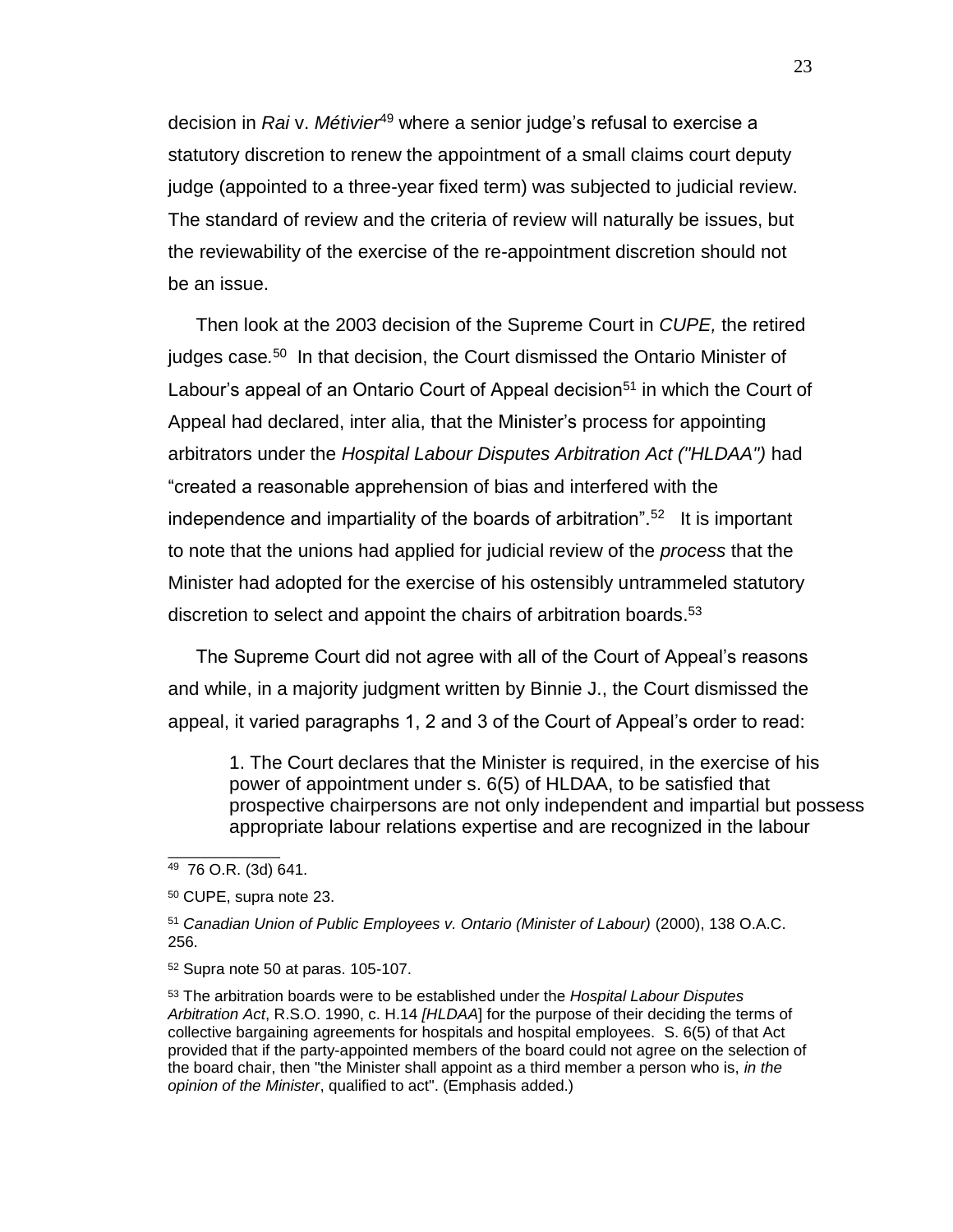relations community as generally acceptable to both management and labour.

2. This order speaks from the date hereof and does not invalidate completed arbitration awards.

3. Any challenges to continuing arbitrations, including those chaired by retired judges appointed by the Minister under s. 6(5) of HLDAA, are subject to judicial review on a case-by-case basis.<sup>54</sup>

On the issue of the susceptibility to judicial review of the Minister's exercise of his appointments discretion, the dissenting judgment of Bastarache J. (speaking for himself and McLachlin C.J. and Major J.) did not disagree with the majority judgment (written by Binnie J., speaking for himself and Gonthier, Iacobucci, Arbour, LeBel and Deschamps, JJ.).<sup>55</sup> And there was unanimous agreement that the standard of review was patent unreasonableness. The dissent turned on the view that, from an overall perspective, the bottom-line decision – to select retired judges for appointment as the chairs of the arbitration boards – could not be considered *patently* unreasonable.<sup>56</sup>

The majority, however, applied what is sometimes referred to as the "proper purpose" principle. Referring to "Justice Rand's dictum in *Roncarelli* that the exercise of a statutory discretion "is to be based upon a weighing of considerations pertinent to the object of the [statute's] administration", Justice Binnie observes that "[t]he principle that a statutory decision maker is required to take into consideration relevant criteria, as well as to exclude from consideration irrelevant criteria, has been reaffirmed on numerous occasions". He cites in support of that proposition: *Oakwood Development Ltd. v. Rural Municipality of St. François Xavier*, [1985] 2 S.C.R. 164, and Madam Justice Wilson's reliance in that case on Lord Denning's statement in *Baldwin & Francis Ltd. v. Patents Appeal Tribunal*, [1959] A.C. 663, at p. 693,

<sup>54</sup> *CUPE*, Supra note [23](#page-11-1) at para. 208.

<sup>55</sup> Ibid., Bastarache J. at paras. 1-2, and Binnie J. at paras. 48-49.

<sup>56</sup> Ibid., Bastarache J. at para. 2.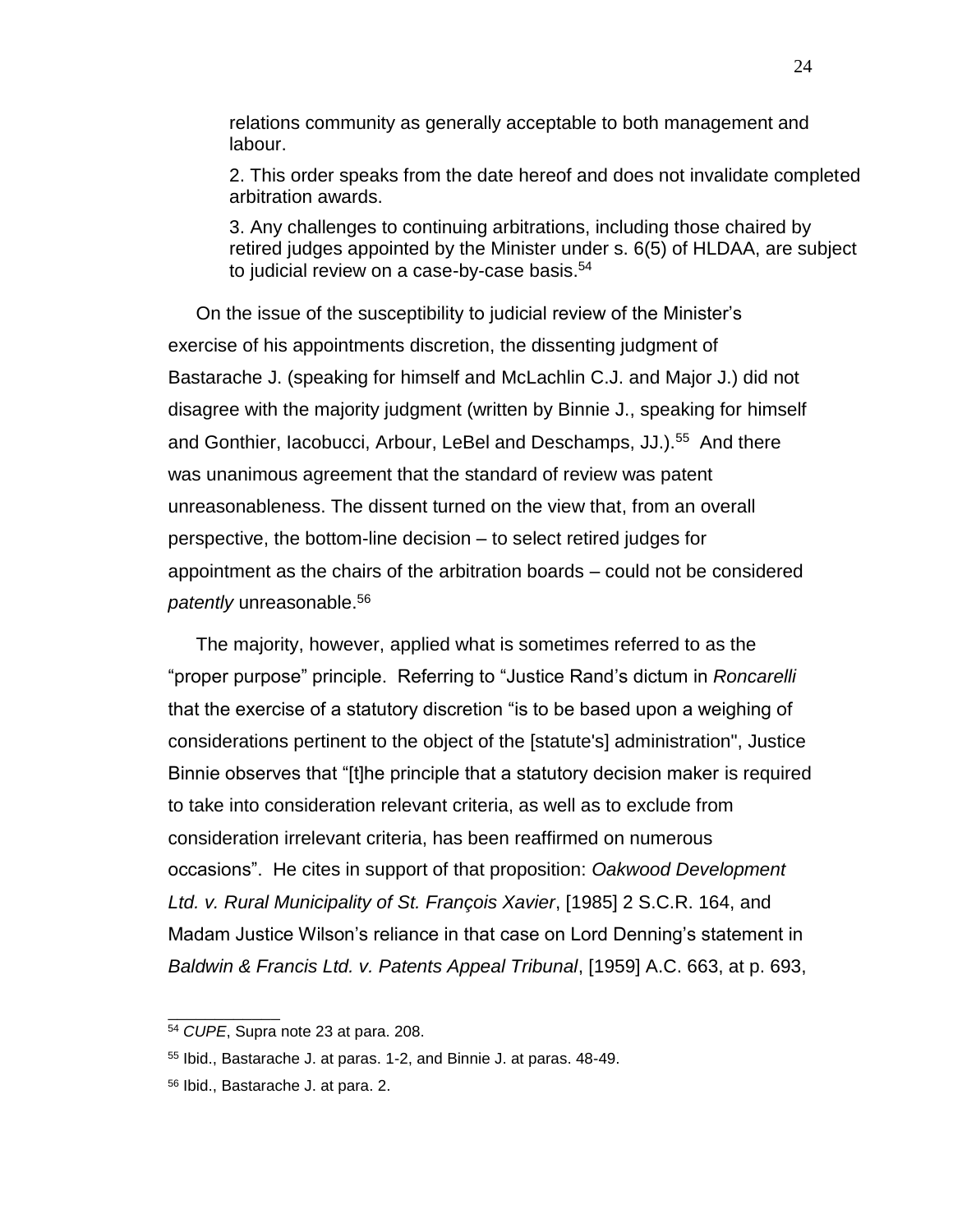that "the failure of an administrative decision-maker to take into account a highly relevant consideration is just as erroneous as the improper importation of an extraneous consideration".

Justice Binnie also cites Madam Justice Wilson's observation in *Reference re Bill 30, an Act to Amend the Education Act (Ont.),* [1987] 1 S.C.R. 1148, at p. 1191, that "it is well established today that a statutory power to make regulations is not unfettered. It is constrained by the policies and objectives inherent in the enabling statute…. It cannot be used to frustrate the very legislative scheme under which the power is conferred". He also refers to *Suresh's* reference to the "established line of cases concerning the failure of ministerial delegates to consider and weigh implied limitations and/or patently relevant factors"<sup>57</sup>.

#### He concludes:

I accept as correct the Minister's February 2, 1998 statement that the HLDAA process must be "perceive[d] ... as neutral and credible". I also accept that neutrality, and the perception of neutrality, is bound up with an arbitrator's "training, experience and mutual acceptability" (as Professor Weiler testified). I conclude as well that the Minister's approach was antithetical to credibility because he excluded key criteria (labour relations expertise and broad acceptability) and substituted another criterion (prior judicial experience) which, while relevant, was not sufficient to comply with his legislative mandate even as he, in his February 2, 1998 letter, defined his mandate.<sup>58</sup>

He finds that the Minister's exclusion of these key criteria from his selection process made his exercise of his discretion patently unreasonable.<sup>59</sup>

In my submission, it would take a very little stretch, if stretch at all, to extend those same principles and criteria to a judicial review of a Minister's process for exercising his or her discretionary re-appointment power in respect of a particular judicial tribunal.

<sup>57</sup> *Suresh v. Canada (Minister of Citizenship and Immigration),* [2002] 1 S.C.R. 3 [*Suresh*] at paras 37-38.

<sup>58</sup> *CUPE*, supra note [23](#page-11-1) at para. 183.

<sup>59</sup> Ibid. at para.184.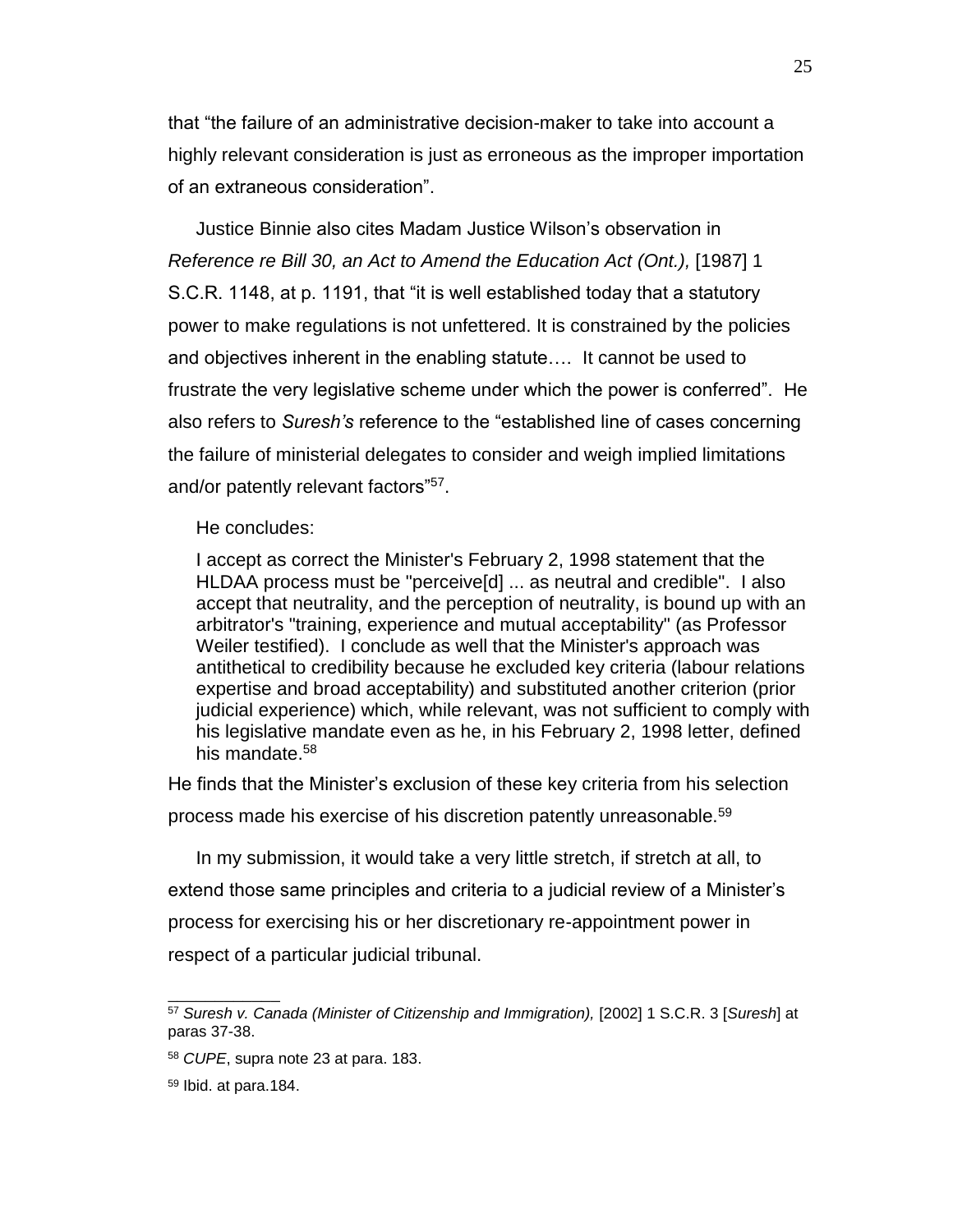And, as noted above, the first steps down that path have already been taken. In Rai, <sup>60</sup> the Ontario Divisional Court heard an application for judicial review of a senior judge's exercise of her statutory discretion to re-appoint a small-claims court judge when that judge's three-year fixed term of appointment expired. While the Divisional Court concluded on the facts of the case that the senior judge's decision should not be overturned, it found the decision not to renew to be subject to judicial review against a standard of patent unreasonableness<sup>61</sup>. It found, as well, that, in the circumstances where the small claims court judge had received fair notice of the senior judge's intentions, had been given a copy of the senior judge's written reasons, and had been offered an opportunity to respond, the applicable principles of procedural fairness had been met.

It should be noted that the "proper purpose" aspect of the *CUPE* decision did not address the question of the judicial *independence* of the arbitrators, per se. The unions had also argued that the Minister's process of selection did not produce arbitration boards that were independent of the Minister. In rejecting this argument, Justice Binnie relied on the fact that the structure of the arbitration boards and of the appointments process and the Labour Mnister's role in those processes were all mandated by legislation which trumped the independence requirement. The possibility that the independence requirement was a constitutional requirement was neither argued nor considered. The omission of that argument is not, however, surprising given the labour relations context in which *CUPE* was argued. No one in the labour field would want to risk upsetting the traditional statutory

<sup>&</sup>lt;sup>60</sup> Supra note [49.](#page-24-1)

 $61$  This standard of review (which is now, of course, obsolete, having been replaced in *Dunsmuir* by simple "reasonableness") makes sense when the official exercising the discretion to re-appoint or not re-appoint an adjudicator is himself or herself a judge. The relative expertise as between a *judge* exercising that discretion and a reviewing *court* on the re-appointment issue would argue in favour of the court showing the most deference. But if the official exercising the re-appointment discretion relative to an appointee exercising a judicial function is a Minister – or the cabinet – the comparative-expertise argument in favour of the courts showing less deference might be persuasive.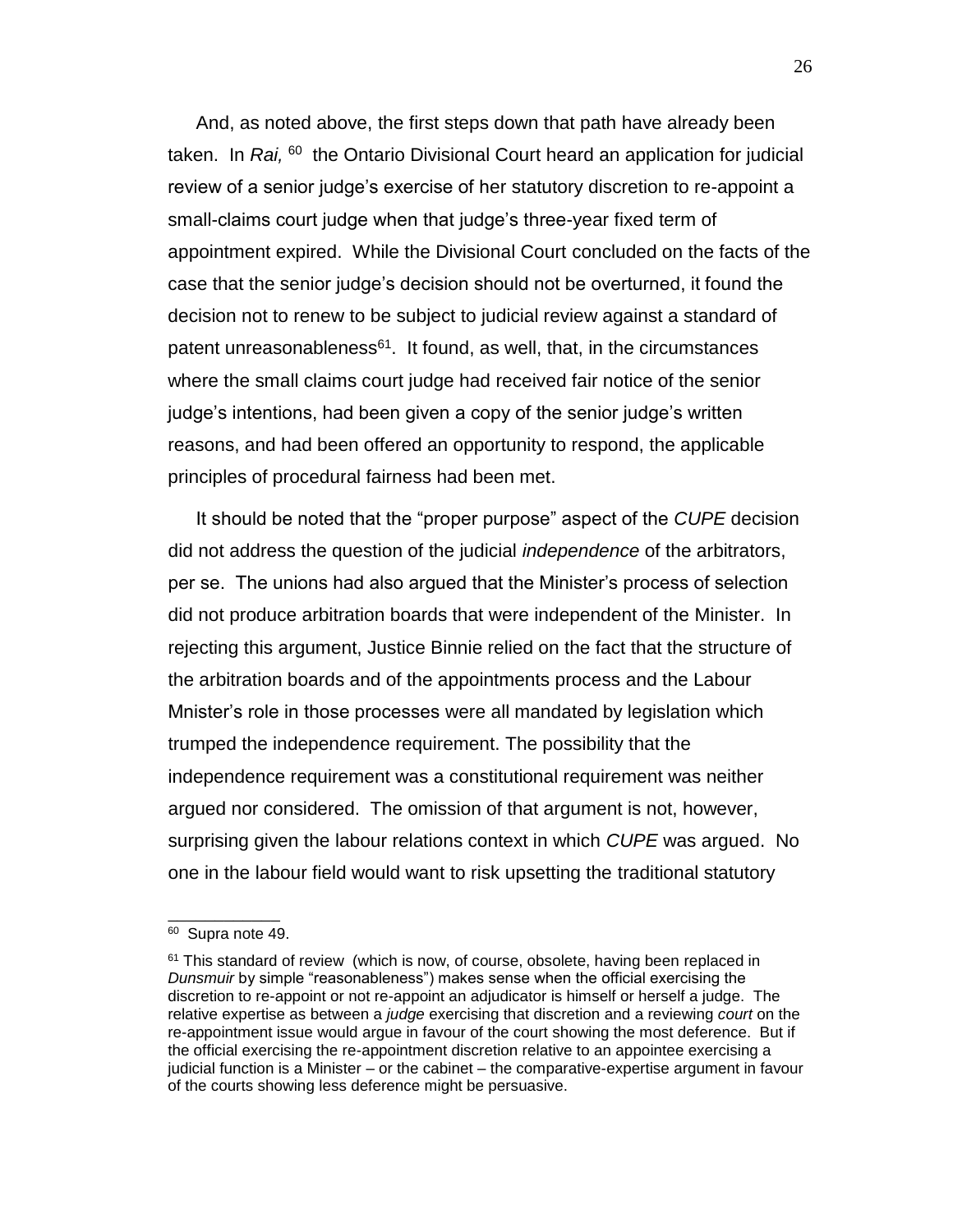regime of grievance arbitrations where the independence of grievance labour arbitrators is seen to be generally assured not by security of tenure, or financial security, or administrative control, but by the arbitrators' specialized experience and training in the field and especially by the unique factor that their appointments to arbitrate particular disputes is typically by agreement of both parties to the dispute.

Binnie J., taking note of all of this (and of the evidence to that effect), observed, for example, that since the decision he had made would require the Minister to consider the mutual acceptability and labour expertise of an appointee as the factors to be considered in the exercise of the Minister's discretion, the independence requirement, as it was uniquely understood in the labour relations context, would be seen to have been met.<sup>62</sup>

#### <span id="page-28-0"></span>*D. Financial Security*

The content of the financial security condition of judicial independence has emerged most importantly from the litigation that has ensued between judges and governments over the issue of how judges' compensation is to be maintained at levels consistent with the independent status of the judiciary without the judges having to be seen to be negotiating or disputing with the government, or dependent on the government's good will. The 1997 judgment of the Supreme Court in the *PEI Reference <sup>63</sup>* is the leading case in that regard followed by the Court's judgments in *Mackin <sup>64</sup>* and in *New Brunswick Provincial Court Judges Association v. New Brunswick <sup>65</sup> .* It is this

<sup>62</sup> *CUPE*, supra note [23](#page-11-1) at paras. 190-193

 $63$  Supra note [10.](#page-7-1) This seminal decision is awkwardly named and in the jurisprudence one finds various short-form references. "Provincial Court Judges Reference" is one. "R v. Campbell" is another. As will have been seen above, I am referring to the case as the "PEI Reference".

<sup>&</sup>lt;sup>64</sup> Mackin v. New Brunswick (Minister of Finance); Rice v. New Brunswick, [2002] 1 S.C.R. 405.

<sup>65</sup> Supra note [45.](#page-22-0)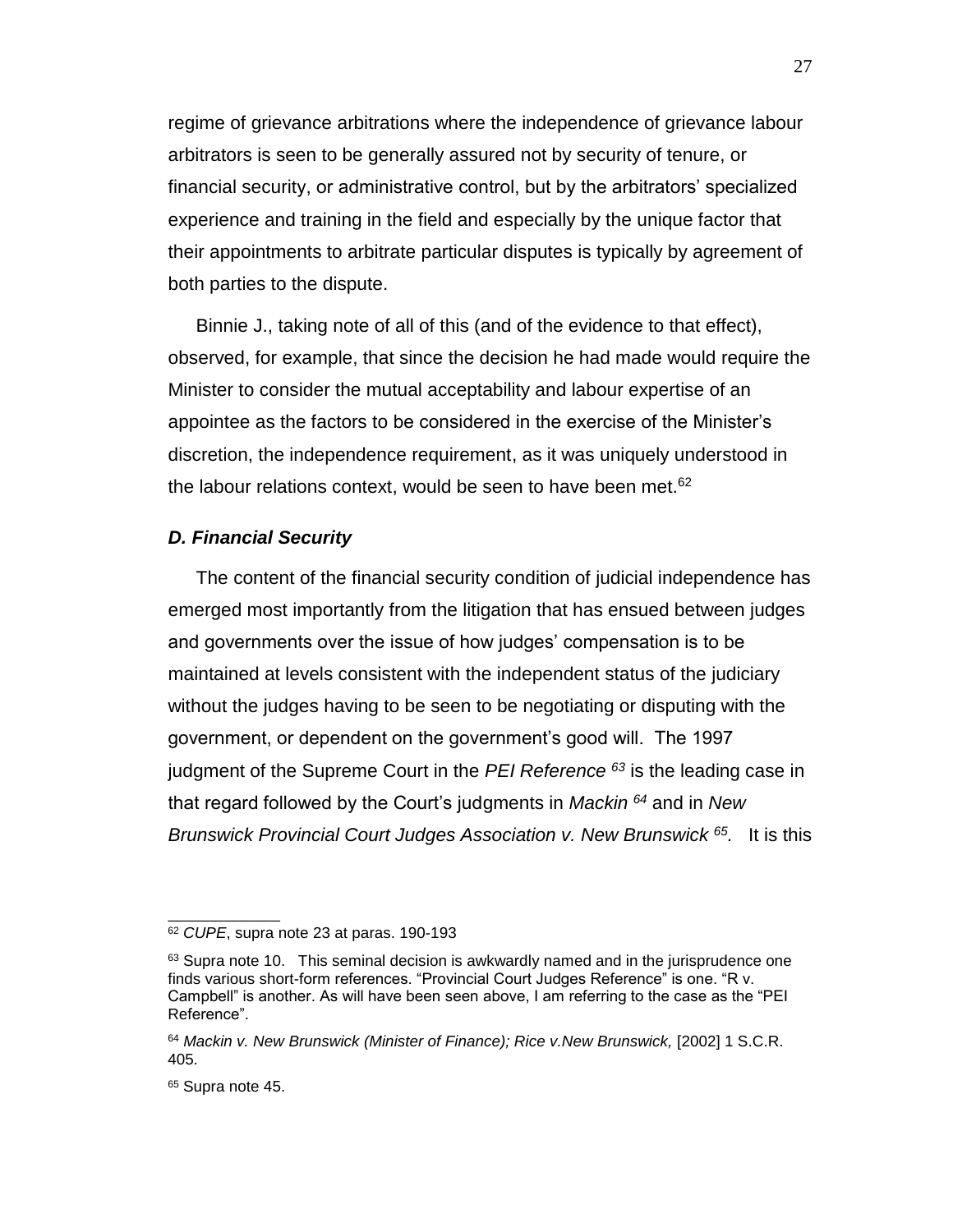jurisprudence that established independent remuneration commissions as a necessary element of the financial security condition of independence.

This is also the jurisprudence from which has emerged the "unwritten" constitutional requirement of judicial independence. I will be addressing the issue of the applicability of that requirement to rights tribunals in due course.

But like the security of tenure condition of independence, *Valente's* financial security condition is also now an essential component of the common law principles of procedural fairness and natural justice. And, for most judicial tribunals, one may search in vain for anything resembling a structural guarantee of a member's financial security.

The only case that I am aware of in which a judicial tribunal member's lack of financial security was a basis for challenging the tribunal's decision is *Katz v. Vancouver Stock Exchange <sup>66</sup>* – a decision of the BC Court of Appeal which was confirmed without further analysis by the Supreme Court <sup>67</sup>. The Court of Appeal rejected the challenge on the basis that on the facts of the case there was no problem of financial security – the part-time panel chairs were lawyers in private practice and while their payment for their service as panel chair was not in any way guaranteed, they would submit their bills in the ordinary way and as a practicable matter there was no doubt that they would be paid. In the context of this paper, *Katz* is important for two reasons. It confirms that the requirement of financial security – and security of tenure and administrative control – are common law conditions of judicial independence applicable to judicial tribunals, and it provides an interesting illustration of the courts' commitment to finding a practicable fit between the independence requirements and the nature and role of the tribunal in question.

Another case that arguably comes very close to being a case of the application of the financial security requirement to judicial tribunals is the

<sup>66</sup> (1995), 128 D.L.R. (4th) 424 (B.C.C.A.)

<sup>67</sup> Katz v. Vancouver Stock Exchange, [1996] 3 S.C.R. 405.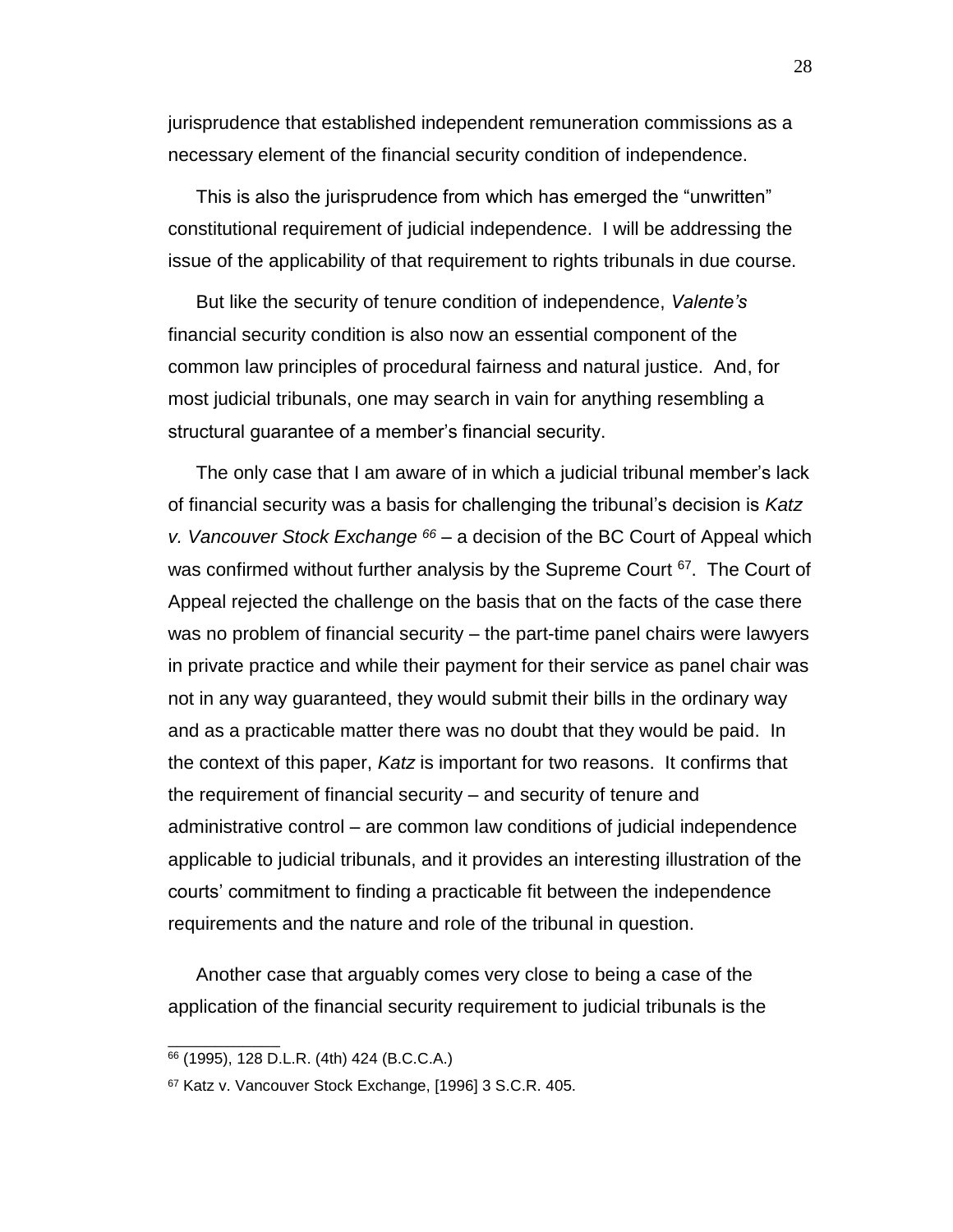<span id="page-30-0"></span>2006 decision of the Ontario Court of Appeal in *Deputy Judges Assn*. v. *Ontario (Attorney General)*. 68

In Ontario, "Deputy Judges" are part-time, deputy small claims court judges appointed to three-year, renewable terms, and how they might be distinguishable from the members of Ontario's judicial tribunals on any relevant criteria is not at all clear. In any event, in this case, the Ontario Court of Appeal dismissed a government appeal from a Superior Court decision granting the judges' association's application for an order requiring the province to establish an independent remuneration commission for Deputy Judges. The circumstances under which this application was made and the order given may be seen from the following head-note summary of the Superior Court's decision:

The deputy judges were paid \$232 per day since 1982 — Supernumerary former Provincial Court judges who continued to sit in Small Claims Court performed the same work as Deputy Judges and received a per diem rate of \$995 for a full day, and \$447 for a half day — The deputy judges were concerned that they lacked sufficient financial security and sufficient administrative support and services to ensure their judicial independence — HELD: Application allowed — The salary of the deputy judges was so low that it jeopardized the independence and the perception of independence of deputy judges — The remuneration was so obviously inadequate and so disgracefully eroded that no great leap in logic was required to conclude there was a danger, however speculative, that members of the judiciary could be tempted to adjudicate cases in a particular way in order to secure a higher salary from the executive or the legislature or to receive benefits from one of the litigants — The salaries of the deputy judges of the Small Claims Court had fallen below a minimum acceptable level and the salaries had been maintained without recourse to an independent commission — As a result, they did not have sufficient financial security to meet the legal test for judicial independence and a remuneration commission was ordered.<sup>69</sup>

<sup>68</sup> 80 O.R. (3d) 481 (C.A.).

<sup>&</sup>lt;sup>69</sup> Headnote summary of the Judgment of Dambrot J. (2005), 78 O.R. (3d) 504.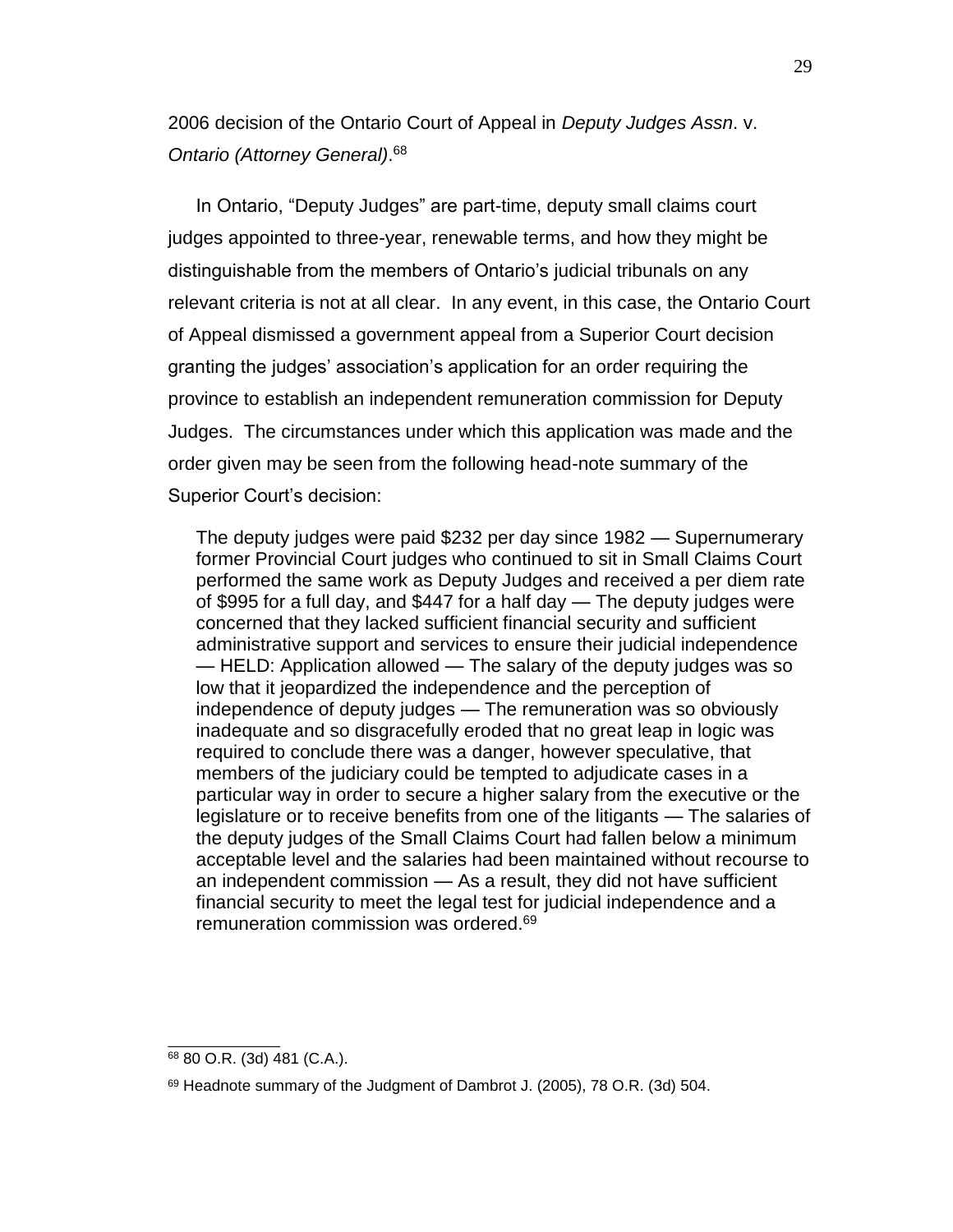In this case, the requirement of an independent remuneration commission was characterized as a "constitutional requirement" following *PEI Reference*. 70

The Court accepted that the unwritten constitutional requirement of judicial independence identified in *PEI Reference* applied to Ontario's Deputy Judges. It was, therefore, unnecessary for it to consider what the position would have been if the Deputy Judges had had to rely only on the common law requirement of judicial independence. But there is no reason to think that the result would have been different. Admittedly, a court order requiring that an independent remuneration commission be a part of the process for establishing the judges' compensation might be short-lived if the basis for it were only the common law requirement. In those circumstances, the Legislature could validly legislate a different process – or specify that there be no process other than the Order-in-Council determination of salaries which pertained with respect to the Deputy Judges. But that the court would have directed the establishment of a remuneration commission based on the common law requirement seems clear. Whether the judges' association would have bothered to make the application if there were not a constitutional requirement is, of course, another question.

Of particularly current interest on this issue of the implications of the financial security condition of independence for tribunals and their members is the application brought before the Québec Superior Court in October, 2008, by the Association Des Juges Administratifs Du Tribunal Administratif Du Québec and others in which it will be argued that it is contrary to the constitutional principles of judicial independence for the adjudicative members

<sup>70</sup> Court of Appeal, Supra note [68](#page-30-0) at para. 15, issue 2.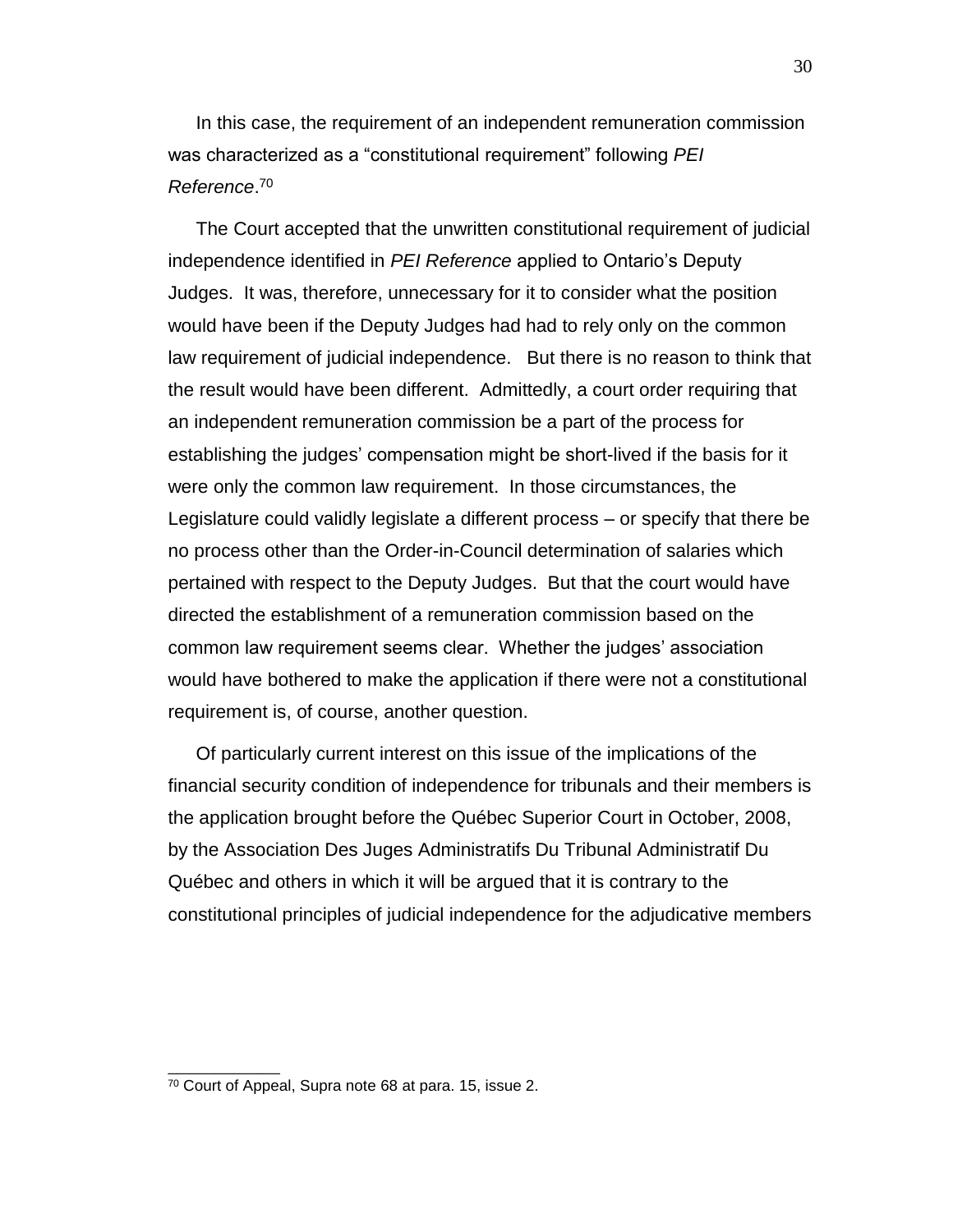of Québec's TAQ (who are now called "administrative law judges") to negotiate their work conditions directly with the executive branch. $71$ 

### <span id="page-32-0"></span>*E. Administrative Control*

In *Valente*, Justice Le Dain defined the "administrative control" condition of judicial independence as "institutional independence of the tribunal with respect to matters of administration bearing directly on the exercise of its judicial function". With respect to this condition, there is very little jurisprudence to be found. It was one of the issues in *Katz*, but that decision contributes little to the understanding of the content of this condition. Perhaps, the Supreme Court of Canada's recent decision in *Charkaoui<sup>72</sup>* will play a future leading role in defining the limits of executive branch or legislative intervention in the design or management of an adjudicative process.

<span id="page-32-1"></span>In *Charkaoui*, the Court reviewed, inter alia, the impact of the adjudicative procedures specified in the *Immigration and Refugee Protection Act's* security certificate scheme on the perception of judicial independence and impartiality of the adjudicator in that scheme.  $73$  The Court examined whether the specified procedures were such that they might be perceived as (1) co-opting the adjudicator as an agent of the executive branch of government, or (2) constituting the adjudicator as an investigative officer rather than a judge, or (3) associating the adjudicator with one of the parties in the case.<sup>74</sup>

There is no suggestion that the latter list would constitute an exhaustive list of what would be objectionable in a legislature or executive branch meddling in the management or design of an adjudicative function. And,

 $71$  The author was alerted to the existence of this application by a member of the Section des affaires sociales Tribunal administratif du Québec, one of the applicants in these proceedings.

<sup>72</sup> *Charkaoui v. Canada (Citizenship and Immigration)*, [2007] S.C.J. No. 9 [*Charkaoui*]. See also *British Columbia v. Imperial Tobacco Ltd*., [2005] 2 S.C.R. 473 [*Imperial Tobacco*].

<sup>&</sup>lt;sup>73</sup> The adjudicator was a "designated judge" of the Federal Court.

<sup>74</sup> *Charkaoui*, supra note [72](#page-32-1) at paras. 32-47.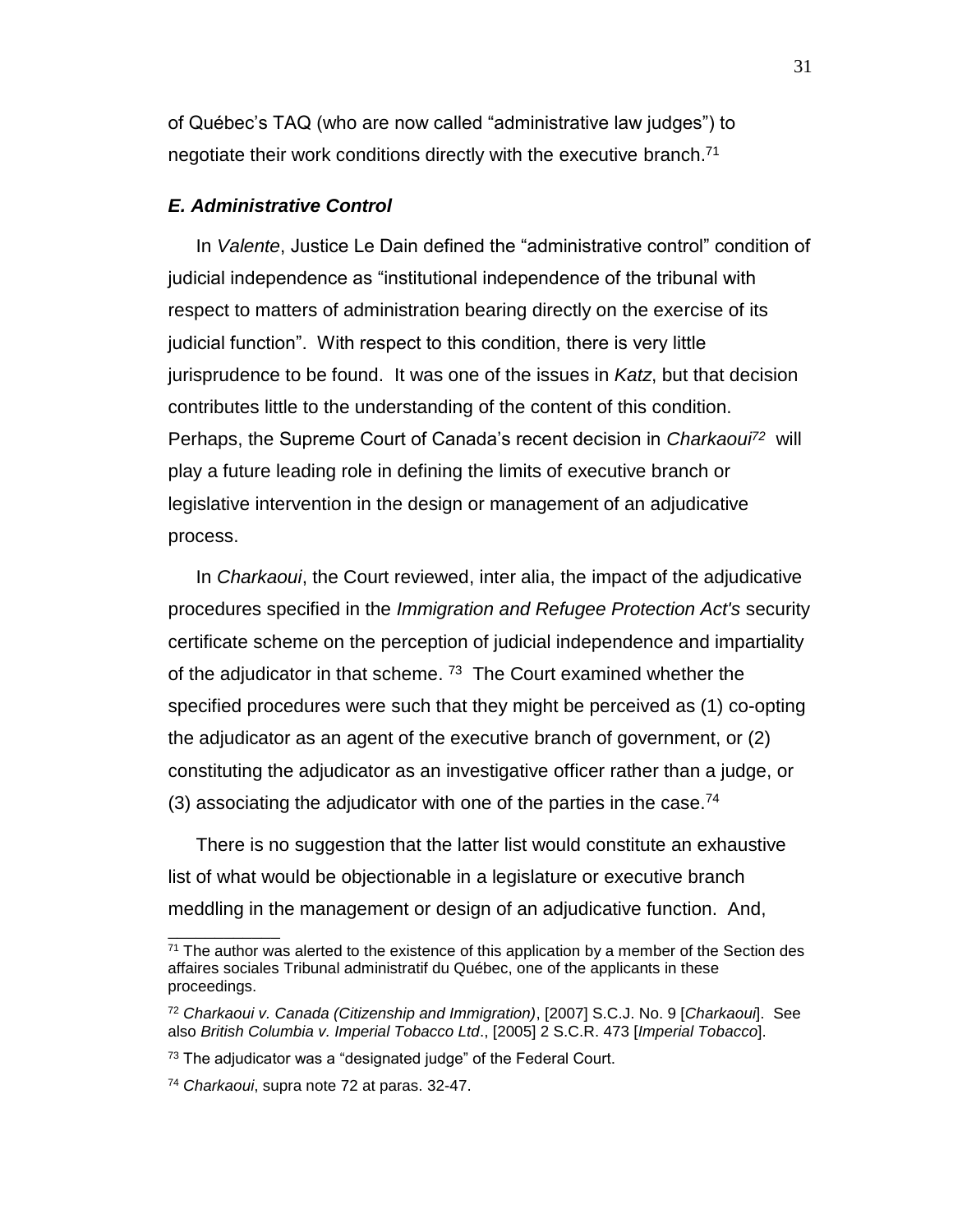while the Court in *Charkaoui* referenced the unwritten constitutional principle of judicial independence, there is, again, no reason to think that the application of the common law requirement of judicial independence would not be available to challenge an executive branch meddling with an adjudicative function. Of course, if the vehicle through which the meddling was effectuated was legislation then the common law requirement would not enter the picture.

#### <span id="page-33-0"></span>*F. Institutional Independence – and Impartiality*

<span id="page-33-2"></span>It is also important to note that, in addition to the three conditions, or core characteristics, of judicial independence and impartiality, the jurisprudence, beginning with *Valente*<sup>75</sup>, also recognizes two "aspects" or "dimensions" of judicial independence: "individual" independence and "institutional" independence – each of which is equally important.<sup>76</sup> This is also true of judicial impartiality, and when it comes to the relationships between the government and a tribunal (as opposed to a member of the tribunal) the independence issue is often more appropriately cast in terms of impartiality.

<span id="page-33-1"></span>Chief Justice Lamer, speaking for the Court in *Lippé* <sup>77</sup> acknowledged the point about the individual and institutional aspects of judicial independence and recognized that the same two aspects applied to judicial impartiality. *Lippé* illustrates the fact that tribunal-government relationships may often raise apprehensions of institutional partiality rather than present issues of judicial independence per se. The following is the pertinent passage from Chief Justice Lamer's judgment.

The issue in this appeal should be characterized as one of "institutional impartiality". Like the requirement of judicial independence, the requirement of judicial impartiality has both an individual and an

<sup>75</sup> *Valente*, supra note [18](#page-10-1) at para. 20.

<sup>76</sup> See e.g. *PEI Reference*, supra note [10](#page-7-1) at paras 118-125. See also, amongst others, *Beauregard v. Canada***,** [1986] 2 S.C.R. 56 at paras. 21-24, and *Ell v. Alberta*, [2003] 1 S.C.R. 857 [*Ell*] at para. 28.

<sup>77</sup> *R. v. Lippé*, [1991] 2 S.C.R. 114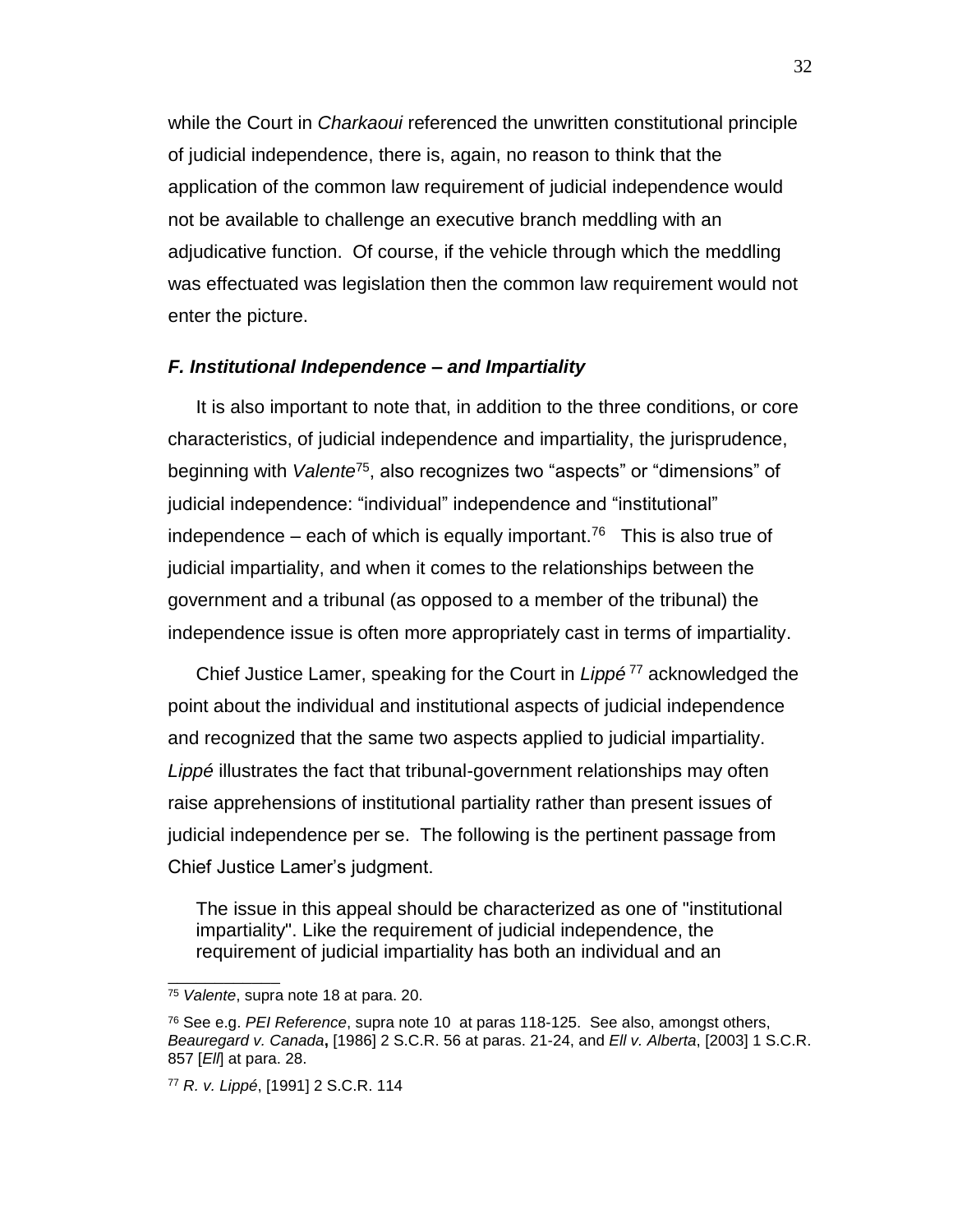institutional aspect and both aspects are encompassed by the constitutional guarantee of an "independent and impartial tribunal". Therefore, whether or not any particular judge harboured pre-conceived ideas or biases, if the system is structured in such a way as to create a reasonable apprehension of bias on an institutional level, the requirement [page117] of impartiality is not met. The appearance of impartiality is important for public confidence in the system.<sup>78</sup>

# <span id="page-34-0"></span>THE INVALIDITY OF JUDICIAL TRIBUNAL DECISIONS UNDER THE CURRENT COMMON LAW OF INDEPENDENCE

If one were to think seriously about the implications of the foregoing modern common law procedural fairness principles of judicial independence and impartiality for Canadian judicial tribunals outside of Quebec, one would have to conclude, in my submission, that decisions made by most of those tribunals are invalid. Judicial independence is a common-law necessity for judicial tribunals, but, for reasons of executive branch administrative policy that is not commonly specifically authorized by statute, most judicial tribunals suffer from a deficiency in one or more of the common law conditions of judicial independence.

First, with respect to the security of tenure condition:

- Tribunal members are appointed to fixed terms of short duration and the re-appointments regimes are inevitably in flagrant breach of the objective, merit-based, fair process requirements, arguably established in *Barreau* and implicitly a common-sense prerequisite of any viable concept of independence.
- The executive branch's re-appointment regimes typically do not adhere to the proper purpose requirements for the exercise of statutory discretions as established in *CUPE*.
- The well-known practice of idiosyncratic removals has created an adjudicative environment throughout the executive branch justice

 $\frac{1}{2}$  ,  $\frac{1}{2}$  ,  $\frac{1}{2}$  ,  $\frac{1}{2}$  ,  $\frac{1}{2}$  ,  $\frac{1}{2}$  ,  $\frac{1}{2}$  ,  $\frac{1}{2}$ <sup>78</sup> Ibid. at 116.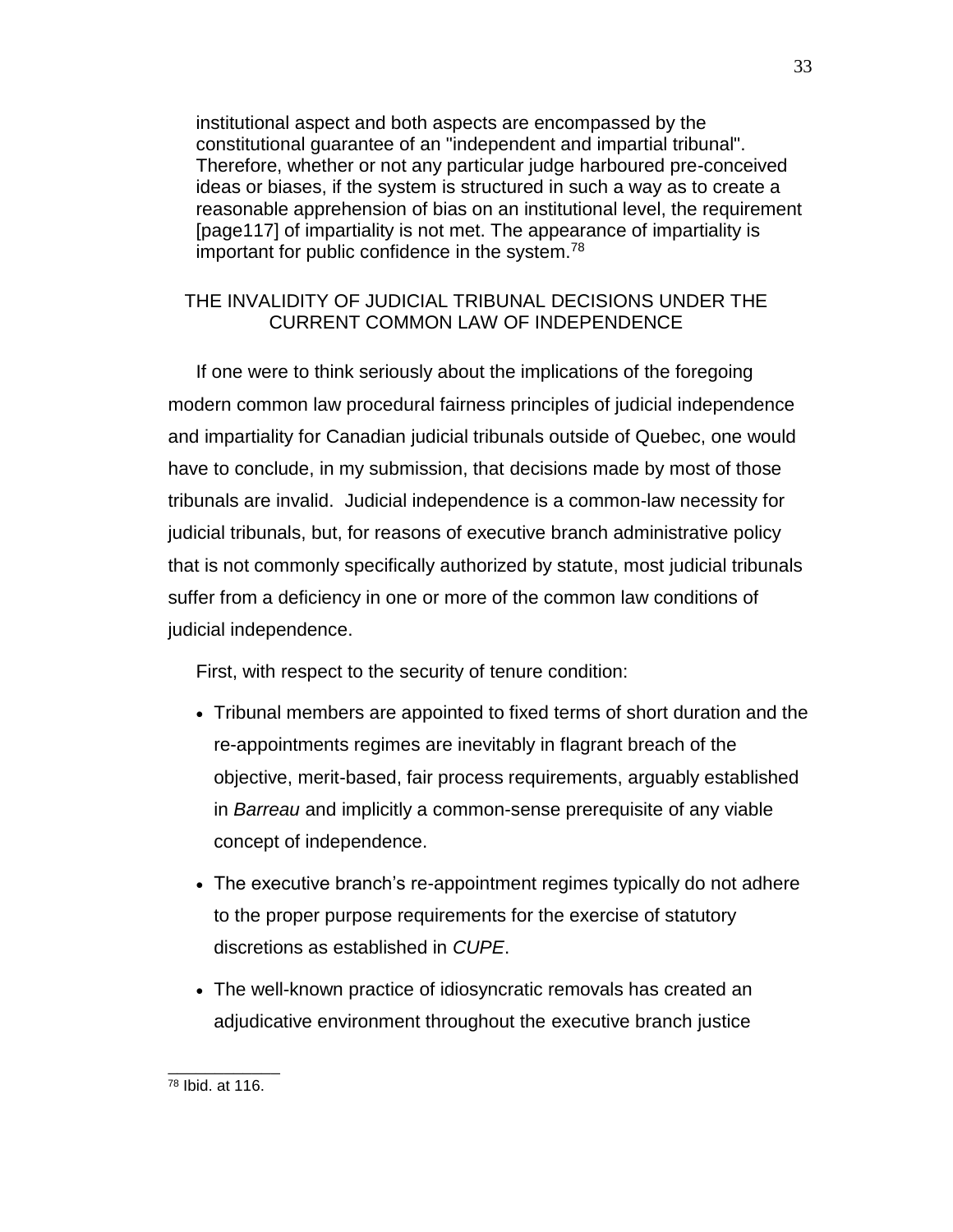system in which, by reason of the adjudicators having reasonable cause to fear reprisals for decisions that are unpopular with the government or its influential friends, an objective and fully informed observer would have a reasonable apprehension of bias.

- There are no formal complaints procedures akin to a judicial council, as required by *Valente*. Tribunal members can be discharged for cause – and have been – without the guarantee of an independent, objective and fair hearing process.
- Part-time members have, effectively, no security of tenure their continued assignment to cases is entirely dependent on the tribunal chair's continuing to find their decisions satisfactory on a case by case basis.

Second, rights tribunal members typically have no objectively guaranteed financial security:

- $\bullet$  The arrangements for compensation the nature and the amount are typically left entirely to the discretion of the executive branch.
- The compensation that is in fact paid will often be arguably below a level that would be seen to be consistent with judicial independence – the level that was addressed by the Ontario Court of Appeal in *Deputy Judges*. 79
- Again, part-time members are a special case. They, in point of fact, have zero financial security. Whether or not they receive any further remuneration is at all times entirely in the discretion of the tribunal chair.

Deficiencies in the "administrative control" condition will usually raise issues of institutional rather than individual independence. One will often find a degree of control of Canadian judicial tribunals' adjudicative processes by the executive branch that would not comport with the "administrative control"

 $\frac{1}{2}$  ,  $\frac{1}{2}$  ,  $\frac{1}{2}$  ,  $\frac{1}{2}$  ,  $\frac{1}{2}$  ,  $\frac{1}{2}$  ,  $\frac{1}{2}$  ,  $\frac{1}{2}$ <sup>79</sup> Supra note [68.](#page-30-0)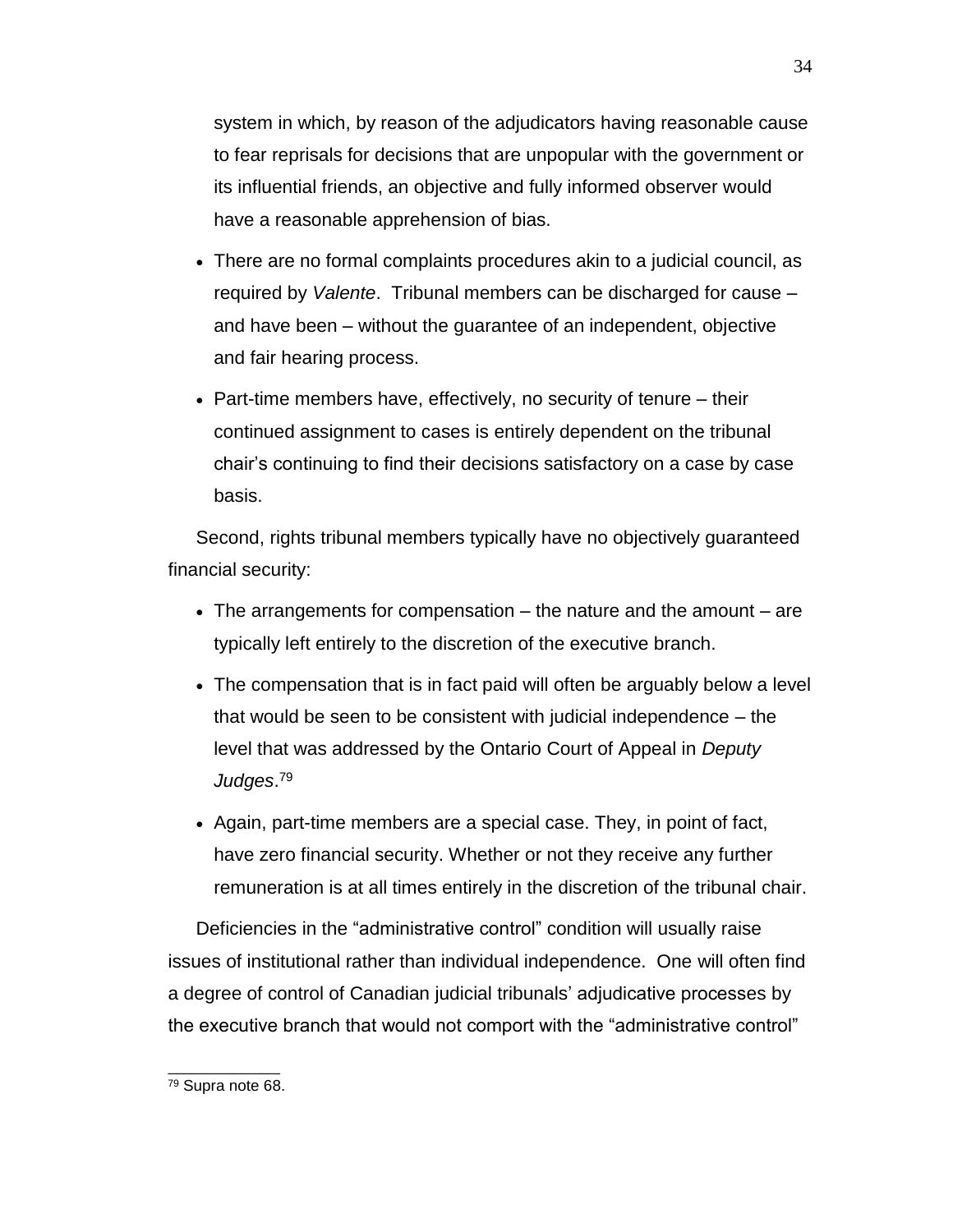condition of judicial independence. It is, for example, not unheard of for a tribunal's host ministry officials to reserve the function of assignment of adjudicators to particular cases to itself, to perform the tribunal's registrar function, or for the ministry to dictate whether or not the tribunal will provide written reasons and the amount of time to be budgeted for each case. The administrative arrangement whereby the Ontario Criminal Injuries Compensation Board's operational funds were reduced by the amount of each of its substantive monetary awards, as disclosed in the recent report on that tribunal by the Ontario Ombudsman,<sup>80</sup> would be one case very much in point.

To the extent that these interventions are not directly authorized by legislation, they become, in the aftermath of *Valente*, a basis for a common law-based challenge to the independence of the tribunal.

And then there are the inherent conflicts of interest in a line ministry's hosting of its "own" tribunal – providing the funding and administrative support, influencing the appointments and re-appointments. These are the relationships that can be criticized on independence principles – they create an egregious relationship of dependency between the tribunal and the  $ministry - but it is the effect of those relationships in creating a reasonable$ perception of institutional bias that is the legal basis for objection.

As a practicable matter, tribunals cannot avoid being ultimately, and at some point, *administratively* accountable to the government. The objection in respect of administrative accountability in our executive branch justice system is that in that system accountability typically flows through the line ministries whose policies and decisions the tribunals are charged with reviewing and whose own budgets those decisions will impact. These relationships serve to "associate the adjudicator with one of the parties in the case" – to cite one of the administrative control categories of concern the Supreme Court

<sup>80</sup> André Marin, Ombudsman of Ontario, *Investigation into the Treatment of Victims by the Criminal Injuries Compensation Board: Adding Insult to Injury*, February 2007.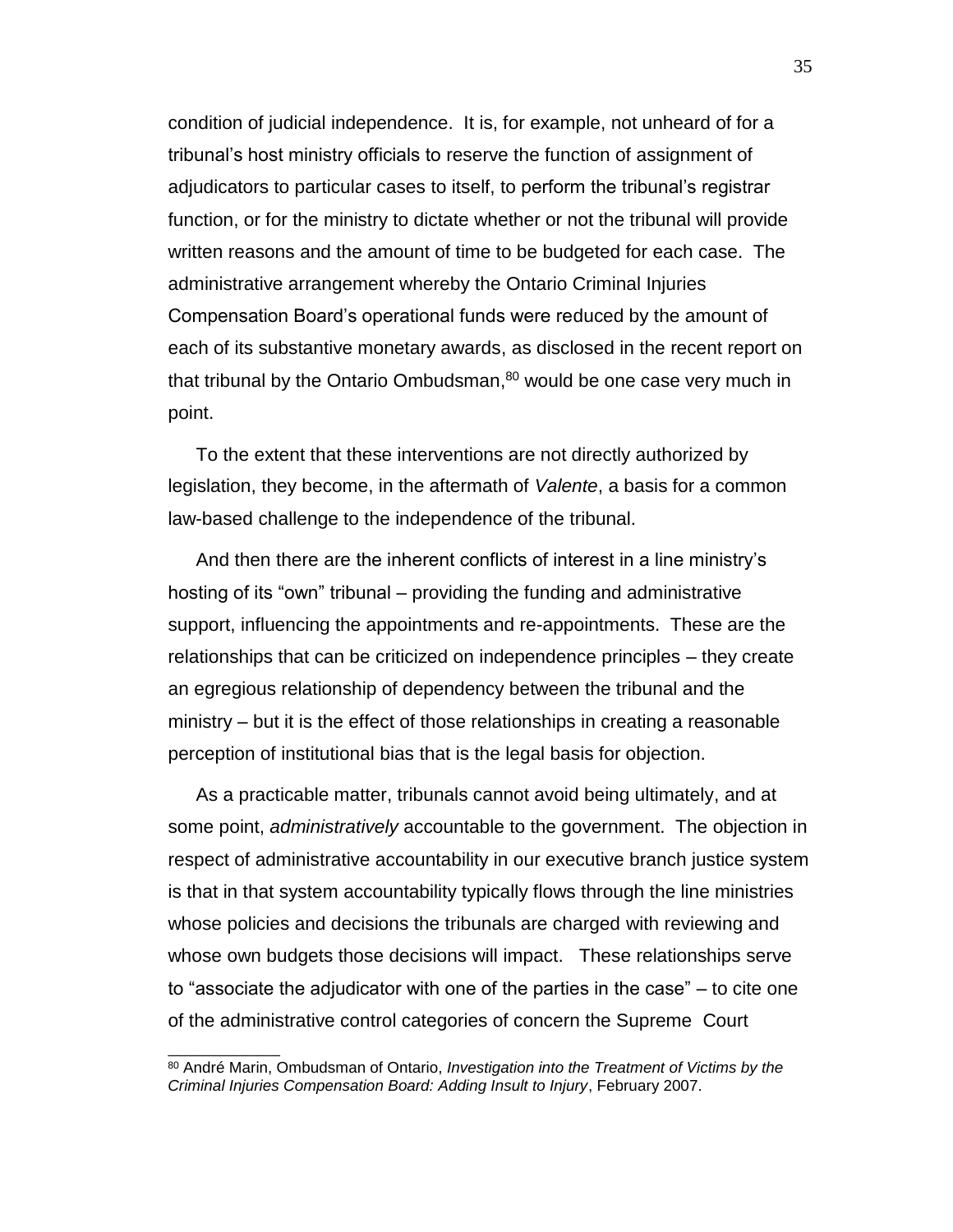identified in Charkaoui (supra) – and are otherwise egregiously incompatible with the common law principles of judicial independence and impartiality. To the extent, that they are not directly authorized by statute, they are open to challenge.<sup>81</sup>

Of course, most of these relationships will be found to have been established pursuant to direct statutory authority. But not all. It is clear, for example, that the Ontario Ministry of the Attorney General had no statutory authority to require the Criminal Injuries Compensation Board to put a cap on the amount of its awards or to require the Board to deduct the awards from its own operational budget.

In short, for anyone with a tactical interest in putting an oar in the decisionmaking of a particular judicial tribunal, or in exposing the shortcomings in our executive branch justice system, there seems a plethora of opportunities in the common law itself.

# TACTICALLY USEFUL COMMON LAW PRINCIPLES

# <span id="page-37-1"></span><span id="page-37-0"></span>*A. Challenging the System and not the Individual*

An aspect of the *CUPE* decision that is especially important for counsel from a tactical perspective is that the unions were successful in that case in challenging through judicial review the generic appointments *process* rather than a particular application of that process. The dissenting members of the Court objected to this review of the process rather than of the application of the process in a particular case. The significance of the majority's view to the contrary may be seen mirrored in the following paragraph from the dissenting judgment of Bastarache J.

Moreover, the constraints on the exercise of the Minister's discretion do not permit a general inquiry into the independence and impartiality of the boards on the basis of the appointment process in the absence of a direct challenge to the independence or impartiality of boards actually

<sup>81</sup> *Lippé*, supra note [77.](#page-33-1)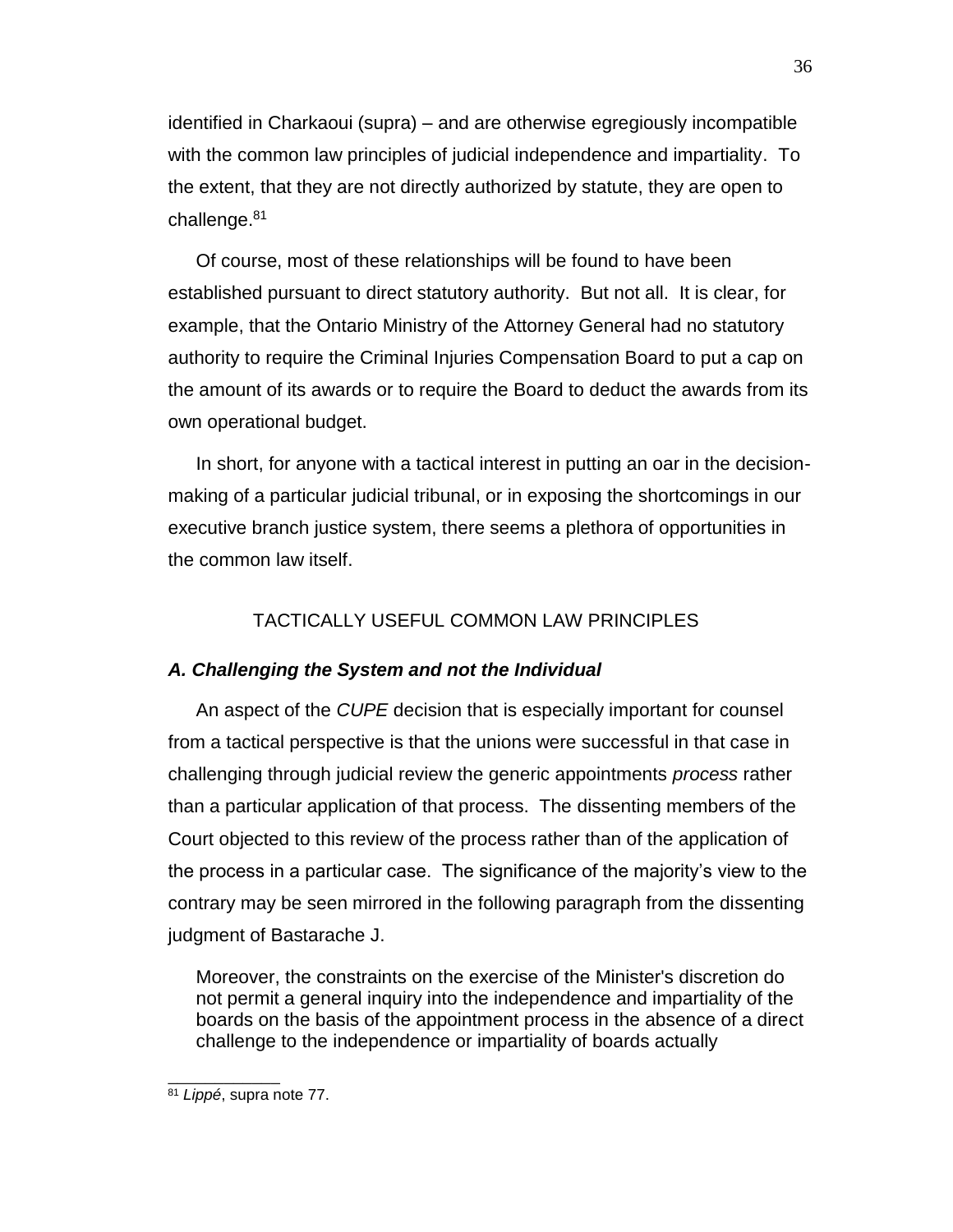appointed. The respondents' attack on the institutional independence or impartiality of the boards must be levied against a particular board. This attack is not appropriately an argument as to whether the Minister abused his discretion.<sup>82</sup>

In the majority approach objected to in this dissent one finds, in fact, Supreme Court of Canada authority for an interested party to challenge the general re-appointments process for a particular tribunal by applying for judicial review of that process rather than having to challenge a refusal to reappoint a particular member of that tribunal.

Further support for the appropriateness of challenging the independence implications of a process or system of appointments, without challenging the independence or impartiality of a particular tribunal member, may also be conveniently found in *Lippé*. 83

*Lippé* addressed the question of whether, under the statutory scheme in place in the province of Quebec, a municipal court judge constituted an "independent and impartial tribunal" as required by s. 11(d) of the Canadian Charter and s. 23 of the Québec Charter. The judicial review proceedings had been brought as a challenge to the structure of the municipal court *system* which allows for the appointment of practicing lawyers as part-time judges, not to the independence or impartiality of any particular municipal court judge. The Québec Attorney General had argued that a specific conflict of interest must be shown in a particular case and, responding to this, Chief Justice Lamer said this:

Just as the requirement of judicial independence has both an individual and institutional aspect (Valente, supra, at p. 687), so too must the requirement of judicial impartiality.<sup>84</sup> I cannot interpret the Canadian Charter as guaranteeing one on an institutional level and the other only on a case-by-case basis. On this point I must respectfully disagree with Tourigny J.A. and adopt the language of Proulx J.A. in the Court of Appeal (at p. 79):

<sup>82</sup> *CUPE*, supra note [23](#page-11-1) at para. 3.

<sup>83</sup> *Lippé*, supra note [77.](#page-33-1)

<sup>&</sup>lt;sup>84</sup> The court saw the issue to be one of impartiality not of independence.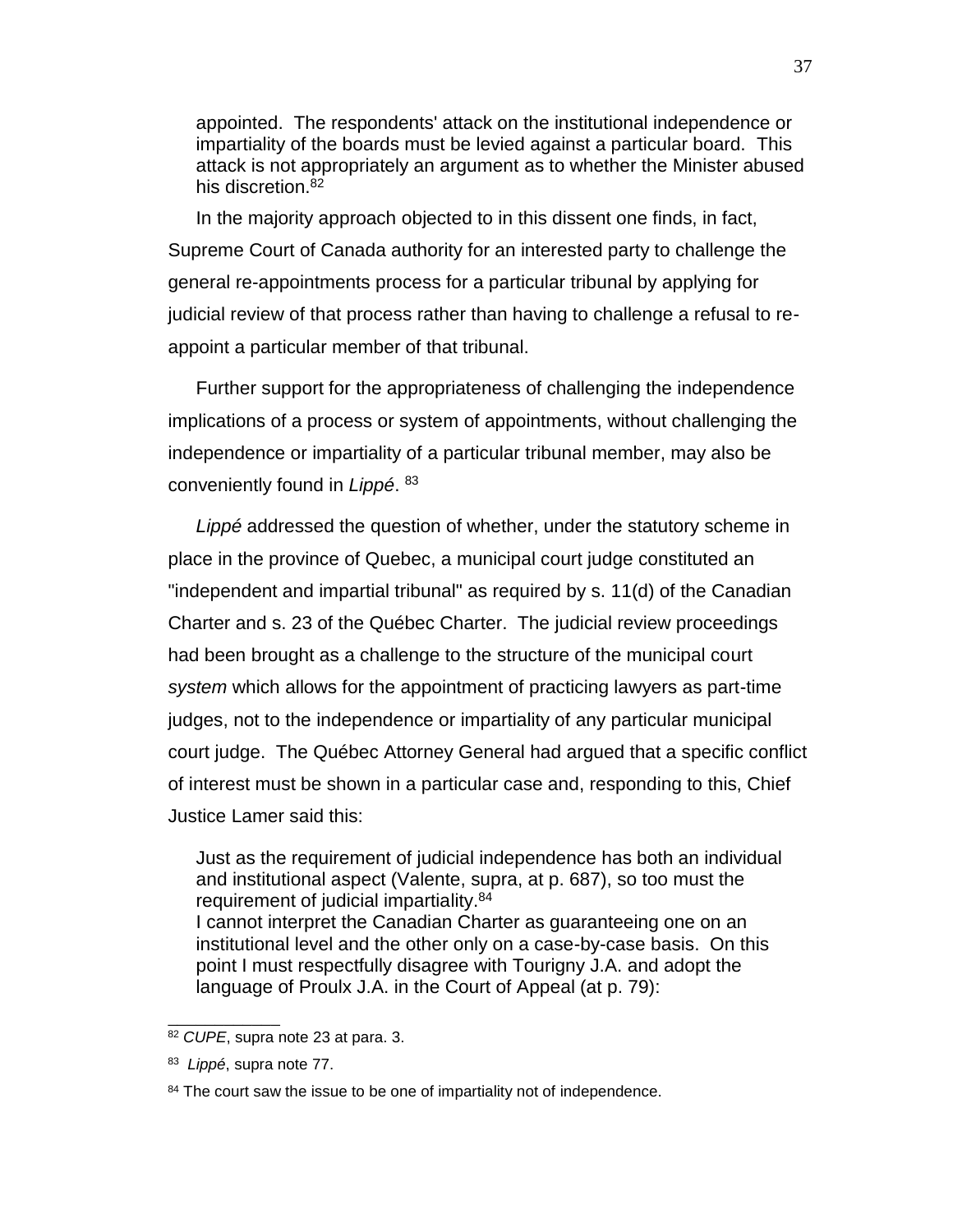[TRANSLATION] Since the problem concerns the impartiality of the tribunal as guaranteed by the Constitution, I believe that it would be useful to consider impartiality in fact or objectively, as Le Dain J. did in dealing with the notion of judicial independence ... . This would permit emphasizing both impartiality as related to the status of the judge and to the manner in which he in fact acts.

 In his factum, the Attorney-General submitted that impartiality must be evaluated on the facts and not on the basis of speculation [and] that the respondent must as a result prove a specific conflict of interest. Accordingly, the appellant continues, to find bias solely on the basis of a legislative provision is to engage in pure speculation.

 This approach empties the constitutional guarantee of all its meaning. As I demonstrated above, the question is one of perception of the image of justice and it is as important for the maintenance of the public's confidence in the impartiality of the courts *that the system or the legislative framework* does not leave itself open to criticism and give rise to a reasonable apprehension of bias.

The objective status of the tribunal can be as relevant for the "impartiality" requirement as it is for "independence". Therefore, whether or not any particular judge harboured pre-conceived ideas or biases, if the system is structured in such a way as to create a reasonable apprehension of bias on an institutional level, the requirement of impartiality is not met. … <sup>85</sup>

It was also established in *Lippé* that, for allegations of apprehension of a lack of impartiality to be brought at an institutional level, one must first ask whether there will be a reasonable apprehension of a lack of impartiality in the mind of a fully informed person "in a substantial number of cases". If not, the

<sup>85</sup> Supra note [77](#page-33-1) at para. 50-51 (Emphasis added). It is to be noted that, while in *Lippé*, Chief Justice Lamer wrote only for himself and Sopinka and Cory JJ, the other justices - La Forest, L'Heureux-Dubé, Gonthier and McLachlin JJ – agreed with his judgment on all points except on his view that the issue of judicial independence (as distinguished from impartiality) involved only the relationships between a tribunal and the government. See judgment of Gonthier J. at paras 80-81.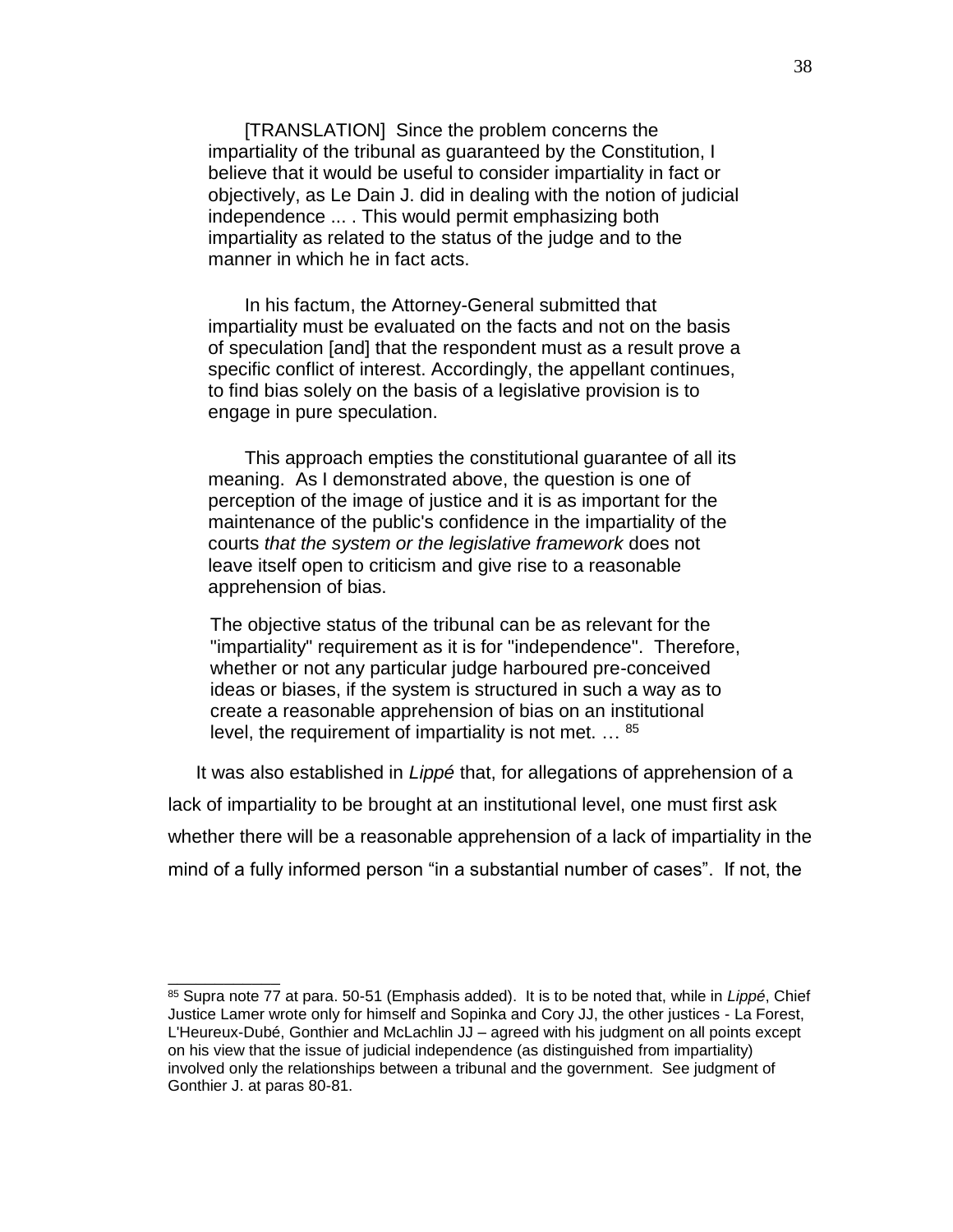allegations cannot be brought on an institutional level, but must be dealt with on a case-by-case basis.<sup>86</sup>

#### <span id="page-40-0"></span>*B. Government's Interpretation Burden*

Anyone seeking to rely on the common law's procedural fairness requirements of judicial independence to defeat a decision of a judicial tribunal would likely find themselves butting up against a government's allegation that the interpretation of some statute authorizes the offending policy and thus trumps the common law requirement. It is useful, therefore, to keep in mind that the principles of statutory interpretation impose a significant burden on a government trying to make that case. Those principles include the principle that legislatures should not be readily presumed to have intended to legislate in a way that is discordant with established legal norms.<sup>87</sup> This would seem to be particularly true for interpretations that ascribe to a legislature the intent to override rule-of-law principles of natural justice and procedural fairness and especially interpretations that are said to override the foundational principle of judicial independence.

<span id="page-40-1"></span>The point is made most pertinently and forcefully in *Ocean Port*, 88 - the Supreme Court of Canada decision on which governments are currently depending for the proposition that the constitutional requirement of judicial independence does not apply to tribunals. I will deal with the latter aspect of *Ocean Port* in the constitutional law discussion which I will come to shortly. At this point, however, it is somewhat ironic to note the burden that *Ocean Port* imposes on those who would rely on statutory provisions as overriding

<sup>86</sup> Ibid. at paras 60-61.

<sup>87</sup> See e.g. *Joplin v. Chief Constable of the City of Vancouver* (1982), 144 D.L.R. (3d) 285 (B.C.S.C.), aff'd (1985), 20 D.L.R. 4th 314 (B.C.C.A.) (legislature presumed not to have intended rule making power to be used to exclude a common law duty of fairness), *ATCO Gas & Pipelines Ltd. v. Alberta (Energy & Utilities Board),* [2006] 1 S.C.R. 140, at para. 79 (the principle against confiscating property), and *Dikhranian v. Attorney General of Quebec*, [2005] 3 S.C.R. 530 at paras. 32-36 (the principle against interfering with vested rights).

<sup>88</sup> *Ocean Port Hotel Ltd*. v. *British Columbia (General Manager, Liquor Control and Licensing Branch)*, [2001] 2 S.C.R. 781 [*Ocean Port*]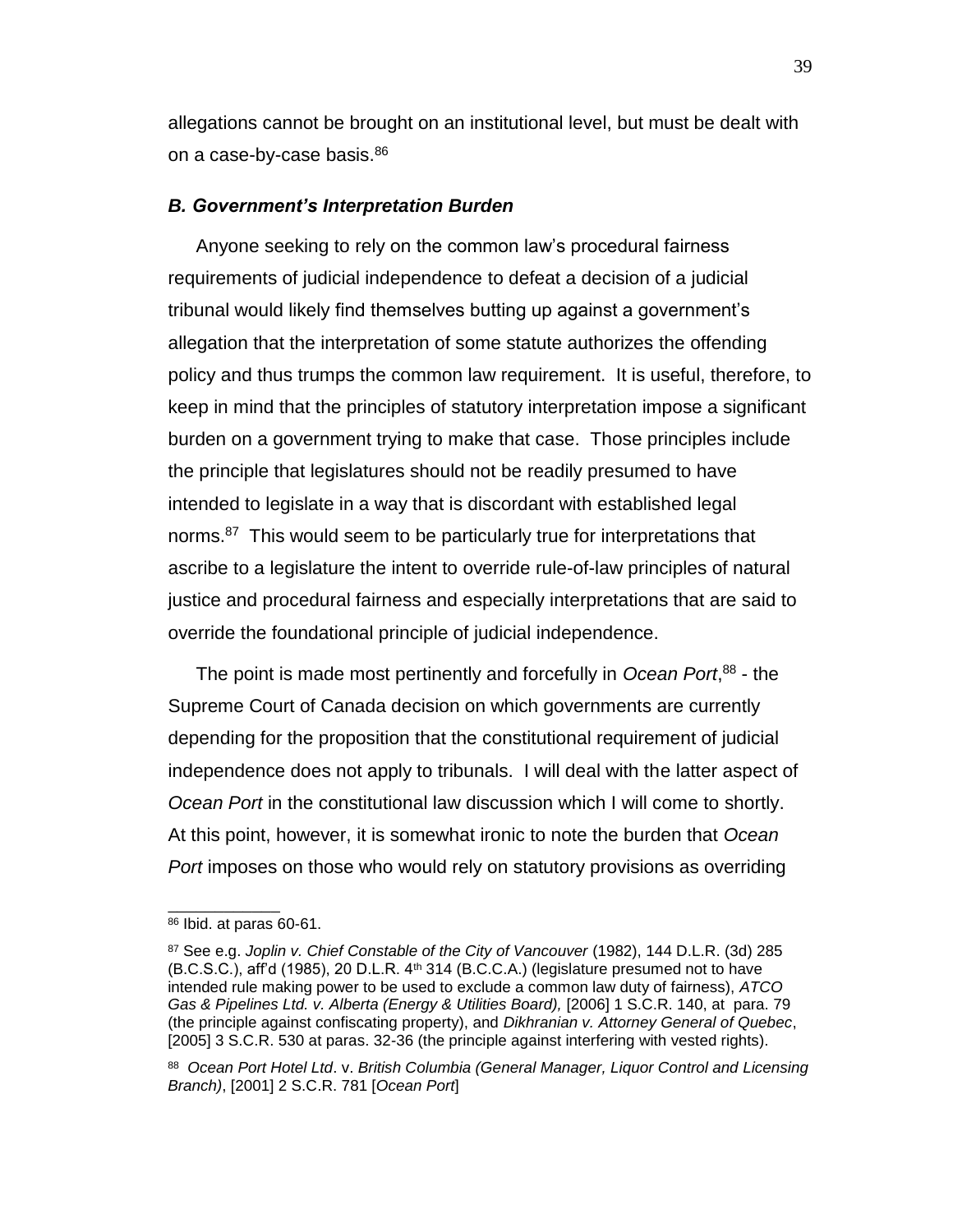judicial independence requirements. The point is made most strongly in the reference to *Ocean Port* in the following passages from Justice Binnie's judgment in *CUPE.*

[In this Court in Ocean Port] … it was held, *per* McLachlin C.J., that "like all principles of natural justice, the degree of independence required of tribunal members may be ousted by express statutory language or necessary implication" (para. 22 (emphasis added)). Affirming the rule of interpretation that "courts generally infer that Parliament or the legislature intended the tribunal's process to comport with principles of natural justice" (para. 21), the Court nevertheless concluded that "[i]t is not open to a court to apply a common law rule in the face of clear statutory direction" (para. 22 (emphasis added)). Further, "[w]here the intention of the legislature, as here, is unequivocal, there is no room to import common law doctrines of independence" (para. 27 (emphasis added)).<sup>89</sup>

In the case of tribunals established, as here, to adjudicate "interest" disputes between parties, it is particularly important *to insist on clear and unequivocal legislative language* before finding a legislative intent to oust the requirement of impartiality either expressly or by necessary implication.<sup>90</sup>

The reason for putting this interpretation burden on those who would argue that the Legislature had intended that the requirements of procedural fairness be disregarded is to ensure that established and foundational norms such as these are not swept away inferentially or consequentially as a result of a legislature not paying enough attention. The point is made expressly in the following direct statement by the House of Lords in its 2000 decision in *Secretary of State for the Home Department, ex p. Simms.* 

[T]he principle of legality means that Parliament must squarely confront what it is doing and accept the political cost. Fundamental rights cannot be overridden by general or ambiguous words. This is because there is too great a risk that the full implications of their unqualified meaning may have passed unnoticed in the democratic process. In the absence of express language or necessary implication to the contrary, the courts therefore presume that even

<sup>89</sup> *CUPE* supra note [23](#page-11-1) at para. 117. (All the notes in this paragraph indicating that the underlining emphasis was added are part of the original text – ie., the emphasis was added by Justice Binnie himself.)

<sup>90</sup> Ibid. at para. 121 (Emphasis added)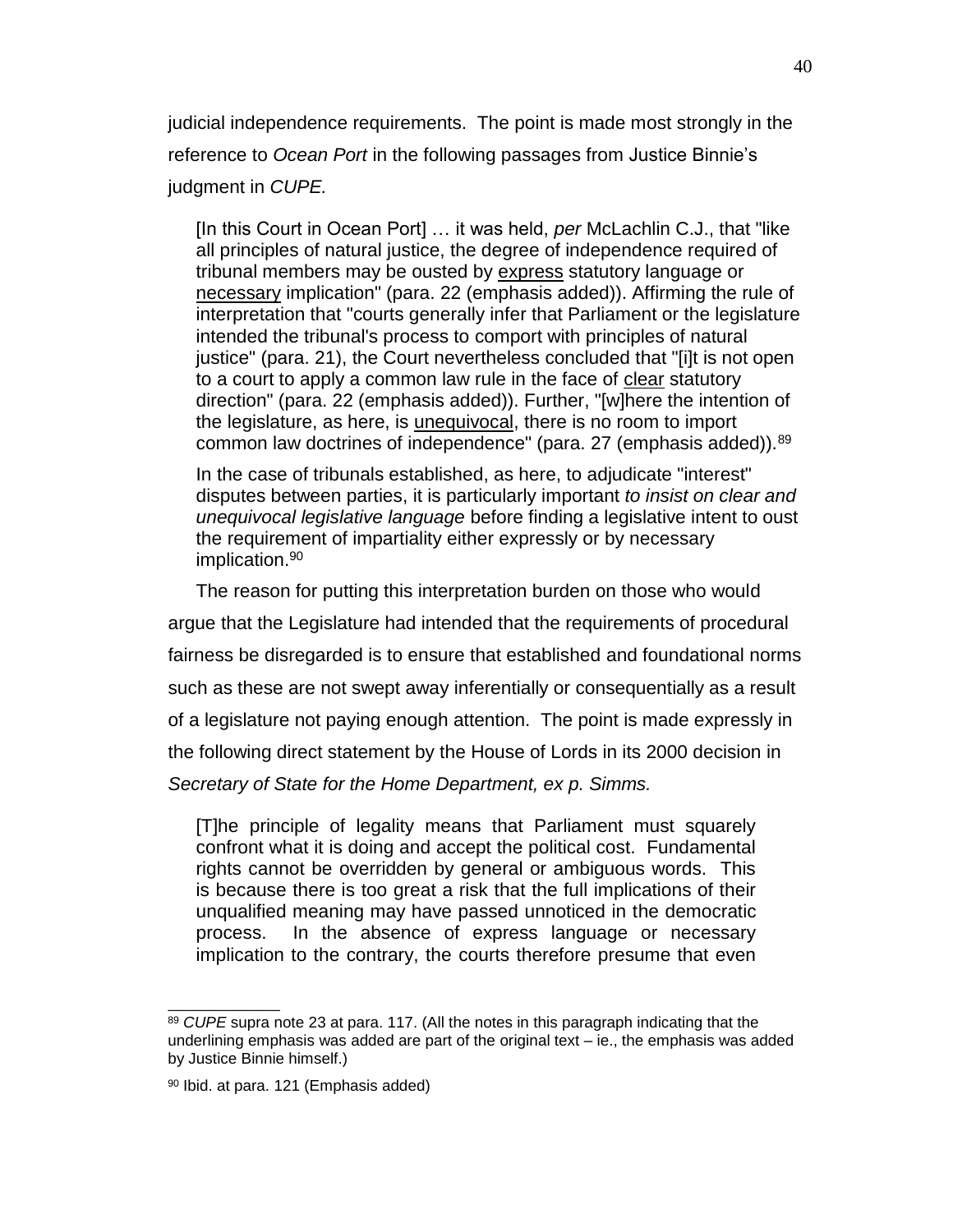the most general words were intended to be subject to the basic rights of the individual.....<sup>91</sup>

# EXPECTING THE WORST

<span id="page-42-0"></span>Experience tells us that in the absence of a constitutional requirement of judicial independence, any ruling party with a majority is capable of enacting "orangutan" legislation <sup>92</sup> eradicating the effects of any common-law based court decision on judicial independence that it finds inconvenient. If there is a constitutional requirement of judicial independence that trumps legislative intervention all will be well, but, failing that, the positive effect of a decision based on the common law of judicial independence may prove to be shortlived. It would, however, have at least the merit of putting a particular issue of independence on the table for all to see – not to mention perhaps achieving a useful result in a particular case.

<sup>&</sup>lt;sup>91</sup> R. v. Secretary of State for the Home Department, ex p. Simms. [2000] 2 A.C. 115 (H.L.) at 131. See also *Morgan Grenfell & Co.* v. *Income Tax Special Commissioner*, [2002] 2 All E.R. 1 (H.L.) at para. 8. (I am indebted to my co- counsel in the *McKenzie* appeal, Frank A.V. Falzon, Q.C. of Victoria B.C., for this especially apt House of Lords authority and for the felicity of the language in the preceding paragraph.)

 $92$  The "orangutan" label for legislation that makes mockery of the rule of law emerged in the Toronto union labour bar, circa 2002, to describe the Ontario government's legislation authorizing the Labour Minister to appoint anyone he or she chose as an interest arbitrator for the purpose of determining the collective bargaining agreements that would apply to workers in the hospital services fields, explicitly regardless of their having zero experience or training in labour relations and whether or not they were at all acceptable to either or neither of the parties. This legislation was known to have been enacted as a direct response to the Ontario Court of Appeal's decision in *CUPE* - the retired judges case. As the wags in the Toronto labour bar said, that was legislation that would permit the government to appoint an orangutan as an arbitrator and no one could object. As I have suggested elsewhere, it seems to be a convenient, self-explanatory and aptly risible label for any legislation that explicitly overrides jurisprudence in a manner that is egregiously disrespectful of the rule of law.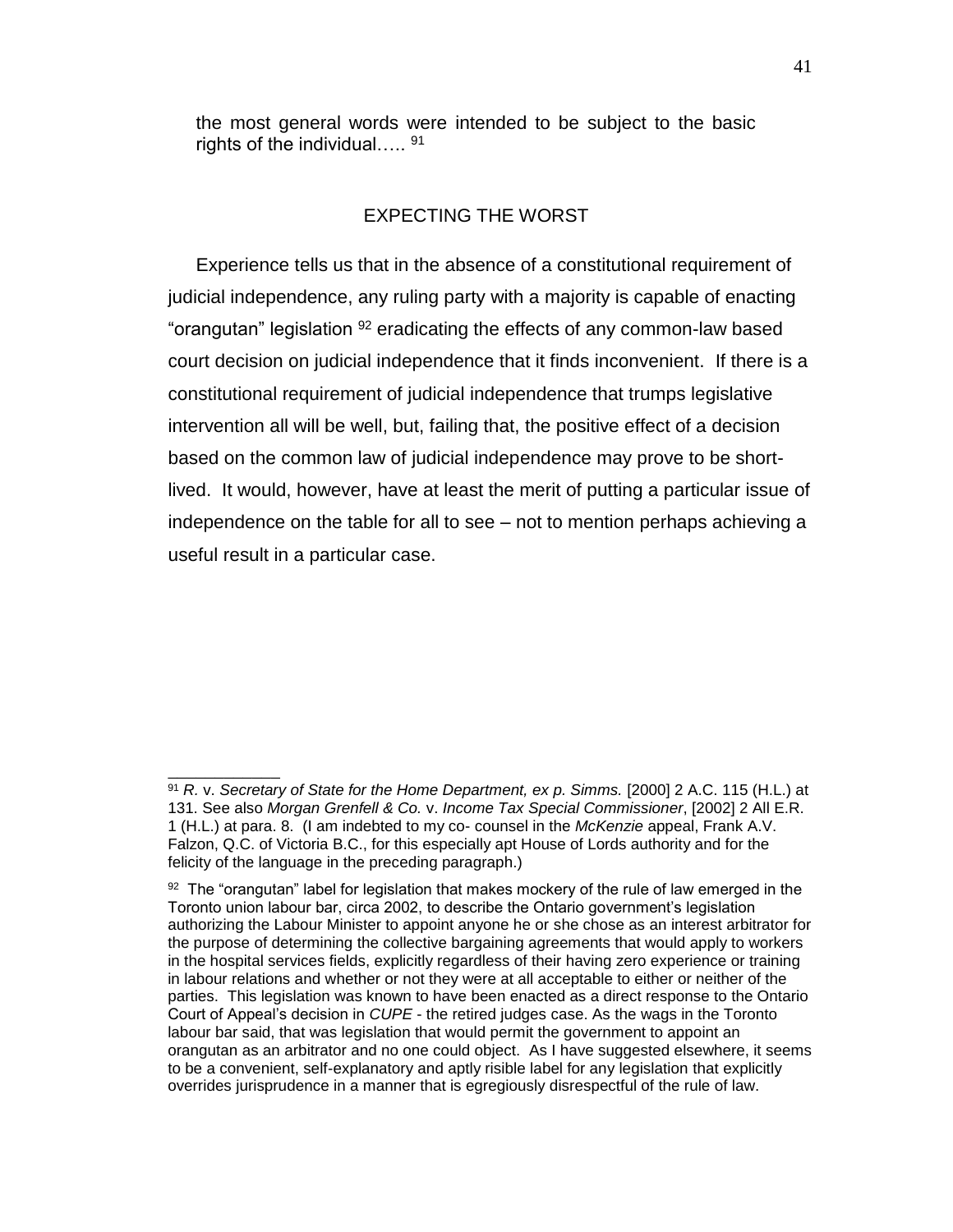## <span id="page-43-0"></span>THE CONSTITUTIONAL LAW OF JUDICIAL INDEPENDENCE FOR QUASI-JUDICAL TRIBUNALS

#### <span id="page-43-1"></span>*A. Remember the New Context*

 $\frac{1}{2}$  ,  $\frac{1}{2}$  ,  $\frac{1}{2}$  ,  $\frac{1}{2}$  ,  $\frac{1}{2}$  ,  $\frac{1}{2}$  ,  $\frac{1}{2}$  ,  $\frac{1}{2}$ 

Earlier in the paper, I dwelt at particular length on the watershed nature of the change respecting the common law of judicial independence for judicial tribunals ushered in by *Valente.* I have felt it important to emphasize that change in part because it is essential to realize that it is a change that has radically altered the common law relating to the independence and impartiality of tribunals and their members and, in part, because, as we will now see, it has presented a constitutional question that had not been present before.

At the forefront of any modern debate concerning the status of judicial tribunals must be the understanding that prior to 1985 the law surprisingly managed to reconcile the acknowledged need for judicial independence of inferior court judges and tribunal adjudicators with the actual, structural dependency of those same judges and adjudicators. Keeping that history in view is important because the nature of the modern debate about the status of these tribunals is prone to being unwittingly obscured by the shadows cast by the thinking of that earlier era.<sup>93</sup> To see clearly what must come next, an alert awareness of the existence and nature of those shadows is necessary

Post-*Valente*, the issue of independence is no longer finessed by the now defunct, pre-1985, presumption of independence – what in the previous discussion I have called the doctrine of trust. And the, so far, largely unnoticed consequence is that the government-tribunal relationships of structural dependency that commonly define the executive branch status of judicial tribunals are mostly now, in point of fact, incompatible with the new common law of judicial independence. Thus, to the extent that these relationships are *de facto* rather than statute-based, they are, as I have

<sup>93</sup> See *Saskatchewan Federation of Labour, et al v. Saskatchewan (Attorney General, Department of Labour, Labour Relations Board),* 2009 SKQB 20 [*SFL v. Saskatchewan*] at paras. 55-61, and the commentary in Ellis and McKenzie, "Ocean Port or the Rule of Law?" (2009), 22 CJALP 267.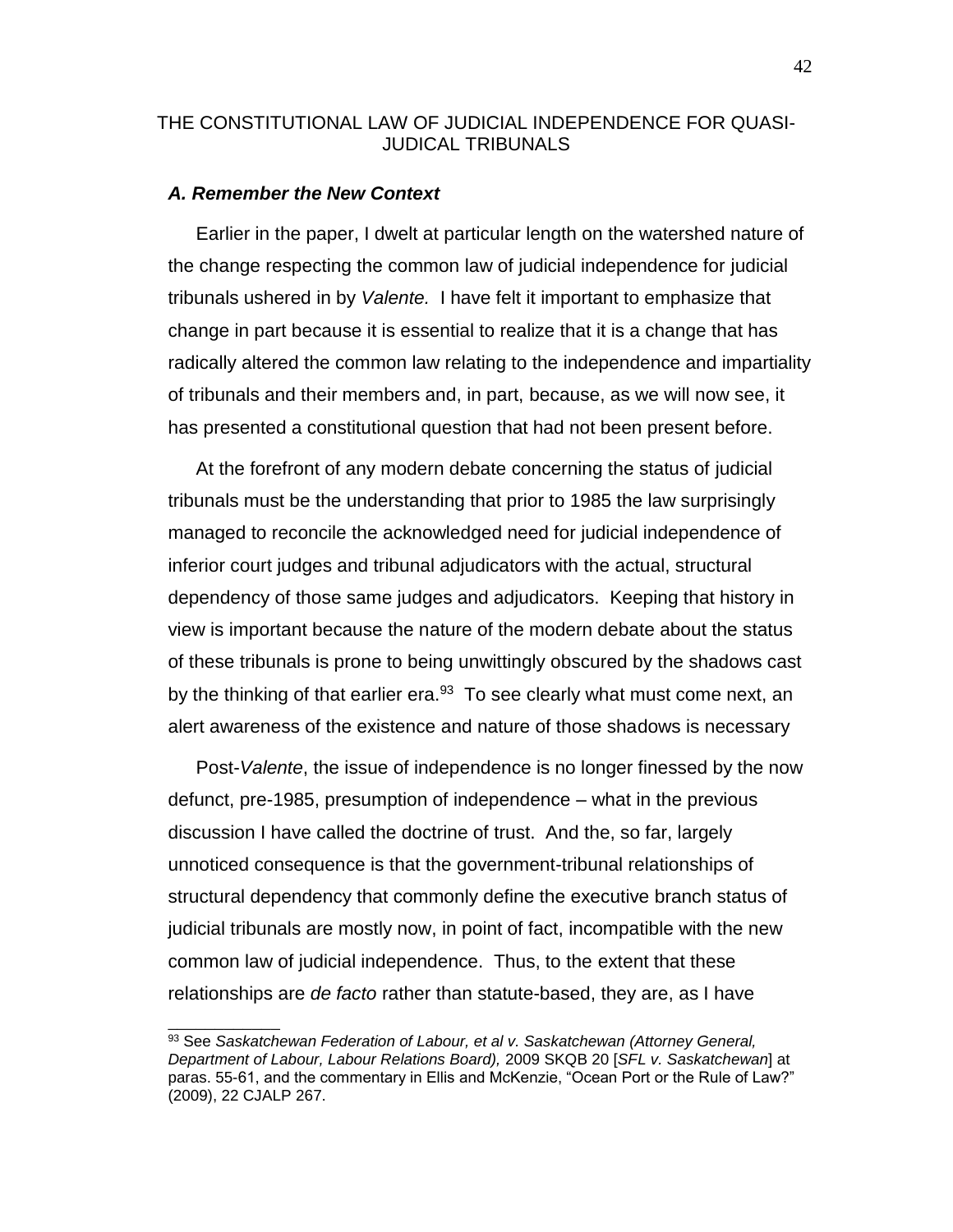indicated above, invalid at law. All of the executive branch's controlling relationships with its rights tribunals are now sustainable in law only to the extent that they are explicitly authorized by statutory provisions – statutory provisions that trump the common law but could not stand up to a constitutional requirement of judicial independence, should there be one.

Because of *Valente* and the judicial independence jurisprudence that followed *Valente*, the courts must now face up to the question, never before presented, as to whether they are in fact prepared to recognize the legitimacy of legislatures removing judicial functions from the courts – or creating new judicial functions – and assigning those functions to executive-branch institutions and/or individuals who, it is now clear, are not, in law, judicially independent. Before *Valente*, this question did not arise because, as we have seen, before *Valente* the law presumed – deemed – that executive branch adjudicators were judicially independent by virtue merely of their having been assigned a judicial function.

Post-*Valente*, the courts must now say whether or not in Canada's administrative justice system – the sy*stem in which we now acknowledge the bulk of the rights disputes of our citizens are decided –* the rule of law is merely optional – optional in the sense of being open to legislative override in the ordinary course.

#### <span id="page-44-0"></span>*B***. Written** *Constitutional Requirements for Judicial Independence*

Of course, there are important categories of administrative-justice adjudication where the latter question does not arise because the constitutional requirement of judicial independence is already a written requirement. I have referred to s. 23 of the *Quebec Provincial Charter*, and there is, as well, sections 11(d) and 7 of the *Canadian Charter of Rights and Freedoms*, and s. 2(e) of the *Canadian Bill of Rights*. Thus, any tribunal exercising the function of trying persons charged with an "offence" is required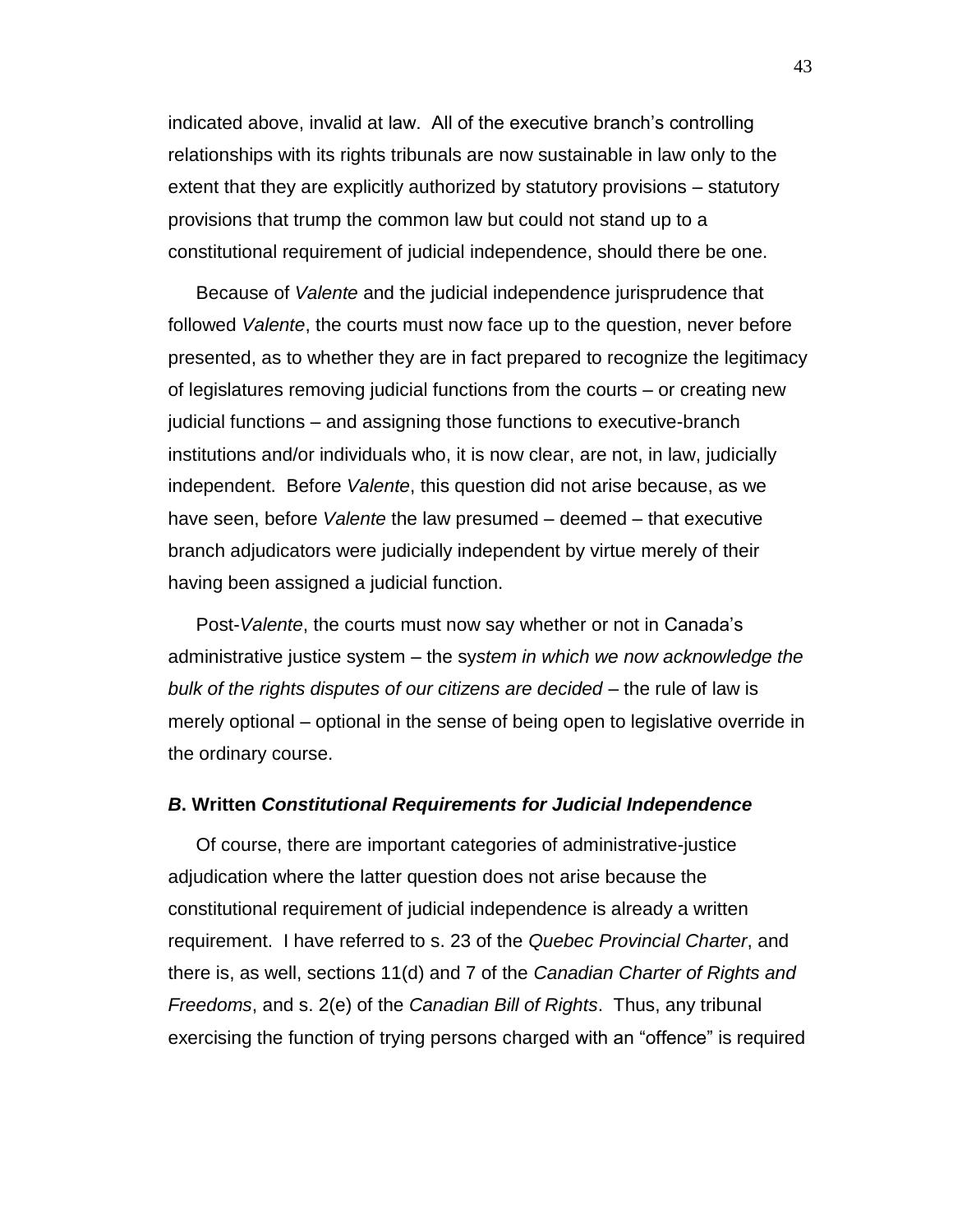by s. 11(d) of the Charter to be independent and impartial.<sup>94</sup> Any tribunal whose decisions are dispositive of rights respecting life, liberty or the security of the person is required by s. 7 of the Charter to be independent and impartial.<sup>95</sup> And, any federal tribunal that is "determining" a person's "rights and obligations" is required by s. 2(e) of the quasi-constitutional Canadian Bill of Rights to be independent and impartial.<sup>96</sup>

# <span id="page-45-0"></span>*C. The Reach of the Unwritten Constitutional Principle of Judicial Independence*

It is, however, a fact that the adjudicative functions of a large proportion of tribunals do not fall within the protection of any of the written constitutional requirements of independence – and, of course, the *Canadian Bill of Rights* requirement can be overridden by a federal legislature prepared to rule out the application of the Bill. Moreover, it is not only the adjudicative functions of tribunals that are not protected by written constitutional requirements of judicial independence. Situated within what the Supreme Court has referred to as the "gap" in the written constitutional requirements relating to judicial independence one not only finds most judicial tribunals but also all provincial

<sup>94</sup> This requirement is confined to tribunals exercising penal jurisdiction. See *R. v. Wigglesworth*, [1987] 2 S.C.R. 541. (The rights guaranteed by s. 11 of the Charter are available to persons prosecuted by the State for public offences involving punitive sanctions, either because it is a criminal proceeding or because a conviction in respect of the offence may lead to a true penal consequence.)

<sup>95</sup> The section 7 Charter requirement that no one may be deprived of such rights except in accordance with the principles of "fundamental justice" has been taken to have encompassed the principles of procedural fairness including a hearing by an independent and impartial tribunal.

<sup>96</sup> Canadian Bill of Rights, S.C. 1960, c. 44, s.2**:** 

<sup>&</sup>quot;Every law of Canada shall, unless it is expressly declared by an Act of the Parliament of Canada that it shall operate notwithstanding the *Canadian Bill of Rights*, be so construed and applied as not to abrogate, abridge or infringe or to authorize the abrogation, abridgment or infringement of any of the rights or freedoms herein recognized and declared, and in particular, no law of Canada shall be construed or applied so as to … (*e*) *deprive a person of the right to a fair hearing in accordance with the principles of fundamental justice* for the determination of his rights and obligations." (At common law, a fair hearing in accordance with the principles of fundamental justice requires an independent and impartial tribunal. See *R. v. Généreaux,* [1992] 1 S.C.R. 259.)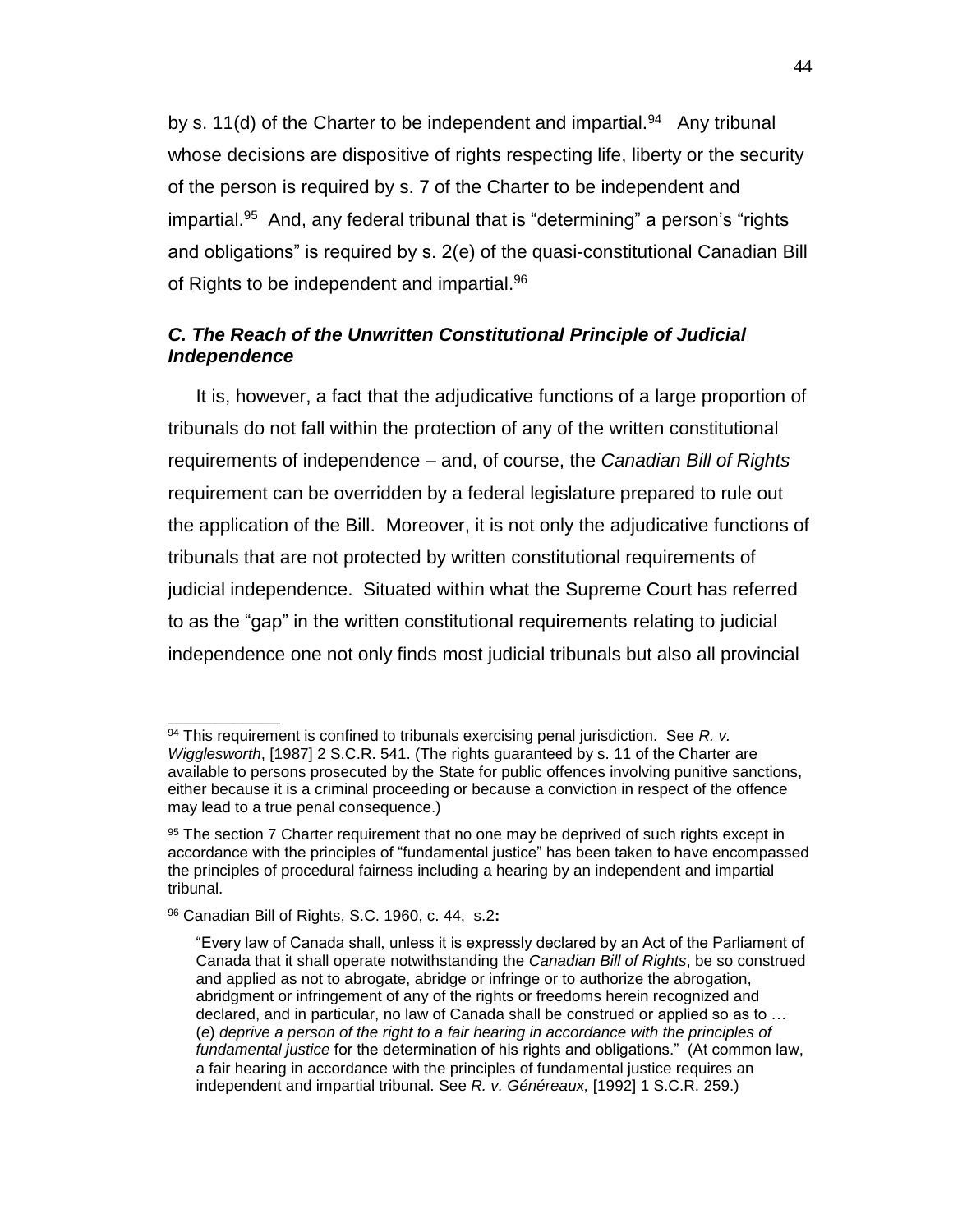courts exercising civil law jurisdiction, such as the provincial family law courts and the small claims courts, as well as the justices of the peace.

And that takes us to the "unwritten constitutional requirement of judicial independence" first identified in the *PEI Reference* <sup>97</sup> and to the current big question in Canadian administrative law, viz: Is the *PEI Reference*'s unwritten constitutional requirement of judicial independence applicable to administrative tribunals at all, and, if to some, to which and to what effect?

Space in this paper obviously does not permit an extensive exposition of the doctrinal arguments that are pertinent to that big question. And, since it is a current topic, probably most readers will be generally aware of the basic outline of the arguments in any event. I will, therefore, confine myself to a general description of those arguments and of the relevant authorities.

Since, as I have mentioned above, I was one of the counsel for Mary McKenzie in *McKenzie*,<sup>98</sup> no one will be surprised to hear me say, most respectfully, that I believe that BC Supreme Court Justice, E. McEwan, was clearly right when he held in that case that the *PEI principle* applied to BC's residential tenancy arbitrators. This is, so far, the only case in which the principle has been actually applied to a judicial tribunal.

In support of her Petition for Judicial Review, Mary McKenzie and her counsel burdened Justice McEwan with a lengthy doctrinal argument in support of the applicability of the *PEI principle* to the residential tenancy arbitrators. An important part of that argument was, of course, addressed to distinguishing the Supreme Court of Canada's decision in *Ocean Port <sup>99</sup> .* In *Ocean Port,* one finds broad language that certainly appears to say that the *PEI* principle of judicial independence applies only to "courts" and does not apply to tribunals. In its doctrinal argument in response to the Petition, the BC

<sup>97</sup> *PEI Reference*, supra note [10.](#page-7-2)

<sup>98</sup> *McKenzie*, supra note [11.](#page-7-3)

<sup>99</sup> *Ocean Port,* supra note [88](#page-40-1)**[Error! Bookmark not defined.](#page-40-1)**.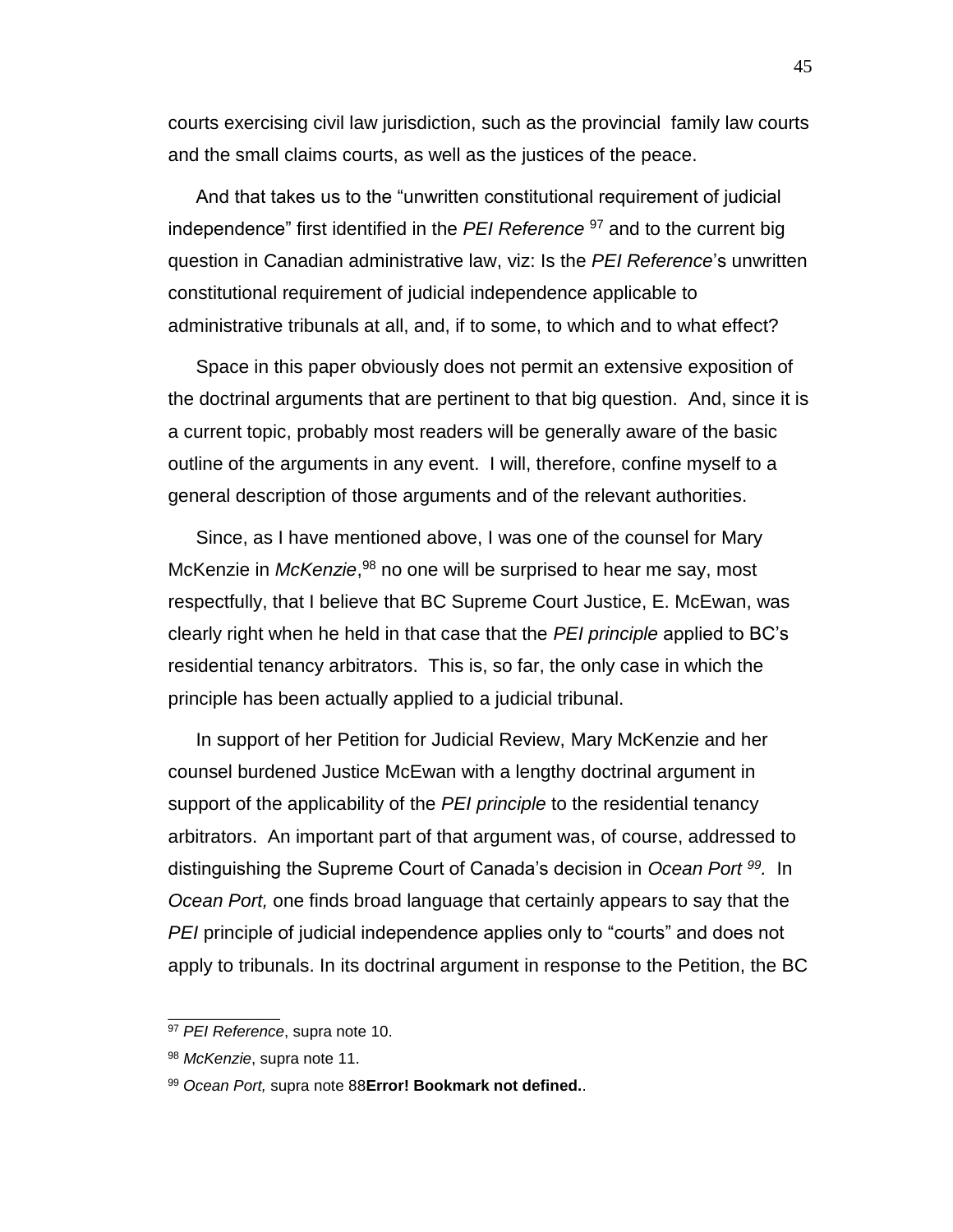government relied heavily on *Ocean Port* , as do all of those who oppose the extension of the principle to tribunals.

The constitutional argument filed by Mary McKenzie in support of her Petition may be summarized as follows. When *Ocean Port* is read in light of the subsequent decisions of the Supreme Court in *Bell<sup>100</sup>* and *Ell<sup>101</sup>* it must be seen as having intended to rule out the application of the principle to regulatory agencies such as licensing bodies and not to judicial tribunals as defined in *Bell.* Also, the Supreme Court, given the opportunity to close the door on the applicability of the *PEI* principle to judicial tribunals in *Bell*, conspicuously left that door open. In *Ell*, a decision released the same day as *Bell*, the Supreme Court extended the applicability of the *PEI principle* from "courts" to Alberta's "non-sitting justices of the peace" and, in the course of doing so, defined general rules for determining the principle's applicability to office holders generally. It defined those rules in language that clearly contemplates its possible application to "tribunals". And, when one considers the fit between the *Ell* rules for determining the reach of the principle, and the judicial functions of judicial tribunals, it is apparent that Ell contemplates the principle applying to those functions.

Until another occasion arises for a higher-level court to consider the applicability of the *PEI* principle to judicial tribunals, *McKenzie* must be taken as defining the Canadian law on this issue. In bald terms, the government appealed Justice McEwan's decision, the BC Court of Appeal dismissed the appeal<sup>102</sup>, and an application to the Supreme Court of Canada for leave to appeal was dismissed. No court has expressed any criticism of Justice McEwan's decision on its merits.

<sup>100</sup> *Bell,* supra note [25.](#page-14-3)

<sup>101</sup> *Ell,* supra note [76.](#page-33-2)

<sup>102</sup> *McKenzie v. British Columbia (Minister of Public Safety and Solicitor General)* (2007), 287 D.L.R. (4th) 313 (BCCA).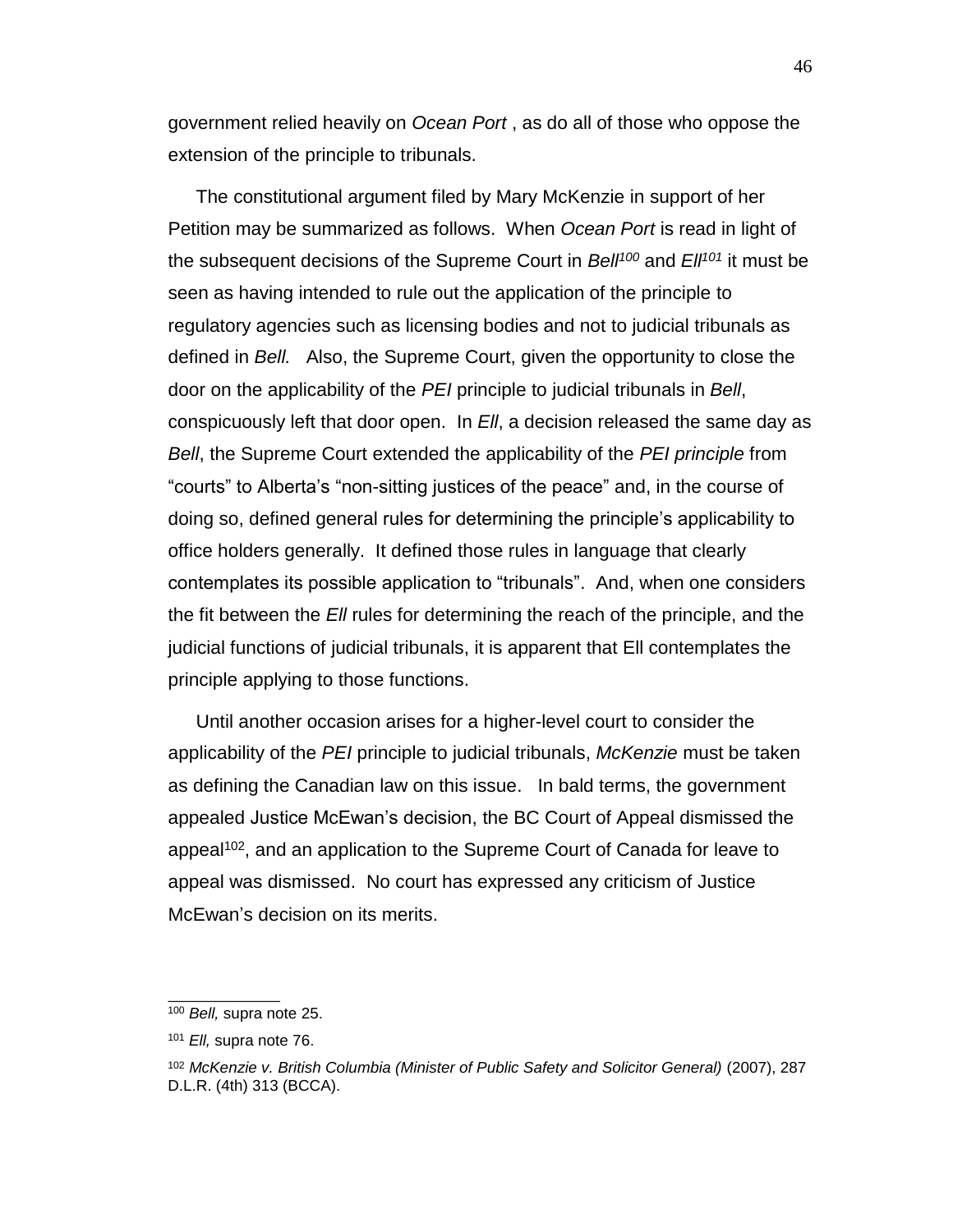Of course, in light of the jurisprudential facts enveloping the Court of Appeal decision, things are not quite as straightforward as that. The Court of Appeal dismissed the appeal on the grounds that, on the appeal, the issues were moot. It did not consider the constitutional issue on its merits. It also questioned the precedential value of Mr. Justice McEwan's decision. It did that, not on the basis of doubting its correctness, but on the basis that the impugned legislation had been repealed in the meantime and, most notably, on the basis that the issue had been moot at the time of the lower-court hearing and that Mr. Justice McEwan's judgment on the constitutional issue was, therefore, "unnecessary obiter dictum".

The application for leave to appeal was made by Mary McKenzie – an application which she brought in her role, by then, as a public interest litigant. The application was made in an effort to have this important constitutional principle dealt with at the highest level and to address what the applicant saw to be a significant error in the Court of Appeal's characterization of Justice McEwan's judgment as unnecessary obiter dictum. The BC government resisted that application on the grounds that the applicant was the "successful" party on the appeal and was seeking merely to appeal the Court of Appeal's reasons. Thus, it is difficult to know what substantive significance to attach to the Court's dismissal of the application for leave.

In his judgment on the constitutional issue, Mr. Justice McEwan did not find it necessary to address the details of the applicant's doctrinal argument. His judgment cuts through to the essentials, distinguishes *Ocean Port*, relies on *Bell* and *Ell*, and ultimately deals with the issue largely in terms of basic constitutional theory.<sup>103</sup>

For an objective analysis of the potential significance of *McKenzie*, see the Case Comment by New Brunswick University's Dean of Law, Philip Bryden: "*McKenzie v. British Columbia (Minister of Public Safety and Solicitor* 

<sup>103</sup> *McKenzie*, supra note [11](#page-7-4) at paras. 116-153.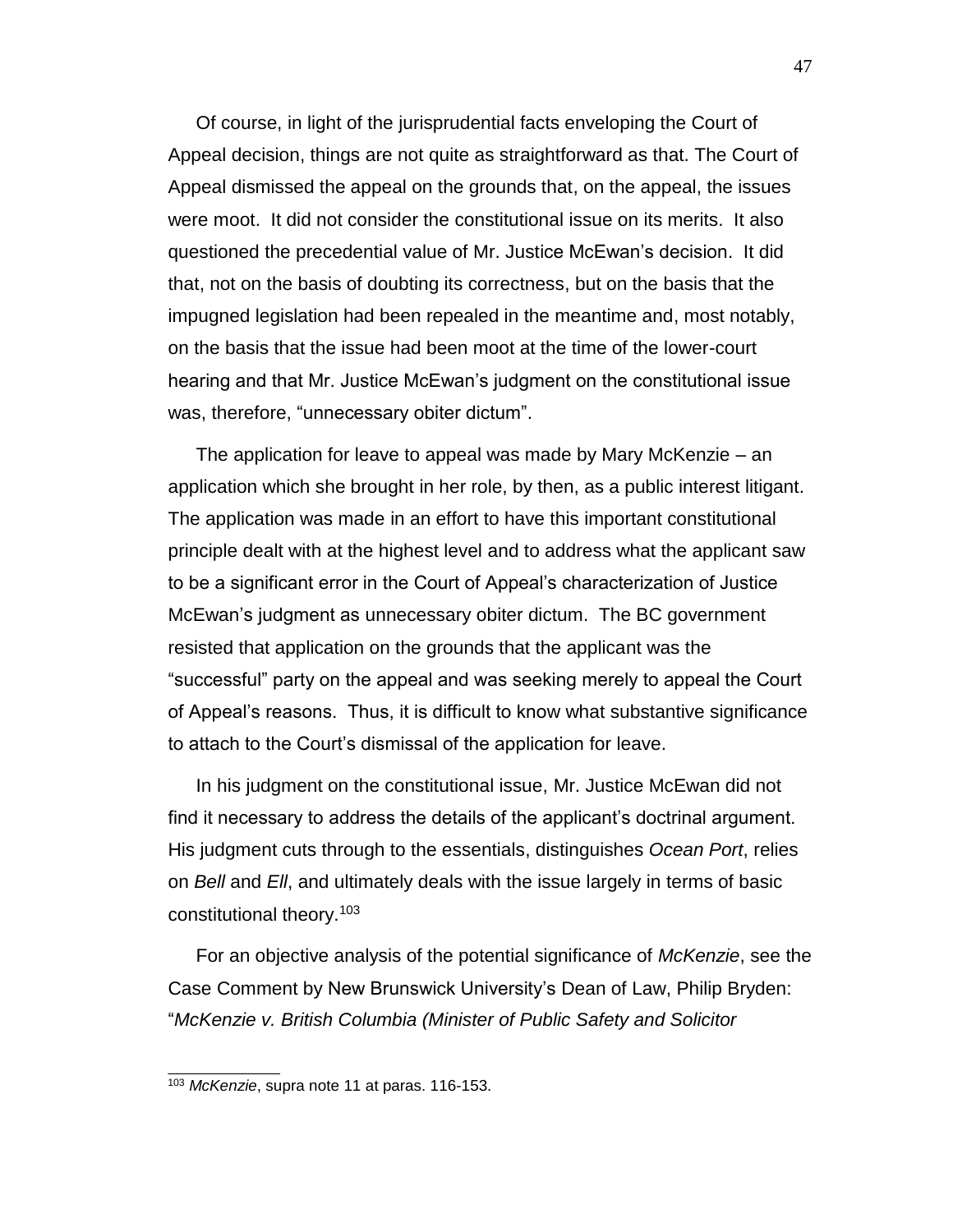General): A Constitutional Guarantee of Tribunal Independence?".<sup>104</sup> This comment was written while the appeal was pending before the B.C. Court of Appeal.

For anyone who has reason to be seriously interested in the details of the Petitioner's argument in *McKenzie*, an electronic copy of the "written argument" filed in support of the Petition and of the Respondent's Factum filed on the appeal is available from Mary McKenzie by application to this writer at srellis @idirect.com. And, for anyone interested in the Respondent's perspective on the Court of Appeal decision in *McKenzie*, a copy of the argument made in support of her application to the Supreme Court of Canada is available from the same source.

### **EPILOGUE**

<span id="page-49-0"></span>As the title to this paper indicates, the independence and impartiality of our judicial tribunals cannot be judged to be real by any measure. It is clear that the constitutional issue is important and, while still unresolved at a satisfying level of authority, currently looks promising from a reformer's perspective. But, for all of the reasons set out above, when it comes to the independence and impartiality of judicial tribunals there is much more than constitutional issues in play.

The common law that I have attempted to elucidate should be of interest to potential litigators but it should be of even more interest to our politicians. One cannot help but ask why our legislatures are comfortable with continuing to be the proprietors of what is, in short, both a shamefully inappropriate and, now, an unlawful justice system? And why does the executive branch continue to promote and defend such a system?

In addition to the injustices the system inflicts on individual Canadians, it is a system that must eventually undermine Canada's international reputation

<sup>104</sup> (2007), 40 U.B.C. L. Rev. 677.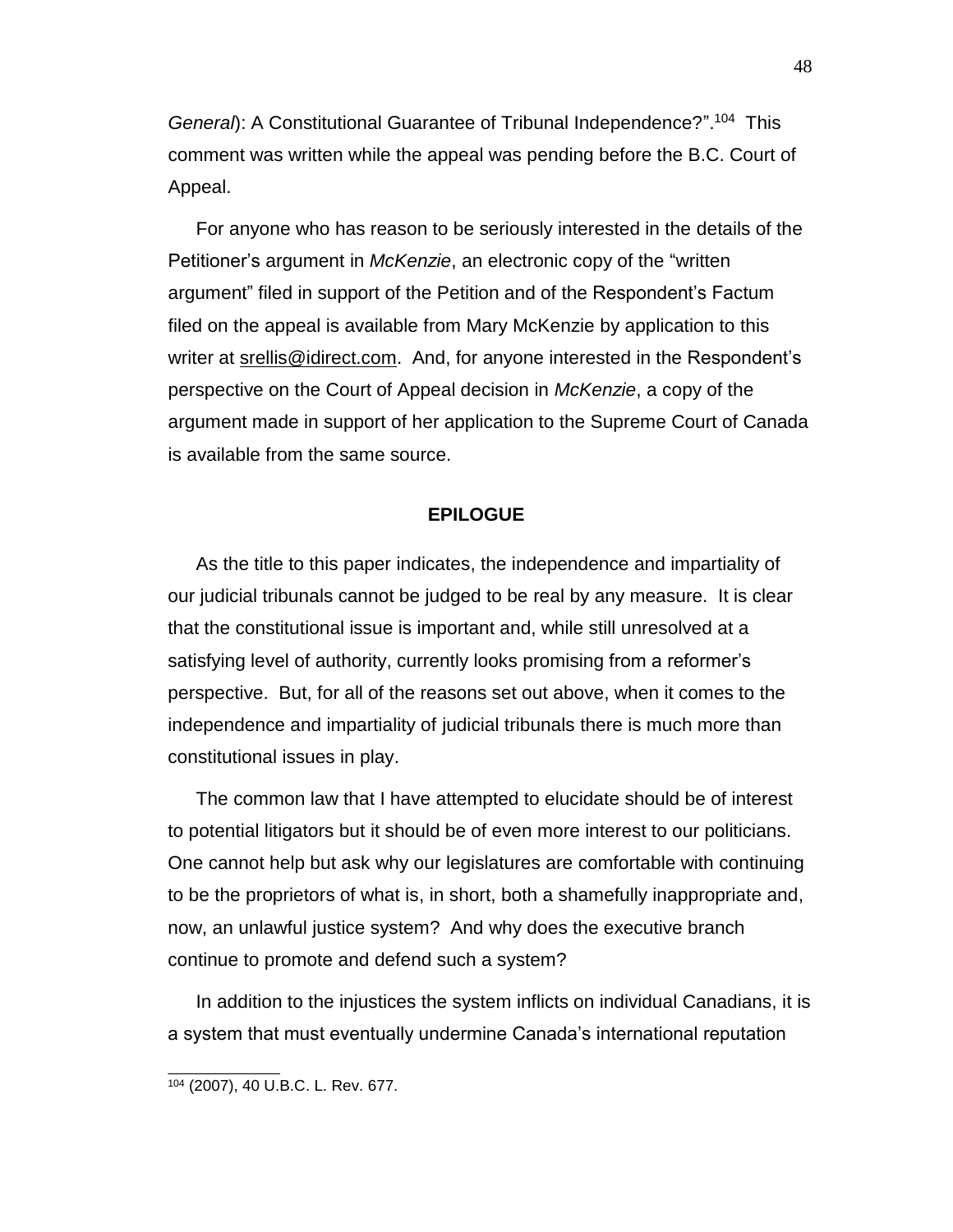for good sense and fair play, for it leaves Canada (other than Québec) in blatant breach of several of its international commitments to the determination of rights by independent and impartial tribunals.

It is well established that international human rights law entitles each individual

to a fair and public hearing by an independent and impartial tribunal in the determination of his or her rights and obligations. This right is expressly guaranteed in

several international declarations and conventions, including the *Universal Declaration of Human Rights*, the *International Covenant on Civil and Political*

*Rights,* the *European Convention for the Protection of Human Rights and Fundamental Freedoms*, and the *American Convention on Human Rights*. It has been observed, based on a wide-ranging review of state constitutions, legislation and

supporting state practice regarding judicial independence, that "the general practice of providing independent and impartial justice is accepted by states as a matter of law" and is thus a customary norm of international law. … <sup>105</sup>

It also a system that leaves it completely out of step with its international partners.

For Canada, its most significant international partner on justice and rule of law matters is traditionally the U.K., and the U.K. has recently made groundshaking reforms in the structures of its administrative justice system that simply leaves Canada in the shade.

In the first stage of those reforms, it enacted the *Constitutional Reform Act 2005* (U.K.) ("CRA") which amongst other things (such as transferring the judicial functions of the House of Lords to a new "Supreme Court") created an independent Judicial Appointments Commission for the appointment of judges and gave that Commission the responsibility for appointing tribunal adjudicators (now to be called "administrative law judges").

<sup>105</sup> Gerald Heckman and Lorne Sossin, "How Do Canadian Administrative Law Protections Measure Up to International Human Rights Standards? The Case of Independence" (2005), 50 McGill L.J. 193 at 200. (Citations for the referenced material have been omitted.)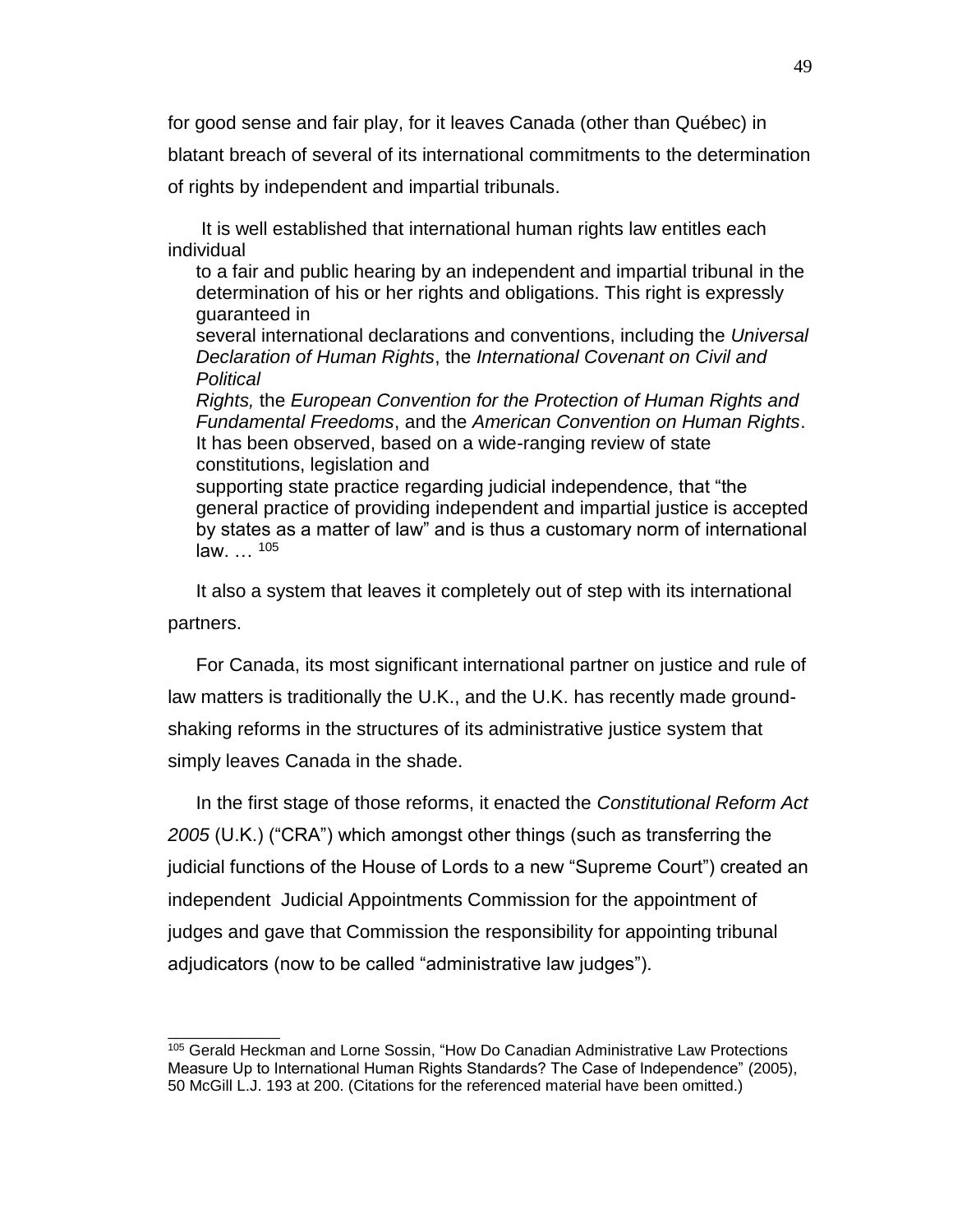Next, in 2006, it ended, with one stroke, the conflicts of interest between portfolio ministries and their tribunals by moving all of the administrative support of tribunals from the portfolio ministries to an independent single agency which it called the "Tribunals Service" – an agency located in what has become the new "Ministry of Justice". The latter was an administrative move that did not require legislation. The individual tribunals retained their separate existence at that point, with the Tribunals Service providing common administrative support.

Then came the "super" tribunal. In 2007, the U.K. Parliament enacted *The Tribunals, Courts and Enforcement Act 2007<sup>106</sup>* ("TCEA"). In a speech to the University of Toronto Symposium on the Future of Administrative Justice, in January 2008, Lord Justice Carnwath, U.K.'s Lord Justice of Appeal and the newly appointed Senior President of Tribunals, described the effect of the TCEA as far as it relates to the "super" tribunal idea in the following terms:

The TCEA creates two new, generic tribunals, the *First-tier Tribunal* and the *Upper Tribunal*, into which existing tribunal jurisdictions can be transferred. The First-tier will hear first instance cases, and will deal with fact and law. The Upper Tribunal is intended to be primarily, but not exclusively, an appellate tribunal from the First-tier Tribunal. The Act also provides for the establishment of "chambers" within the two tribunals so that the many jurisdictions that will be transferred into the new tribunals can be divided into groups with related interests. Each chamber will be headed by a Chamber President and overall leadership will be provided by the Senior President of Tribunals.

The U.K. government has effectively now implemented virtually all of the radical recommendations of the Leggatt report <sup>107</sup> thus fully *justicizing <sup>108</sup>* a U.K. executive branch justice system that seven years ago suffered from all

<sup>106</sup> *Tribunals, Courts and Enforcement Act 2007* (U.K.), Chapter 15

<sup>107</sup> (U.K.) *Tribunals for Users One System, One Service* ( Report of the Review of Tribunals) by Sir Andrew Leggatt, March 2001

 $108$  "Justicizing" – making just (which is entirely different from "judicializing"). See S. Ronald Ellis, "The Justicizing of judicial Tribunals, Part I (2006), 19 Can. J. of Admin, L. & Prac. 303; and Part II (2007), 20 Can. J. of Admin, L. & Prac 69.